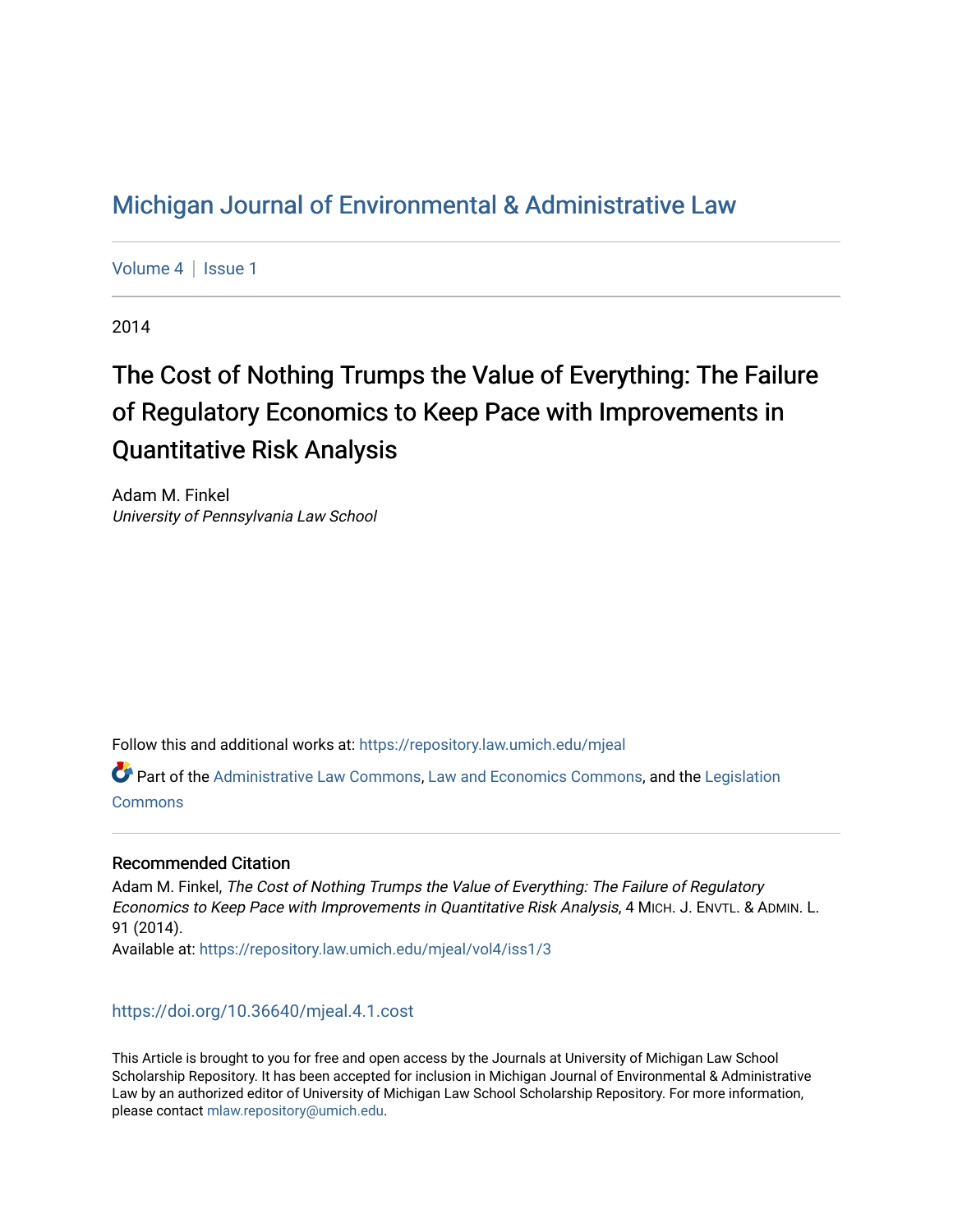## **THE COST OF NOTHING TRUMPS THE VALUE OF EVERYTHING: THE FAILURE OF REGULATORY ECONOMICS TO KEEP PACE WITH IMPROVEMENTS IN QUANTITATIVE RISK ANALYSIS**

*Adam M. Finkel, Sc.D.\**

*The entire U.S. federal regulatory apparatus, especially that part devoted to reducing (or deciding not to reduce) risks to the environment, health, and safety (EHS), relies increasingly on judgments of whether each regulation would yield benefits in excess of its costs. These judgments depend in turn upon empirical analysis of the potential increases in longevity, quality of life, and environmental quality that the regulation can confer, and also of the economic resources needed to "purchase" those benefits—analyses whose quality can range from extremely fine to disappointingly poor. The quality of a risk analysis (from which the benefits of control are derived) or of an economic analysis depends on attributes they share in common, such as the complexity and rigor of the data collection and mathematical modeling, the transparency by which the assumptions used are disclosed, and the humility of the conclusions drawn (particularly the care taken to acknowledge uncertainty in the estimate). This Article is part of a series of investigations by a multidisciplinary team of scholars, examining whether regulatory cost analysis may be systematically less rigorous, transparent, and humble as compared to the corresponding analyses of risk upon which regulations are jointly based. In this particular study, I contrast the attention paid to depicting uncertainty on the "cost side" versus the "risk side" of cost-benefit analysis, and show that regulatory economics has steadily remained about ten to fifteen years behind risk analysis with respect to this important attribute of analytic quality. Various sections of the Article explain why overconfident pronouncements about cost or risk can thwart sensible decisionmaking, demonstrate how an unbalanced approach to analyzing risks versus cost is untenable, and trace the history of attempts to improve the estimation of regulatory cost uncertainty both inside and outside the major federal EHS regulatory agencies. The core of this Article is a combination of a statistical analysis and a set of case studies, showing how much improvement remains to be made on the "cost side" of regulatory uncertainty analysis, and providing various sets of reasons why this particular deficiency arose and persists. If decisionmakers and the public are not informed that the true magnitudes of regulatory cost may be much higher or (more likely) much lower than the overconfident estimates provided with current regulatory analyses, they*

<sup>\*</sup> Senior Fellow and Executive Director of the Penn Program on Regulation at the University of Pennsylvania Law School.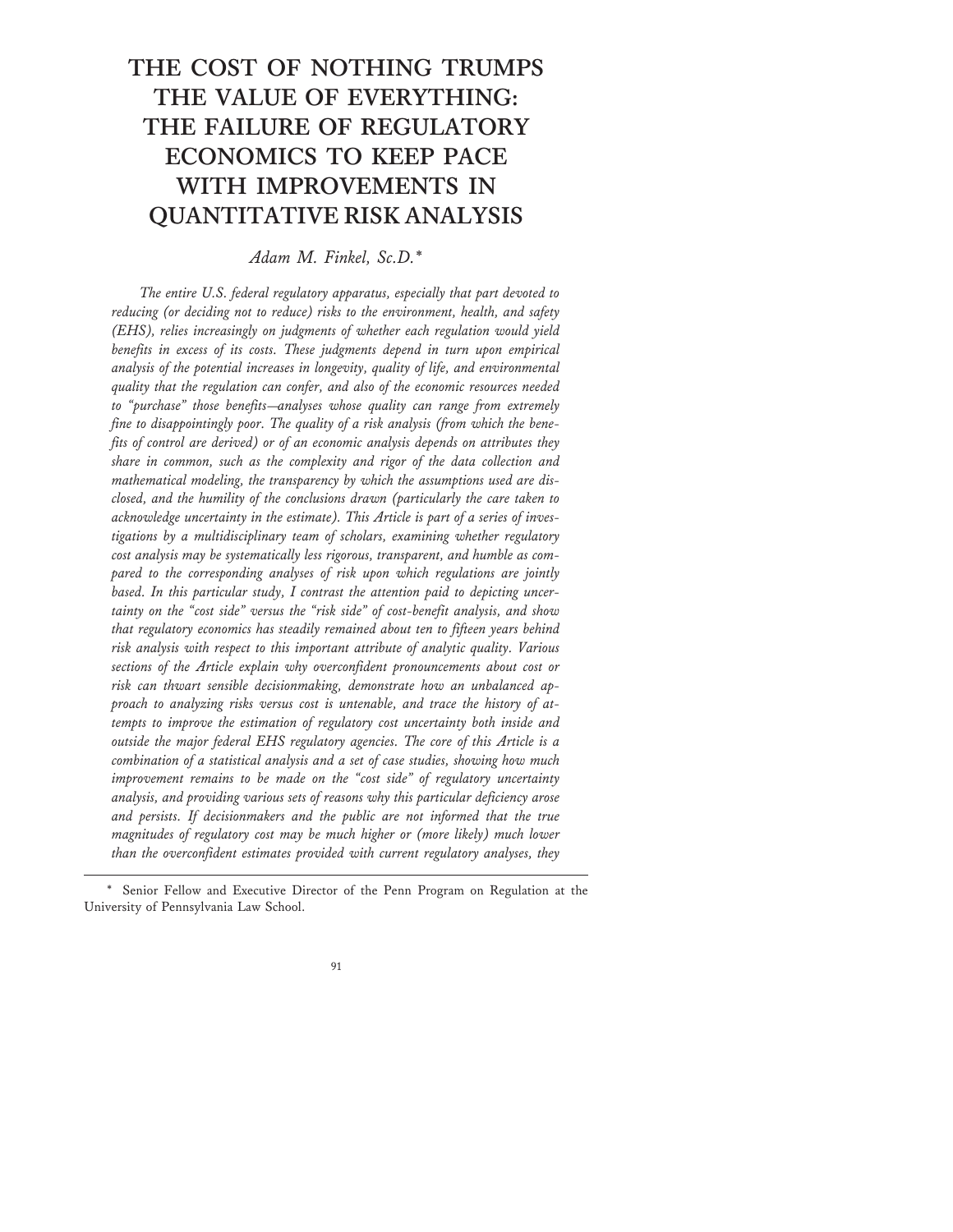*cannot express their desires for more or less regulatory stringency in light of the resulting uncertainty in net benefit.*

| I.    |                                                                  |
|-------|------------------------------------------------------------------|
| II.   | FOUR PHENOMENA THAT SURROUND BOTH RISK                           |
|       | ASSESSMENT AND COST ASSESSMENT 99                                |
| III.  |                                                                  |
| IV.   |                                                                  |
| V.    |                                                                  |
| VI.   | WHICH IS LARGER: RISK UNCERTAINTY OR COST UNCERTAINTY?  111      |
|       | Estimates of Risk Uncertainty  115<br>А.                         |
|       | Estimates of Cost Uncertainty  118<br>В.                         |
| VII.  | <b>GUIDANCE: HOW ARE FEDERAL REGULATORY AGENCIES</b>             |
|       | Supposed TO HANDLE COST UNCERTAINTY? 121                         |
| VIII. | PRACTICE: HOW ARE FEDERAL REGULATORY AGENCIESE                   |
|       | Actually HANDLING COST UNCERTAINTY?  125                         |
|       | А.                                                               |
|       | "First-Generation" Baseline of Agency Analyses<br><b>B.</b>      |
|       | of Cost and Risk Uncertainty 128                                 |
|       | 1986 EPA Resource Conservation and Recovery<br>1 <sub>1</sub>    |
|       | Act (RCRA) Land Disposal Restrictions128                         |
|       | 1997 OSHA Methylene Chloride (MeCl <sub>2</sub> ) Rule 129<br>2. |
|       | Scoring of Twenty-Four EPA Rules from the 1990s  131<br>C.       |
|       | Scoring of Selected EPA, OSHA, FDA, and Department of<br>D.      |
|       | Transportation (DOT) Rules from 1999 and Forward 133             |
|       | EPA Regional Haze Rule 134<br>1.                                 |
|       | EPA Non-Road Diesel Rule134<br>2.                                |
|       | 3.<br>Resources for the Future (RFF) Analysis                    |
|       | of the EPA Clean Air Interstate Rule (CAIR)  135                 |
|       | OSHA Chromium-6 Regulation 136<br>4.                             |
|       | 5.<br>FDA Dietary Supplements Rule 136                           |
|       | 6.<br>NHTSA Electronic Stability Control (ESC) Rule  137         |
|       | 7.<br>NHTSA Corporate Average Fuel Economy                       |
|       |                                                                  |
|       | 8.                                                               |
|       | EPA Portland Cement National Emission Standards<br>9.            |
|       | for Hazardous Air Pollutants (NESHAP)138                         |
|       | 10.                                                              |
| IX.   | PRELIMINARY IDENTIFICATION OF REASONS FOR                        |
|       |                                                                  |
|       | A. Practical and Empirical Explanations 143                      |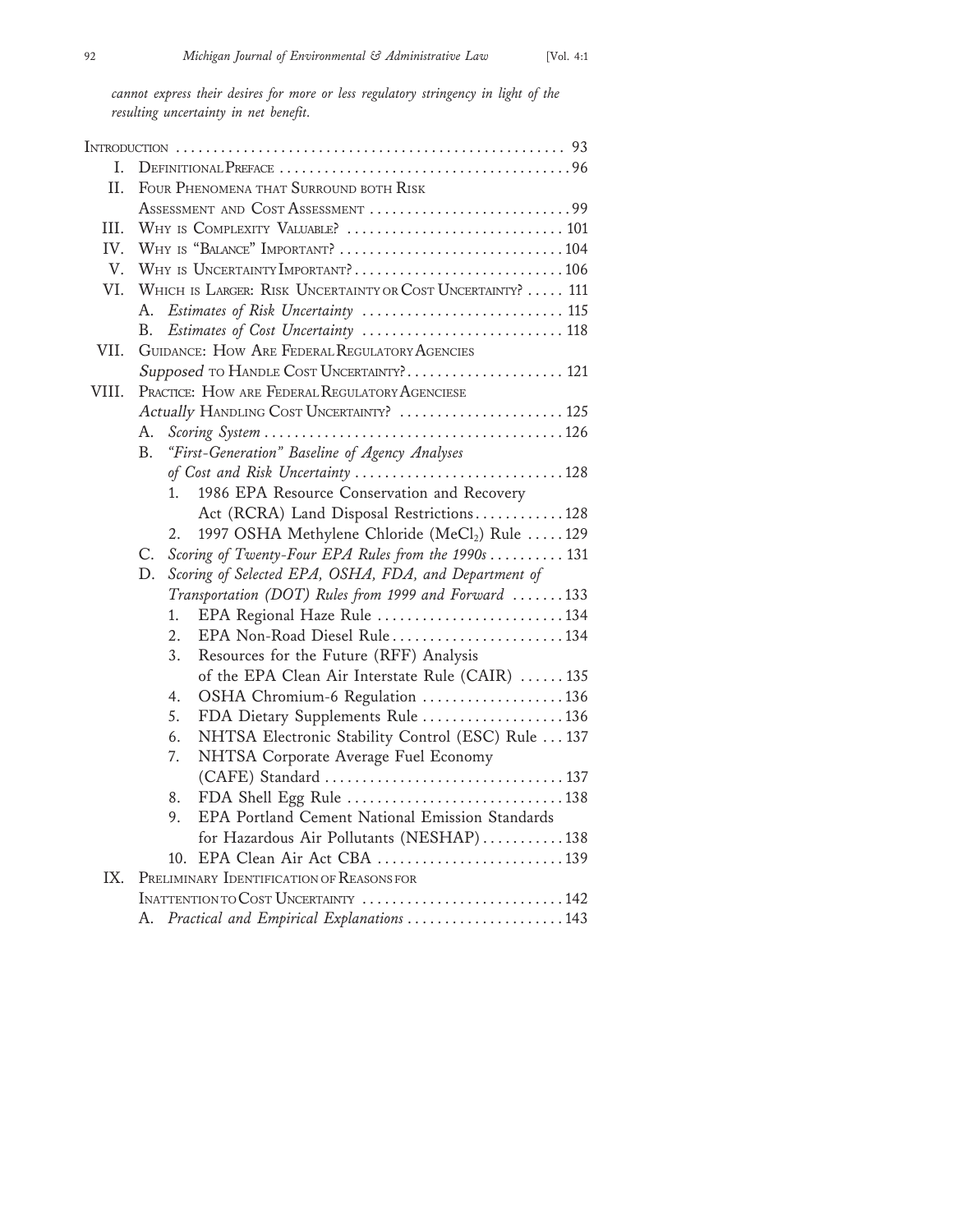| X. RECOMMENDATIONS FOR IMPROVING THE |  |
|--------------------------------------|--|
|                                      |  |
|                                      |  |

#### **INTRODUCTION**

What does it really mean for an individual, or a society, to undertake an action—or to leave well enough alone—because "it does more good than harm?" And how do we come to such a determination with some semblance of serious reflection? When the action involves trying to reduce risk to human health, safety, or the environment, increasingly this most basic formulation of a "moral algebra"<sup>1</sup> has acquired the structure and rigor of costbenefit thinking. Even where regulatory agencies are not required by their organic statutes to try to estimate or maximize net benefits, the expectation that benefits and costs will at least be discussed for informational purposes has firmly taken hold.<sup>2</sup> Actions, or inactions that perpetuate the status quo, come with costs and benefits, and our society is devoting enormous effort to estimating the magnitude of these goods and harms and debating how we should act in light of them.<sup>3</sup>

The fundamental optimism (some would call it the fundamental hubris) of cost-benefit analysis (CBA) is that when we estimate quantitatively the goods and harms of a proposed policy, rational discussion can ensue about whether it is wise as well as whether it is ethical. Under an extremely "hard" version of cost-benefit balancing, the wisdom of any policy could be gauged by determining whether the point estimate for total benefit is larger than the point estimate for total cost; under a "softer" version of cost-benefit balancing, the estimates would be considered among other inputs.

*But what if we habitually estimate the benefits with greater or lesser care than we estimate the costs?* Any analysis, of course, can contain errors, no analysis can guarantee that a sound decision will flow from it, and no decision, no matter how sound, can guarantee a favorable outcome. An analysis in which the appraisal of one side of the cost-benefit ledger is routinely superior to

<sup>1.</sup> KERRY S. WALTERS, BENJAMIN FRANKLIN AND HIS GODS 124 (1999).

<sup>2.</sup> *See, e.g.*, Amy Sinden, *Formality and Informality in Cost-Benefit Analysis*, 2014 UTAH L. REV. (forthcoming 2015), *available at* http://papers.ssrn.com/sol3/papers.cfm?abstract\_id =2442357.

<sup>3.</sup> *See, e.g.*, OFFICE OF MGMT. & BUDGET, 2014 DRAFT REPORT TO CONGRESS ON THE BENE-FITS AND COSTS OF FEDERAL REGULATIONS AND UNFUNDED MANDATES ON STATE, LOCAL, AND TRIBAL **ENTITIES** (2014).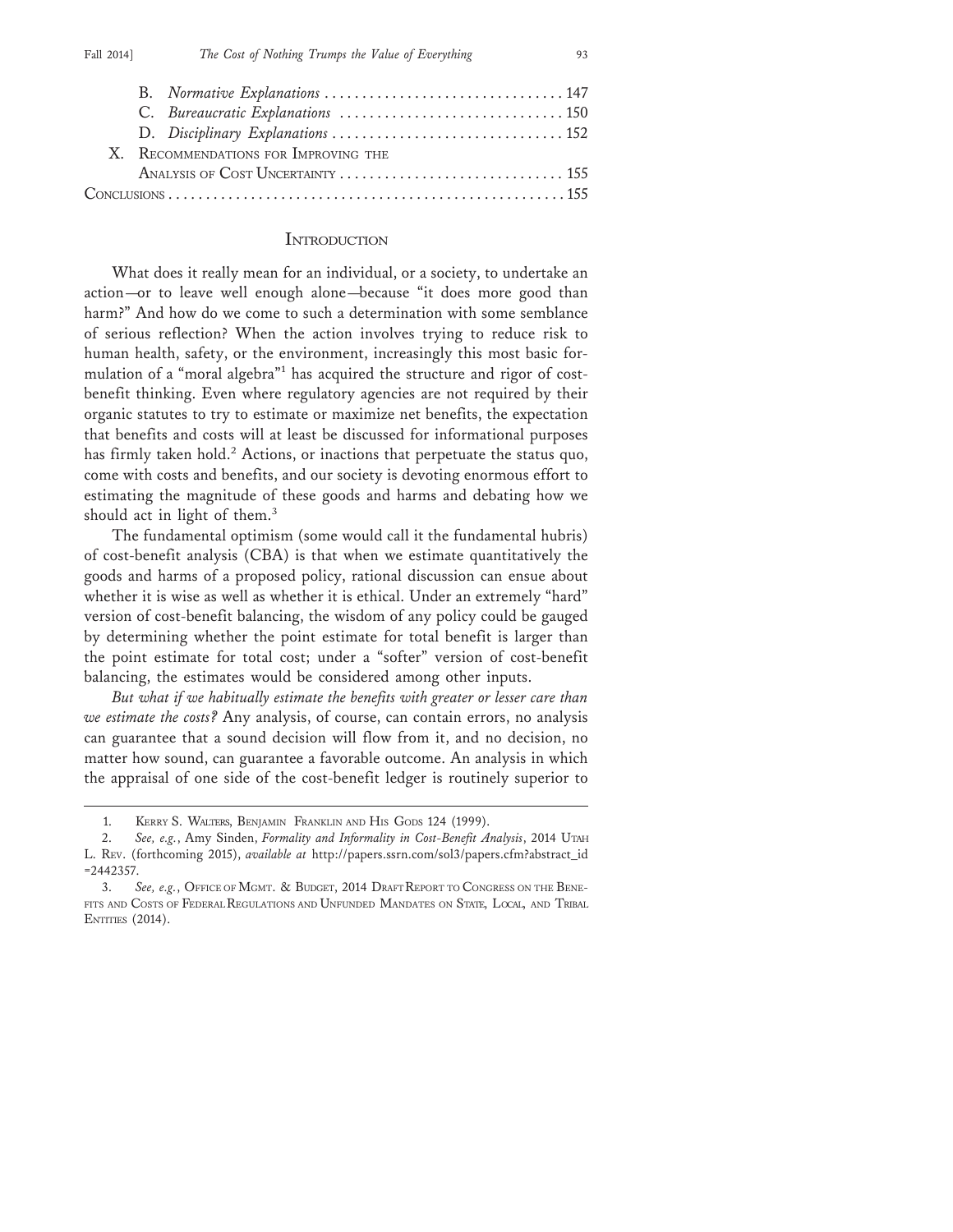the other side, however, makes decisions more precarious than they should be. This Article, the capstone publication in a series of papers from a multidisciplinary project team studying the treatment of economics and science in CBA,<sup>4</sup> explores the possibility that the estimates of regulatory<sup>5</sup> cost developed for actions contemplated by the U.S. federal and state governments *may be systematically less rigorous, transparent, and humble*<sup>6</sup> than the estimates of risk reduction (regulatory benefit) they accompany.

As I will discuss, the strong possibility that regulatory cost economics is the weakest link in CBA is more than a bit ironic, given that some of the salutary changes in quantitative risk assessment (QRA) over the past thirty years have been impelled by criticism from economists.<sup>7</sup> But the "poaching" by economists onto scientific turf has also led QRA into some of its blind alleys and backwaters, in my opinion, including the pursuit of less "conservative" risk estimates without regard to the accuracy of this charge or the usefulness of less precautionary—and perhaps less accurate—estimates in decisionmaking.<sup>8</sup> Which propitious changes might occur if scientists with

5. This Article will concentrate on traditional regulatory instruments; however, henceforth the term "regulation" should be taken to also mean other types of interventions that governments require or encourage. Cap-and-trade systems, labels and other information-disclosure programs, voluntary programs enrolling excellent firms for special recognition, and the like, all are intended to confer benefits on society, and all may come at a cost.

<sup>4.</sup> The project was funded by the Human and Social Dynamics of Change program, National Science Foundation (NSF), under grant #0756539. I gratefully acknowledge the support and advice provided by NSF, and that of my colleagues on the project at Resources for the Future, Applied Biomathematics, Decision Research, Clark University, University of California-Riverside, and Texas A&M University. Able research assistance in preliminary scoring of the 25 EPA rules (*see* Part VIII *infra*) was provided by Penn Law students Alison Bonelli, Catherine Courcy, Matthew Lee, and Julie Xu, and expert editorial assistance was provided by Ben Meltzer. Published versions and pre-publication drafts of the 19 articles written for this project are available at http://www.tinyurl.com/finkelnsf; the site also contains the table of contents for the book DOES REGULATION KILL JOBS?, partially funded by this NSF grant.

<sup>6.</sup> *See* CLINTON J. ANDREWS, HUMBLE ANALYSIS: THE PRACTICE OF JOINT FACT-FINDING (2002).

<sup>7.</sup> For example, the long-awaited "unification" of non-cancer and cancer risk assessment by making the former mimic the latter and produce estimates of probability-of-harm rather than "bright lines" was in large part spurred on by economists who complained, with good reason, that bright-line assessments do not lend themselves to benefits valuation. *See, e.g.*, Proceedings of the Workshop on the Convergence of Risk Assessment and Socio-Economic Analysis to Better Inform Chemical Risk Management Decisions 42-44 (May 1-2, 2000), http://www.riskworld.com/Nreports/2000/RA-EAWorkshopMay2000.pdf; *see also* RICHARD B. BELZER, MERCATUS CENTER, RISK ASSESSMENT, SAFETY ASSESSMENT, AND THE ESTIMA-TION OF REGULATORY BENEFITS 21 (2012).

<sup>8.</sup> *See, e.g.*, OFFICE OF MGMT. & BUDGET, REGULATORY PROGRAM OF THE UNITED STATES GOVERNMENT: APRIL 1, 1990—MARCH 31, 1991, 13-26 (the principal author of the chapter on risk assessment was economist Richard Belzer); Kenny S. Crump and Robin Gentry, *A*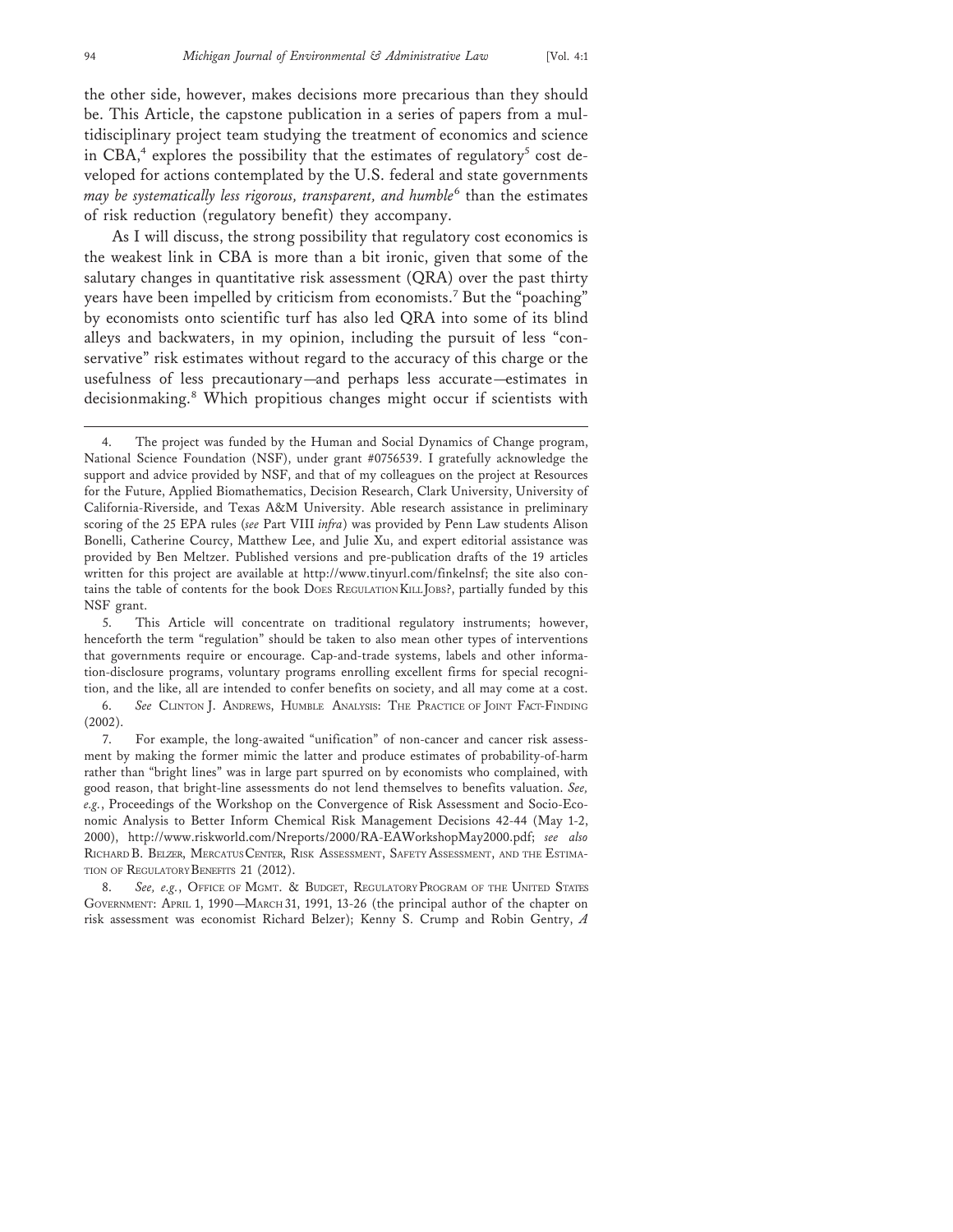economics training were to turn the tables, and begin to shine a light on the possible deficiencies on the "cost side" of CBA? The Sermon on the Mount contains this admonition: "And why beholdest thou the mote that is in thy brother's eye, but considerest not the beam that is in thine own eye?"<sup>9</sup> This project is in some sense an attempt to help remove one of the "beams" while we continue to worry about the various "motes" that also plague the regulatory analysis process.

The central theme of this Article is that *costs matter*. That proposition should be uncontroversial, even for readers who reject the entire enterprise of comparing benefits to costs. Even for the most rigid forms of the "precautionary principle,"10 it is sensible to try to achieve our goals in the least expensive way possible. And because costs matter, we should have some clue what they really are—or, less pejoratively, how uncertain they are, who bears them, what second-order consequences they set in motion, etc. And yet, time after time, *leaders in CBA scholarship and practice gloss over this half of the ledger as if it is a solved problem*. For a recent and representative quote to introduce this Article, consider one of the first writings of Cass Sunstein after he left his position as Administrator of the Office of Information and Regulatory Affairs (OIRA), also known as the "Regulatory Czar":

It is true that even if we accept cost-benefit analysis, serious questions remain. Some of those issues are scientific. If we cut emissions of certain air pollutants, what, exactly, are the public-health benefits? Other questions are economic. Suppose that a rule would save 30 lives a year. How do we turn that figure into monetary equivalents? These and other issues have a philosophical dimension. How should we deal with values that are hard or impossible to quantify, such as human dignity? And should our valuations change if a rule would mostly benefit members of future generations?<sup>11</sup>

*Response to OMB's Comments Regarding OSHA's Approach to Risk Assessment in Support of OSHA's Final Rule on Cadmium*, 13 RISK ANALYSIS, 487-89 (1993).

<sup>9.</sup> *Matthew* 7:3.

<sup>10.</sup> *See, e.g.*, *Environmental Justice Requires Precautionary Action: Hearing before the California Environmental Protection Agency Advisory Committee on Environmental Justice* (2003) (statement of Peter Montague, Director of Environmental Research Foundation); Adam M. Finkel, *I Thought You'd Never Ask: Structuring Regulatory Decisions to Stimulate Demand for Better Risk Science and Better Cost Economics*, EUR. J. OF RISK RES. (forthcoming 2015) (discussing a rigid precautionary principle as one of the lowest rungs on a ladder of analytic sophistication).

<sup>11.</sup> Cass R. Sunstein, *The Stunning Triumph of Cost-Benefit Analysis*, BLOOMBERG, Sept. 12, 2012, http://www.bloomberg.com/news/2012-09-12/the-stunning-triumph-of-cost-benefit -analysis.html (last visited Dec. 22, 2014).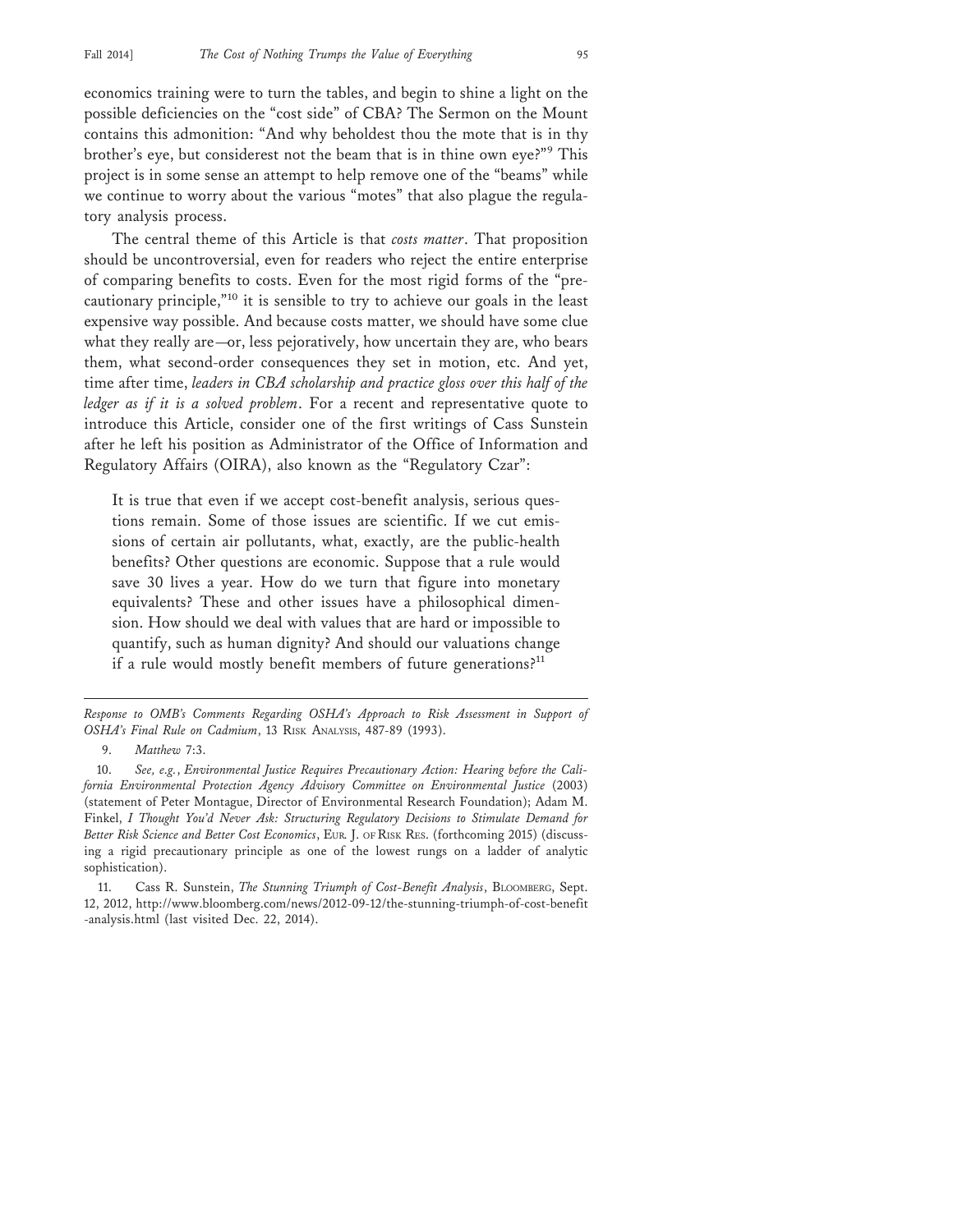So one of the leading national scholars on CBA believes that there are "scientific" and "economic" problems left to solve—but notice that all the problems Sunstein mentions<sup>12</sup> are on the benefits side of the ledger (see Part I *infra* for a definition parsing benefits and costs). What about the process, discipline, and art of estimating regulatory costs? In this Article, I explore how scientists may tiptoe in where economists fear to—or choose not to—tread.

#### I. DEFINITIONAL PREFACE

There are many ways to define "benefits" and "costs," some of which would introduce enormous confusion into this series of explorations of how analysts work across the two domains. Some attempts to parse the two terms lead to double-counting, the failure to count important things, or both. For a recent example of such a conceptual muddle, consider this paragraph from economist Eduardo Porter:

The government has to predict how much climate change will cost us in the future—through lost agricultural productivity, poorer health, bigger hurricanes and the like—to figure out how much we should spend today. It does so through a measure called the "social cost of carbon," which captures the added damage that will be caused by adding one more ton of CO2 into the air. The government's estimate of the cost to our society covers a wide range of \$5 to \$68 a ton and increases over time. Several economists have concluded that cutting carbon emissions via fuel-efficiency standards may be even more expensive.<sup>13</sup>

Here, Porter uses "cost" to mean the damage done by an externality, and then only briefly switches gears to refer to the cost of *averting* that damage as possibly "expensive." There is nothing per se illogical about saying "it will cost us a lot to avoid these costs," but such an approach doesn't really encourage cost-benefit thinking (any more than the phraseology "we could benefit by buying these benefits" would).

Another common way of parsing the two areas is to colloquially define "costs" as any unfavorable consequences and "benefits" as any favorable

<sup>12.</sup> A major theme of this Article will be the irony that much of the cost-benefit apparatus (scholars, practitioners, and policy stakeholders) seems to regard the estimation of regulatory costs as a "solved problem," when in fact it may be the weakest analytic link of all.

<sup>13.</sup> Eduardo Porter, *Taxes Show One Way to Save Fuel*, N.Y. TIMES, Sept. 11, 2012, www .nytimes.com/2012/09/12/business/fuel-efficiency-standards-have-costs-of-their-own.html.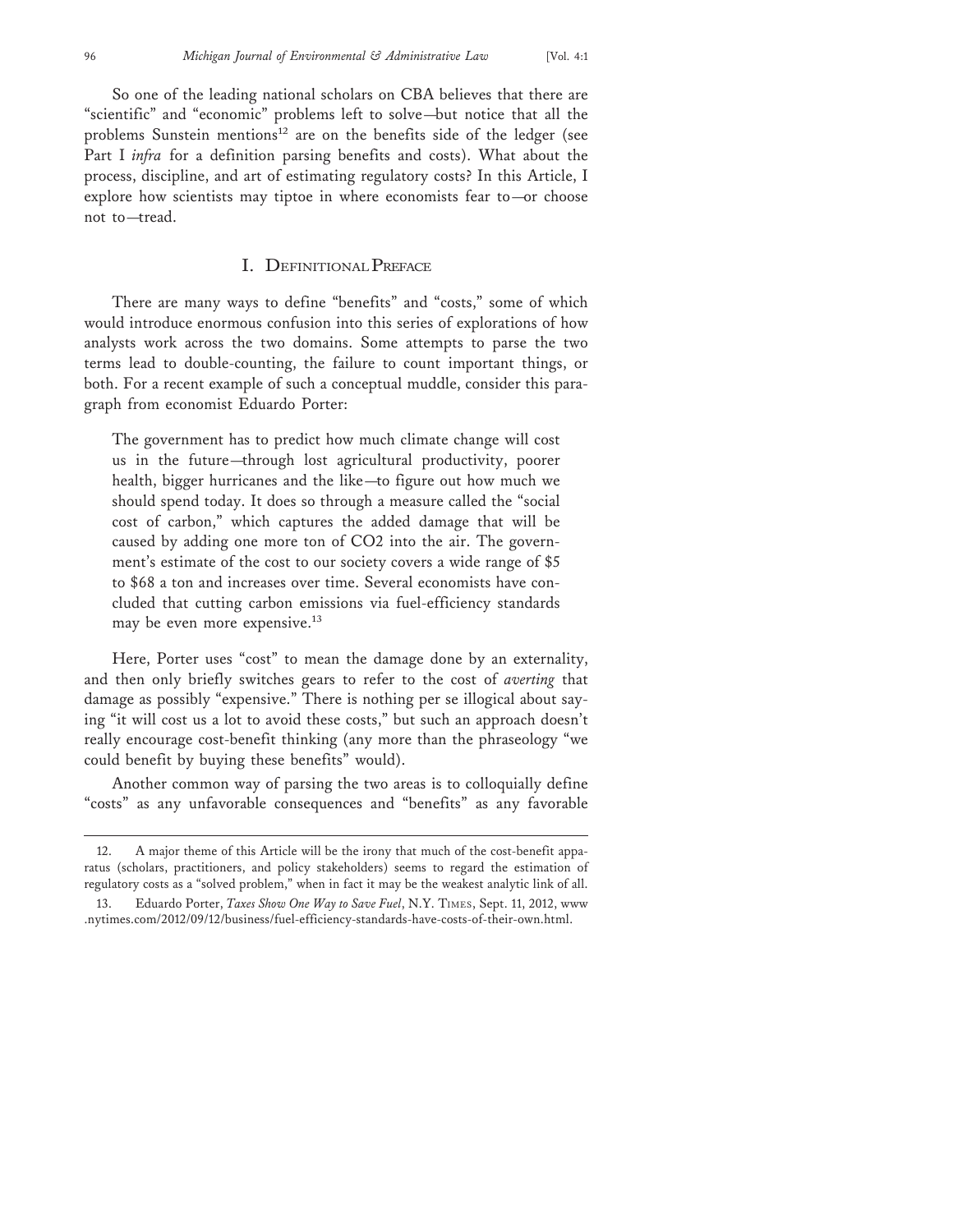ones.14 This can be a coherent way to divide the ledger while avoiding double-counting. However, it also blinds the discussion to two important concepts—the notion of "disbenefit" and the notion of "negative cost"—that can greatly clarify the role and the turmoil of CBA.<sup>15</sup>

In this project, our team has defined these terms so as to place on the "benefit" side of the ledger *all* the changes—both positive and negative—in outcomes not traded in markets. In other words, the health, safety, environmental, and other conditions that are altered by a regulation—once monetized—constitute the regulation's "benefits." Note that, under this definition, some non-market benefits can be negative,<sup>16</sup> and the intervention as a whole may even have negative total benefit, not just negative net benefit. On the "cost" side of the ledger, we place all of the changes, impelled by the regulation, in resources that are traded in markets. In other words, the costs are the resources that are consumed or reallocated so that society can "buy" the benefits. As I will discuss in detail, these changes involve much more than the monetary resources some may be required expend in order to comply with the regulation. These "compliance costs" are a central part of the concept of regulatory cost, but, as with benefits, any given component of total cost can be positive or negative. Producers or consumers whose economic welfare decreases as a result of a regulation incur positive costs, while those whose welfare increases incur negative costs. If the latter outweigh the former, the regulation as a whole may have negative costs along with positive benefits.

More simply put, the benefits are the results of the intervention and the costs are the resources marshaled to attain them. For the purpose of examining analytic activity in the federal and state regulatory systems, our definition has the advantage of usefully dividing the work and responsibilities of analysts in two different ways: (1) regulatory economists estimate regulatory costs (in dollars, although the dollars are conceived of as opportunity costs), while risk scientists estimate regulatory benefits (in "natural units" such as lives saved, quality-adjusted life-years (QALYs) conferred,

<sup>14.</sup> *See, e.g.*, Regulatory Improvement Act, S. 746, 106th Cong. §621 (1999) (defining "cost" as "the reasonably identifiable significant adverse effects, quantifiable and nonquantifiable, including social, health, safety, environmental, economic, and distributional effects, that are expected to result from implementation of, or compliance with, a rule").

<sup>15.</sup> An example of a "disbenefit" is an increase in one risk set in motion by the attempt to reduce another risk. *See infra* note 16. An example of a "negative cost" is the economic good fortune to some that often accompanies, or offsets, or dwarfs, the monetary "hits" that others must bear when society intervenes to correct a market failure.

<sup>16.</sup> This is the case especially if the regulation exacerbates one or more risks in pursuit of the reduction of other risks. *See, e.g.*, RISK VERSUS RISK: TRADEOFFS IN PROTECTING HEALTH AND THE ENVIRONMENT (John D. Graham & Jonathan Baert Wiener eds., 1995); *infra* Part VI.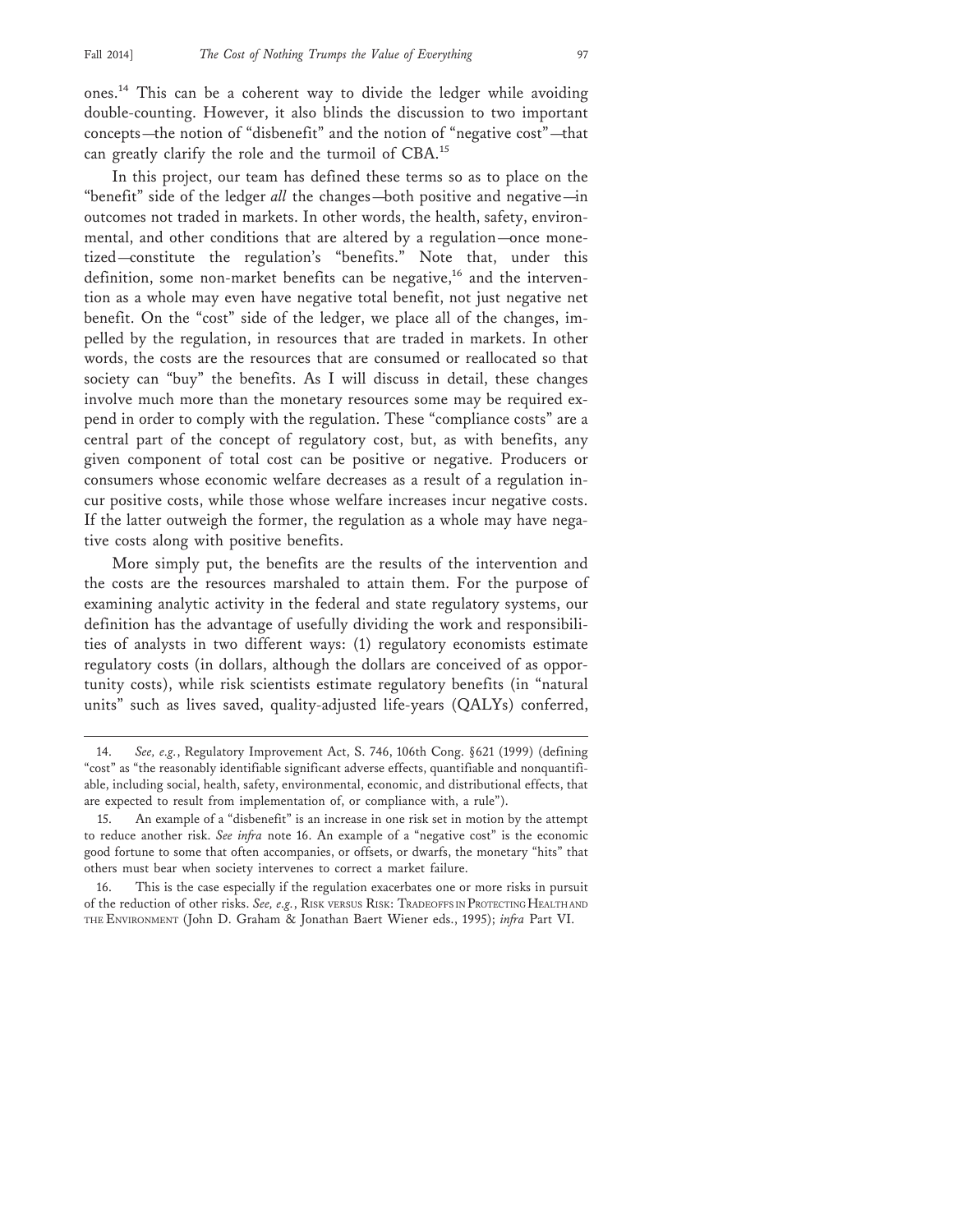habitat preserved, visibility improved, etc.); and (2) economists also work on the "benefits side," because traditionally the act of monetization (converting benefits from natural units to dollars, in order to compare benefits to costs) is carried out by economists. Table 1 presents a hypothetical regulation, where a variety of costs and benefits are parsed according to this preferred structure.

| <b>Benefits</b>                                                                                                                                                                                                                     | Costs                                                                                                                                  |
|-------------------------------------------------------------------------------------------------------------------------------------------------------------------------------------------------------------------------------------|----------------------------------------------------------------------------------------------------------------------------------------|
| Reduced emissions of $CO2$ and air toxics, leading to<br>"lives saved" (and benefits from reduced morbidity),<br>slower trajectory of climate change (note: perhaps<br>slightly offset by "rebound" effect of more miles<br>driven) | Plastic costs more than steel (reduced consumer and<br>producer surplus in car sector)                                                 |
|                                                                                                                                                                                                                                     | Steel plant closures                                                                                                                   |
| Increased highway traffic fatalities                                                                                                                                                                                                | Unemployed workers hired by plastics sector                                                                                            |
| Reduced dependence on imported oil                                                                                                                                                                                                  | "Innovation drag" as automakers are forced to<br>divert resources to making cars so as to address an<br>externality rather than profit |
|                                                                                                                                                                                                                                     | Managerial time diverted to externality                                                                                                |
|                                                                                                                                                                                                                                     | Innovations in design having unanticipated positive<br>effects on consumer and producer surplus                                        |

Note: This table depicts the costs and benefits of a hypothetical (fanciful) proposal to require car bodies to be made of lightweight materials such that every model achieves an additional three miles per gallon. *Italicized* ("good") entries are either positive benefits or negative (offsetting) costs; non-italicized entries are positive costs or negative (offsetting) benefits. There are effects that "spillover" across any conceptual firewall one might draw—for example, foregone agricultural productivity if climate *does not* warm as much as predicted is either a "negative benefit" of the policy or a positive cost.

This Article will remark only peripherally on the rigor with which riskreduction benefits, once they are estimated, are then monetized. By parsing terms this way, we will essentially be contrasting the analytic work of scientists (who estimate benefits, albeit in "natural units" rather than in dollars) and of economists (who, among other functions, estimate costs). $17$ 

<sup>17.</sup> No single way to parse benefits and costs is wholly satisfactory. In particular, there is spillover between the two categories. For example, non-market benefits can impel changes in market outcomes, as in the increased productivity (leading to increased economic growth, which is a "negative cost") of persons whose health is improved via the regulatory benefits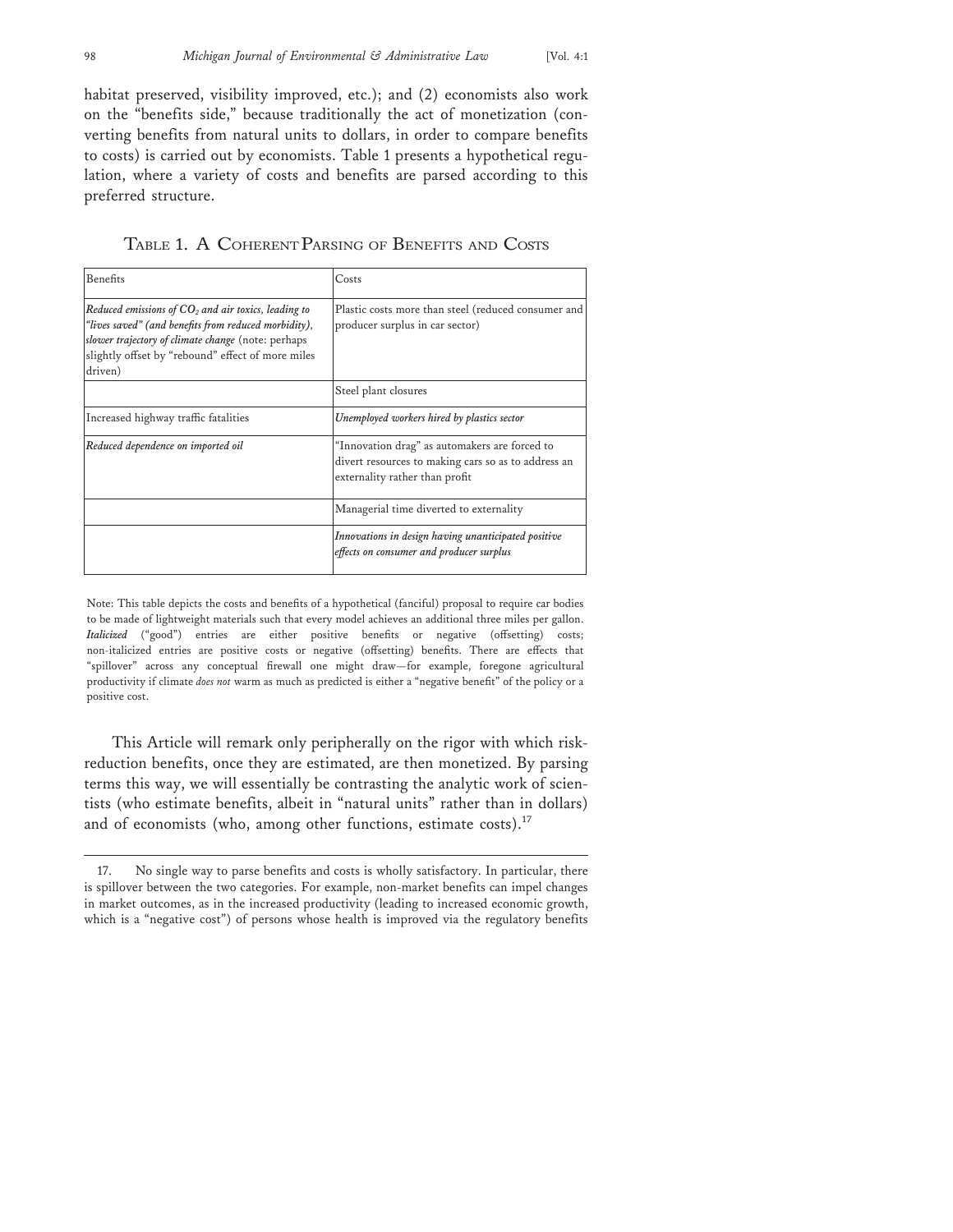The remainder of this Article will discuss four fundamental ways in which the estimation of costs and benefits can proceed with vastly different degrees of rigor, care, and transparency. It will present results from an analysis of several dozen major U.S. federal health, safety, and environmental regulations, exploring to what extent the analytic treatment of costs—as opposed to benefits—has in fact been markedly or systematically less rigorous, primarily with respect to the first of the four phenomena—uncertainty. It will explore why these differences may have arisen and may persist, and will make specific recommendations for harmonizing the analytic treatment of costs and benefits where solid reasons do not exist for any discrepancies. Finally, it will sketch out a program of additional research to expand our results and explore their implications for public perception of risks, costs, and decisions. The goal of this project is to suggest that cost-benefit analysis as currently performed may be *incompatible with itself,* and to suggest improvements to remedy this situation.

#### II. FOUR PHENOMENA THAT SURROUND BOTH RISK ASSESSMENT AND COST ASSESSMENT

The larger project to which this Article is a contribution considers four areas where QRA has faced (and to some extent, surmounted) analytical and ethical challenges. Risk assessors and regulatory economists must confront these four phenomena but tend to confront them differently. We hope that comparing these perspectives will help improve the practice of regulatory economics, and thence CBA more generally. The four phenomena that both risk and cost assessment must confront include:

- *Uncertainty*: should total benefit (or total cost) be quantified and communicated as a single point estimate, a range, a probability density function (pdf), or multiple pdfs?
- *Interindividual Variability*: should benefit (or cost) be disaggregated so as to depict the variation in benefits (or costs) that different individuals or different segments of society will actually face, or should analysts implicitly assume that we all face the same risk (or that we all bear the same cost)?<sup>18</sup>

attained. Note also that both benefits and costs are flows that persist over time, rather than static events.

<sup>18.</sup> Once a regulatory system acknowledges interindividual variability, the two remaining phenomena (utility and equity) must be dealt with, although they are dealt with by default if variability is ignored. This results in linear valuation and uniform weighting, which is of course a form of weighting like any other. *See* Carl Cranor & Adam M. Finkel, Toward Recognizing Individual Benefits and Costs in Cost-Benefit Analysis (2014) (in review, JOUR-NAL OF BENEFIT-COST ANALYSIS).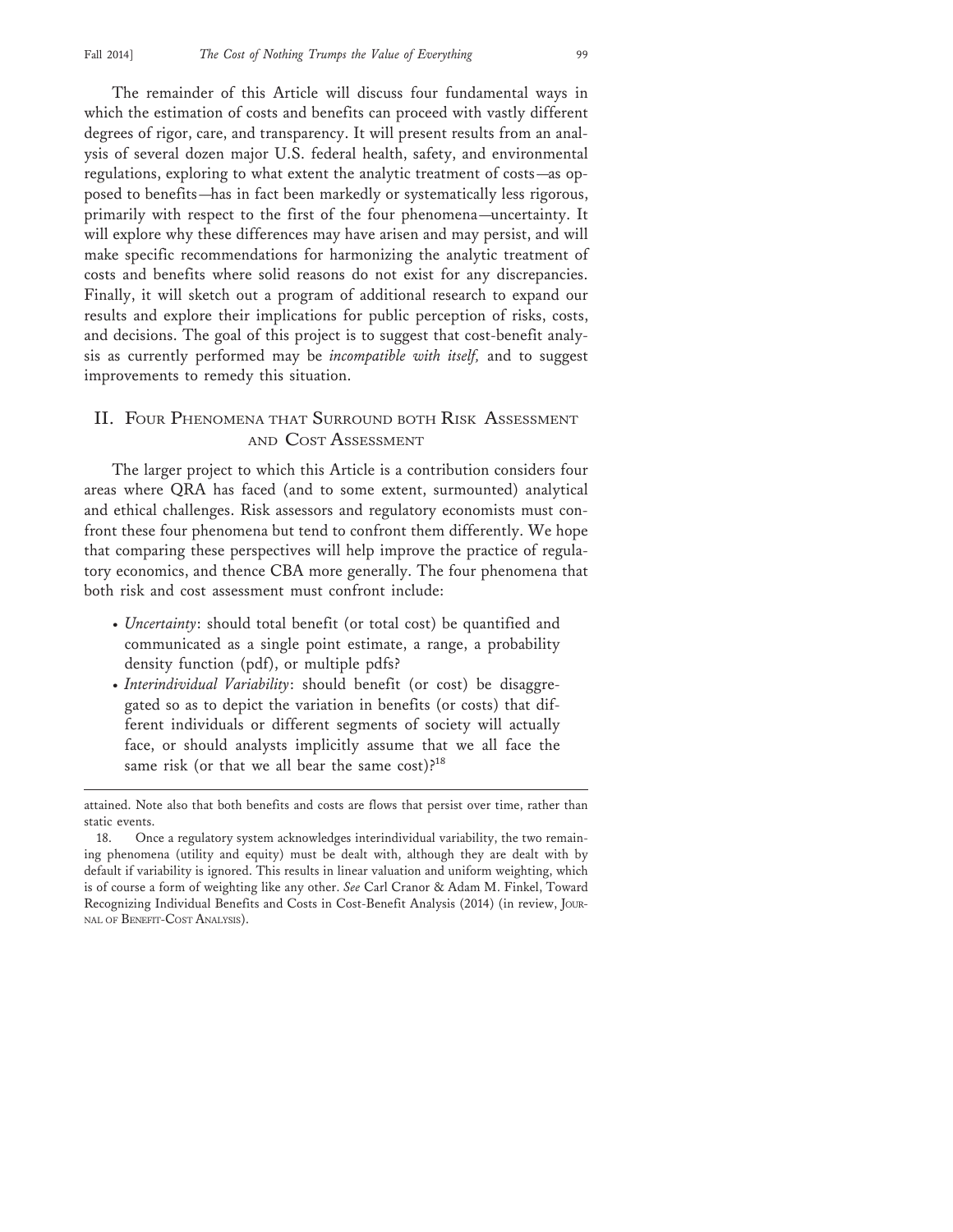- *Utility*: should the implicit function relating the magnitude of risk (or of cost) to the magnitude of harm or disutility it causes be linear throughout the entire range of individual risk (or cost) levels? Alternatively, should de minimus individual risks (or de minimus costs) be treated differently, and/or should extremely large (i.e., intolerable) individual risks (or costs) be treated differently?
- *Equity*: should we aggregate the benefits (or costs) to each individual in the population—having implicitly or explicitly converted them into units reflecting disutility—by imposing equal weights on each person without regard to covariates such as age, race, socioeconomic status, etc., or should we apply non-uniform weights?

This Article concentrates on the first of the four phenomena—uncertainty. Although there are areas of overlap, the nineteen articles and one edited volume produced under the auspices of this National Science Foundation (NSF) project can be categorized as addressing uncertainty,<sup>19</sup>

<sup>19.</sup> Adam M. Finkel, *Emitting More Light than Heat: Lessons from Risk Assessment Controversies for the 'Job-Killing Regulations' Debate,* in DOES REGULATION KILL JOBS? 128 (Cary Coglianese, Adam M. Finkel, & Chris Carrigan eds., 2014); Finkel, *I Thought You'd Never Ask*, *supra* note 10; Adam M. Finkel, *Harvesting the Ripe Fruit: Why Is it so Hard to Be Well-Informed at the Moment of Decision?*, in THE VALUE OF INFORMATION: METHODOLOGICAL FRONTIERS AND NEW APPLICATIONS (Molly Macauley & Ramanan Laxminarayan eds., 2011); Jack Siegrist, *Mixing Good Data with Bad: How to Do It and When You Should Not*, in VULNERABILITY, UNCER-TAINTY, AND RISK: ANALYSIS, MODELING, AND MANAGEMENT 368 (Int'l Conference on Vulnerability and Risk Analysis and Mgmt., Bilal M. Ayyub ed., 2011), *available at* http://ascelibrary .org/doi/abs/10.1061/41170%28400%2945; Scott Ferson & Jack Siegrist, *Statistical Inference Under Two Structurally Different Approaches to Interval Data*, in VULNERABILITY, UNCERTAINTY, AND RISK: ANALYSIS, MODELING, AND MANAGEMENT, 368 (Int'l Conference on Vulnerability and Risk Analysis and Mgmt., Bilal M. Ayyub ed., 2011), available at http://cedb.asce.org/cgi/WWWdisplay.cgi?274101; Sandra Hoffmann, *Overcoming Barriers to Integrating Economic Analysis into Risk Assessment*, 31 RISK ANALYSIS 1345 (2011); Jack Siegrist, Scott Ferson & Adam M. Finkel, Ravnoprochnost: Avoiding Unnecessary Uncertainty in Cost–Benefit Calculations (2013) (unpublished manuscript); Jack Siegrist, Scott Ferson & Adam M. Finkel, Advanced Bias Correction: Factoring Out Misestimation and Overconfidence (2013) (unpublished manuscript); Scott Ferson et al., Natural Language of Uncertainty: Numeric Hedge Words (2015) (forthcoming Int'l Journal of Approximate Reasoning); Dale B. Hattis & Adam M. Finkel, Barriers to a More Even-Handed Treatment of Uncertainties in Projected Economic Costs and Health Benefits of Environmental Regulations (2013) (unpublished manuscript).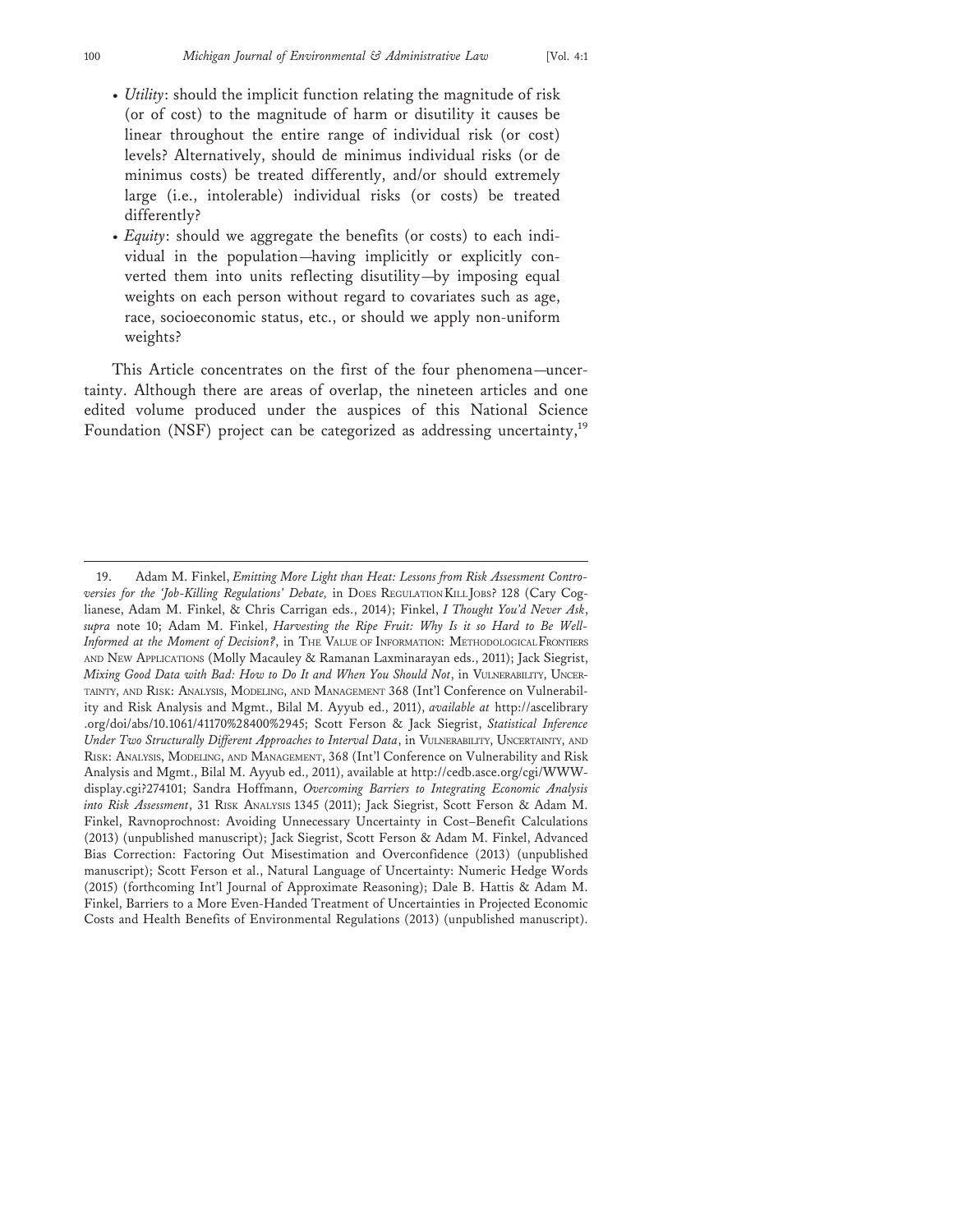variability,<sup>20</sup> utility,<sup>21</sup> or equity.<sup>22</sup>

#### III. WHY IS COMPLEXITY VALUABLE?

In Part IV *infra*, I argue that *analytic imbalance*—substantially more complexity or rigor in some large portions of the CBA than in other portions, particularly when risks are analyzed with rigor and costs are not creates unstable situations with undesirable consequences. There are, of course, two basic ways to resolve such an imbalance: add complexity and rigor to the weak link(s), or *discard* the extra complexity that encumbers the more detailed portions of the analysis. So, why might it be preferable to impel the production of more complex information about risks or costs, rather than to truncate or produce a "least common denominator" analysis?

If we were contemplating gathering more information to enrich the analysis, it might be easier to think logically about the pros and cons. The quantitative treatment of the value of information (VOI) has a well-developed body of literature supporting it,<sup>23</sup> and is founded on the premise that, although new information can be costly to obtain and can erode net benefits through delay, its value comes from its ability to reduce the probability or the magnitude of decision errors.24 In this Article, I am referring not to *new* information, but to the complexity with which we can choose to describe

22. *See, e.g.*, Adam M. Finkel, *Solution-Focused Risk Assessment: A Proposal for the Fusion of Environmental Analysis and Action*, 17 HUM . & ECOLOGICAL RISK ASSESSMENT 75 (2011); Public Perceptions of Regulatory Costs, *supra* note 21; Cranor & Finkel, *supra* note 18.

23. *See, e.g.*, Fumie Yokota & Kimberly M. Thompson, *The Value of Information in Environmental Health Risk Management Decisions: Past, Present, Future*, 24 RISK ANALYSIS 635 (2004); Finkel, *Harvesting the Ripe Fruit*, *supra* note 19.

<sup>20.</sup> Victoria Salin, *Variability in the Impact on Industry of Food Safety Regulation: A Review of Ex Post Analyses*, Agribusiness, Food, and Consumer Economics Research Center Commodity Market Research Report No. CM-03-12 (March 2012); Winston Harrington, Elena Safirova, Conrad Coleman, Sébastien Houde, & Adam M. Finkel, Distributional Consequences of Public Policies: An Example from the Management of Urban Vehicular Travel, Penn Law: Legal Scholarship Repository (2014) (unpublished manuscript); Victoria Salin & Adam M. Finkel, Variability in Costs to Comply with Regulations: An Application to Food Safety (2013) (unpublished manuscript).

<sup>21.</sup> DOES REGULATION KILL JOBS? (Cary Coglianese, Adam M. Finkel, & Chris Carrigan eds., 2013); Adam M. Finkel, *Perceiving Others' Perceptions of Risk - Still a Task for Sisyphus*, 1128 ANNALS N.Y. ACAD. SCI. (2008); STRATEGIES FOR RISK COMMUNICATION: EVOLUTION, EVI-DENCE, EXPERIENCE 121 (2008); Branden B. Johnson & Adam M. Finkel, Public Perceptions of Regulatory Costs, Their Uncertainty, and Their Distribution (2014) (in review, RISK ANALYSIS); Adam M. Finkel & Branden B. Johnson, A "Top-Down" Elicitation of the Value of a Statistical Life: Results from a New Stated-Preference Survey (2013) (unpublished manuscript).

<sup>24.</sup> Adam M. Finkel & John S. Evans, *Evaluating the Benefits of Uncertainty Reduction in Environmental Health Risk Management*, 37 J. AIR POLLUTION CONTROL ASS'N 1164, 1165-67 (1987).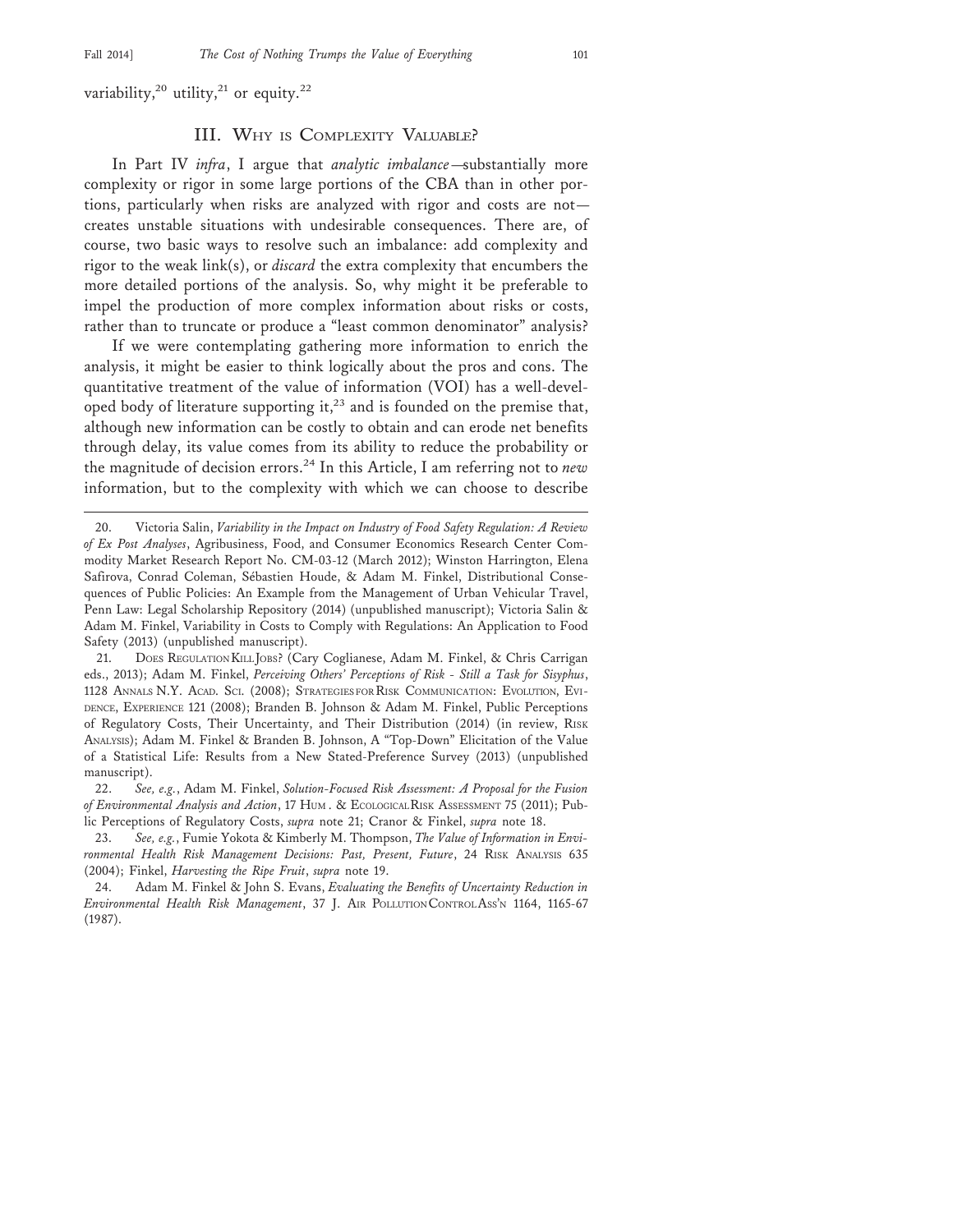information *we already have in hand* about risks and costs. It is tempting to resort to platitudes such as "details matter" or "one size doesn't fit all," but these are unsatisfying in light of the real potential for complexity to delay the completion of analysis, add costs, and foment public confusion.

So, in order to support the argument that complexity and rigor are desirable commodities (and therefore to advance the premise that, faced with an imbalance, we should first consider adding rigor where it is lacking rather than discarding it where it is present), I rely on an image of a "virtuous circle" of interaction between analysts (who can supply rigor) and decisionmakers (who can demand it). In a companion paper to this one, I constructed a hierarchy of complexity in cost-benefit decisionmaking consisting of ten distinct levels of detail.<sup>25</sup> The hierarchy depicts how information can be marshaled to gauge the harms caused by environmental, health, or safety hazards, as well as the pros and cons of actions to reduce them. Table 2 shows these levels as a series of equations in several variables; the companion paper goes into much more detail about the attributes of each level, and gives examples of contemporary decisions that resemble various rungs on this ladder of complexity.

The following summary discussion is intended to highlight the extremes and midpoint of this ladder: (1) the least complex decision rule I can imagine in this arena is to fixate exclusively on *either* a potential harm that society could eliminate, or on the potential costs of eliminating it, and invoke the precautionary impulse—if the harm or the cost might exist, treat it as if it does exist and must be avoided above all else; (2) just above the middle of the ladder (at Level 6) sits a cost-benefit decision rule that requires information about the probability density function (pdf) for total cost and total benefit, thereby allowing society to choose a control strategy that maximizes net benefit (monetized risk-reducing benefits less the cost of obtaining them) but that can consider different balances between underestimating and overestimating the virtues of each strategy; and (3) at the top of the ladder sits a decision rule that takes seriously not only uncertainty, but interindividual variability in both risk and cost, heterogeneity in individual preferences for changes in longevity or environmental quality and for changes in personal income, and a social welfare function that accounts for other attributes of those individuals who receive risk-reducing benefits and those who pay for those benefits (notably, their income and their baseline risk levels).

The point of a "virtuous circle" is conceptually simple: complexity helps decisionmakers see more clearly the true spectrum of available choices and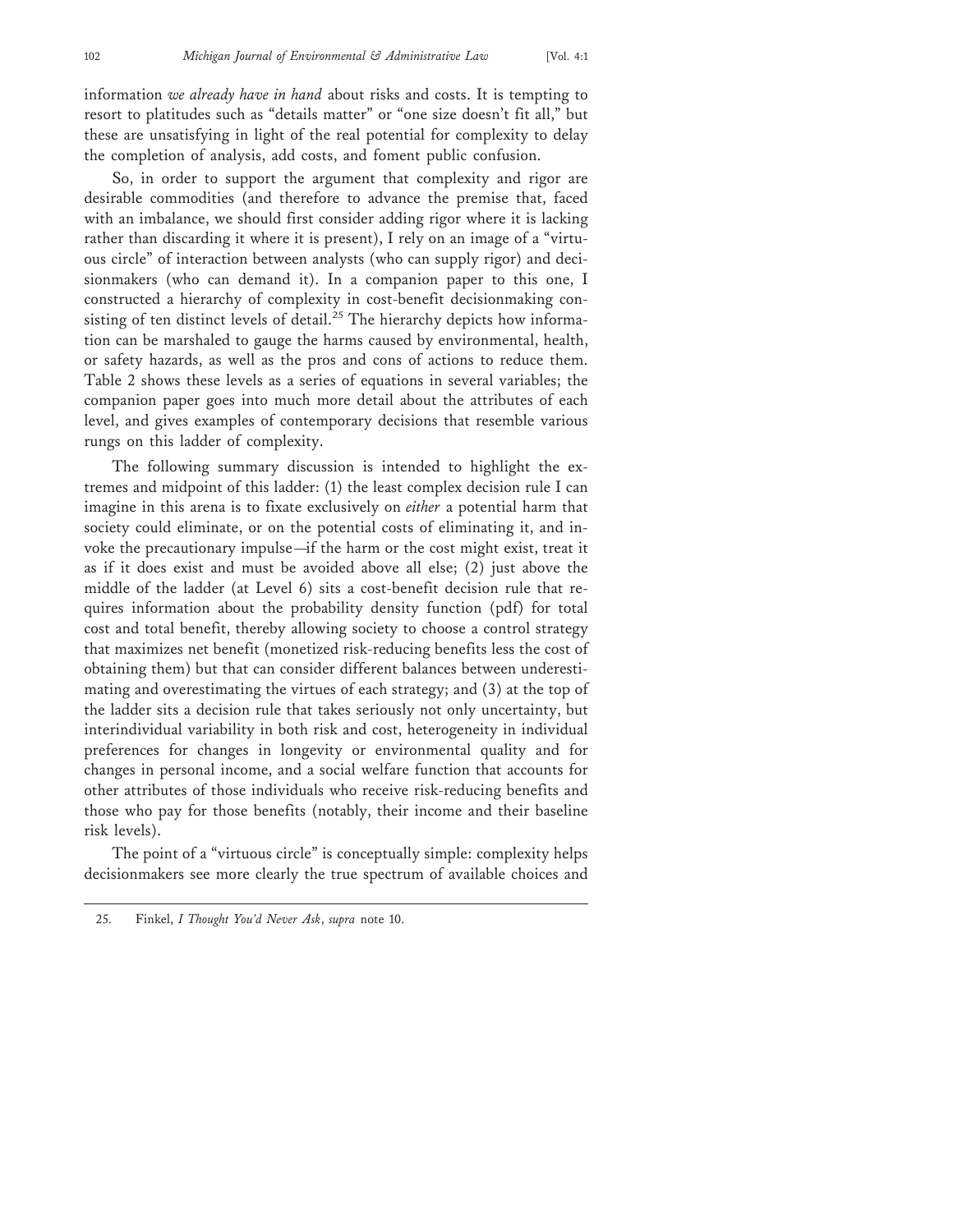## TABLE 2. CHARACTERISTICS OF A TEN-RUNG LADDER OF COMPLEXITY IN REGULATORY DECISION-RULES

| Level          | Verbal Description                                                                                             | Symbolic Description                                                                  |
|----------------|----------------------------------------------------------------------------------------------------------------|---------------------------------------------------------------------------------------|
| 1              | Prevent or eliminate the most<br>dire outcome                                                                  | $NB > 0$ if $AR > 0$ OR if $AC > 0$                                                   |
| $\overline{2}$ | Attain a "bright line" of safety                                                                               | $NB$ >0 if $R$ < $R$ *                                                                |
| 3              | Pass a "double bright line" test                                                                               | NB>0 if $R$ < $R$ * and $C$ < $C$ *                                                   |
| 4              | Compare arbitrary point<br>estimates of total benefit and<br>total cost                                        | $NB = (P \cdot \Delta R, \cdot VSL) - C,$                                             |
| 5              | Compare reconciled point<br>estimates of total benefit and<br>total cost (expected values, in<br>this example) | $NB = (P \cdot \Delta \overline{R} \cdot VSL) - \overline{C}$                         |
| 6              | Develop a probability density<br>function (pdf) for net benefit                                                | $pdf(NB) = [pdf(VSL) \cdot P] \cdot pdf(\Delta R) - pdf(C)$                           |
| 7              | Develop a pdf for net risk<br>minus net cost                                                                   | $pdf(NB) = [pdf(VSL) \cdot P] \cdot pdf(\Delta R_{\text{NET}}) - pdf(C_{\text{NET}})$ |
| 8              | Compare pdfs of net risk and<br>net cost with some attention to<br>interindividual variability in<br>each      | $NB = max(NB_i, NB_i)$                                                                |
| 9              | Assess the uncertain net benefit<br>to each individual (or<br>subpopulation) separately, then<br>aggregate     | $pdf(NB) = \sum_{i}^{P} \{ [pdf(\Delta r_i) \cdot v_i] - pdf(c_i) \}$                 |
| 10             | Combine estimates of individual<br>net benefit via any non-trivial<br>social welfare function                  | $pdf(NB) = \sum_{i=1}^{P} w_i \{ [pdf(\Delta r_i) \cdot v_i] - pdf(c_i) \}$           |

Key to Abbreviations:

NB = Net Benefit

P = number of persons in affected population

VSL = Value of a Statistical Life

 $\Delta R$  ( $\Delta C$ ) = change in total risk (total cost) that a policy impels

 $\Delta r$  ( $\Delta c$ ) = change in risk (cost) for a particular *individual* 

Note: this table is greatly elaborated upon, with columns explaining the information needs at each level, in Finkel, *supra* note 10.

how each choice affects things we hold most dear. Monomaniacal precaution tends to lead to costly programs to reduce small or non-existent risks, or to policies of inaction that cater exclusively to the economic interests of a favored few.26 Keeping an eye only on total costs and benefits, and the uncertainties therein, tends to attenuate these extreme mistakes, but ignores

<sup>26.</sup> *See* Peter Montague, *Two Friends Debate Risk Assessment and Precaution*, RACHEL'S DEMOCRACY & HEALTH NEWS, Aug. 13, 2007.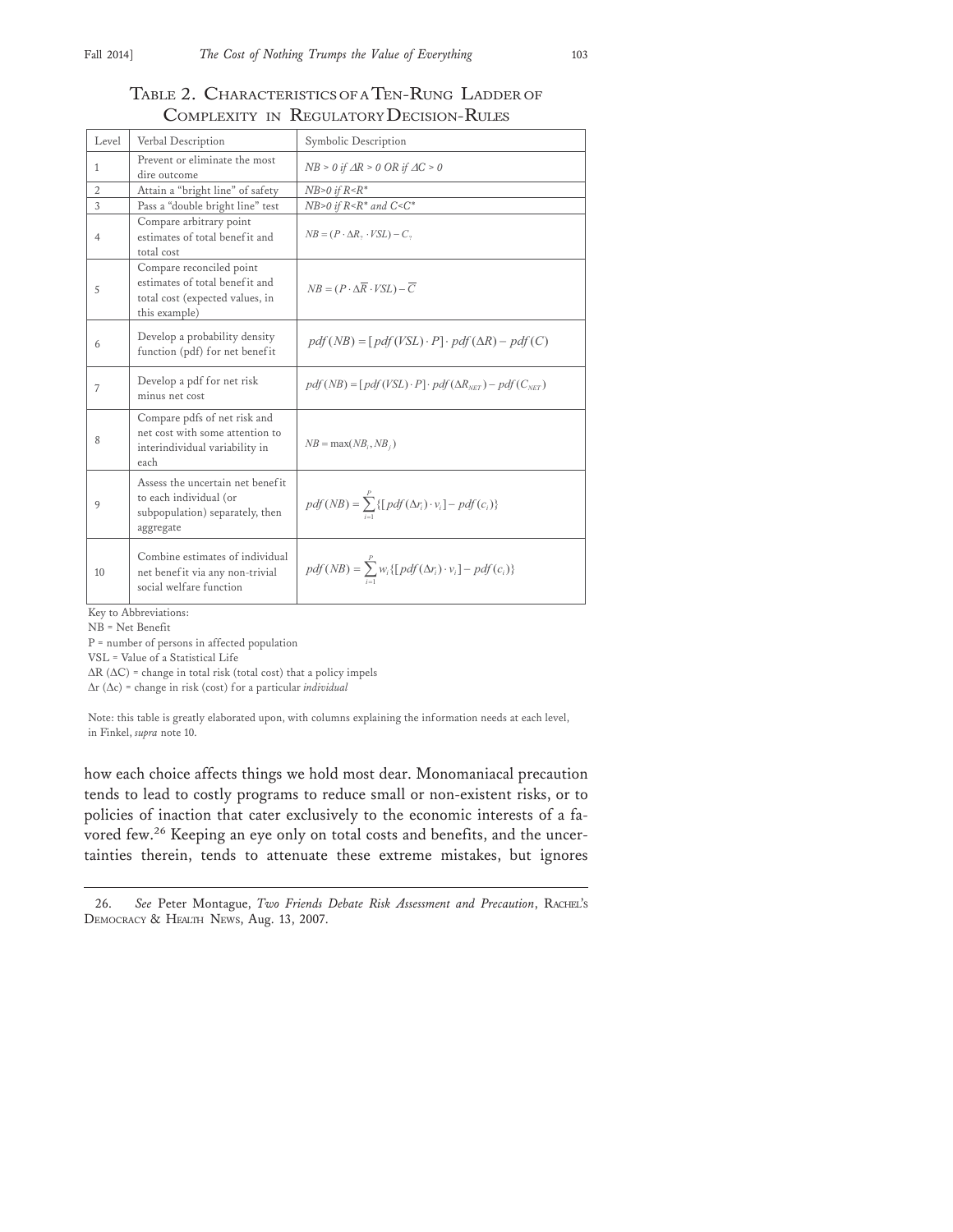completely the dimension of individual cost and benefit, and thereby courts outcomes in which net benefit increases marginally but to the detriment of the majority of those affected.<sup>27</sup>

In a "vicious circle" of interaction, analysts *could* fail to describe costs or benefits with much complexity (and decisionmakers could passively accept what they are given), or decisionmakers *could* ask only for simplistic information. On the other hand, the decisionmaker could say to the analysts, "I want to know about uncertainty, the range and distribution of consequences to individuals, and the net risk reduction considering substitution effects or the net cost considering general-equilibrium effects." Similarly, "I think you need to know about . . ." is something the analysts could say to challenge the decisionmaker.28 In the companion paper mentioned *supra*, I argue that *mediocre ambitions for the kind of decisions we wish to make beget mediocre information, which in turn begets mediocre decisions.* Conversely, I believe that if decisionmakers demand complexity, or if analysts proffer it with enthusiasm, we can master the difficult cost-benefit choices and not simply be carried along in their wake. To the extent that more complex decision rules yield better results, the unimproved weak links—where we are forced to discard some scientific or economic information to reach the lower common denominator of the two—become a proper, and indeed a compelling, subject of scrutiny.

#### IV. WHY IS "BALANCE" IMPORTANT?

Whether the analysis considers uncertainty, interindividual variability, non-linearities in valuation, or equity and social welfare, a common thread emerges: there is virtue in treating each phenomenon in a balanced way across the risk/cost divide. The two "sides" are mirror images of each other: from the point of view of decisionmakers, *the only reason to take action is because of risk, and the only reason not to take action is because of cost*. In another companion piece in the series, we examined quantitatively the disadvantages of an unbalanced treatment of uncertainty or variability in risk versus

<sup>27.</sup> *See* Winston Harrington et al., *Distributional Consequences of Public Policies: An Ex*ample from the Management of Urban Vehicular Travel, U OF PENN. INST. FOR LAW & ECON, Research Paper No. 14-21 (2014).

<sup>28.</sup> In this discussion, I am presuming that added complexity is sincere, and not concocted to impress stakeholders or judges. *See, e.g.*, Wendy E. Wagner, *The CAIR RIA: Advocacy Dressed Up As Policy Analysis*, in REFORMING REGULATORY IMPACT ANALYSIS 56, 60 (Winston Harrington, Lisa Heinzerling, & Richard D. Morgenstern, eds., 2009). Wagner points out helpfully that uncertainty analyses can sometimes be drummed up strategically to "prove" that benefits exceed costs no matter how pessimistic the assumptions used. It is important, however, to realize that even in such cases, this is not a drawback of uncertainty analysis per se, but of post hoc and self-serving uncertainty analysis.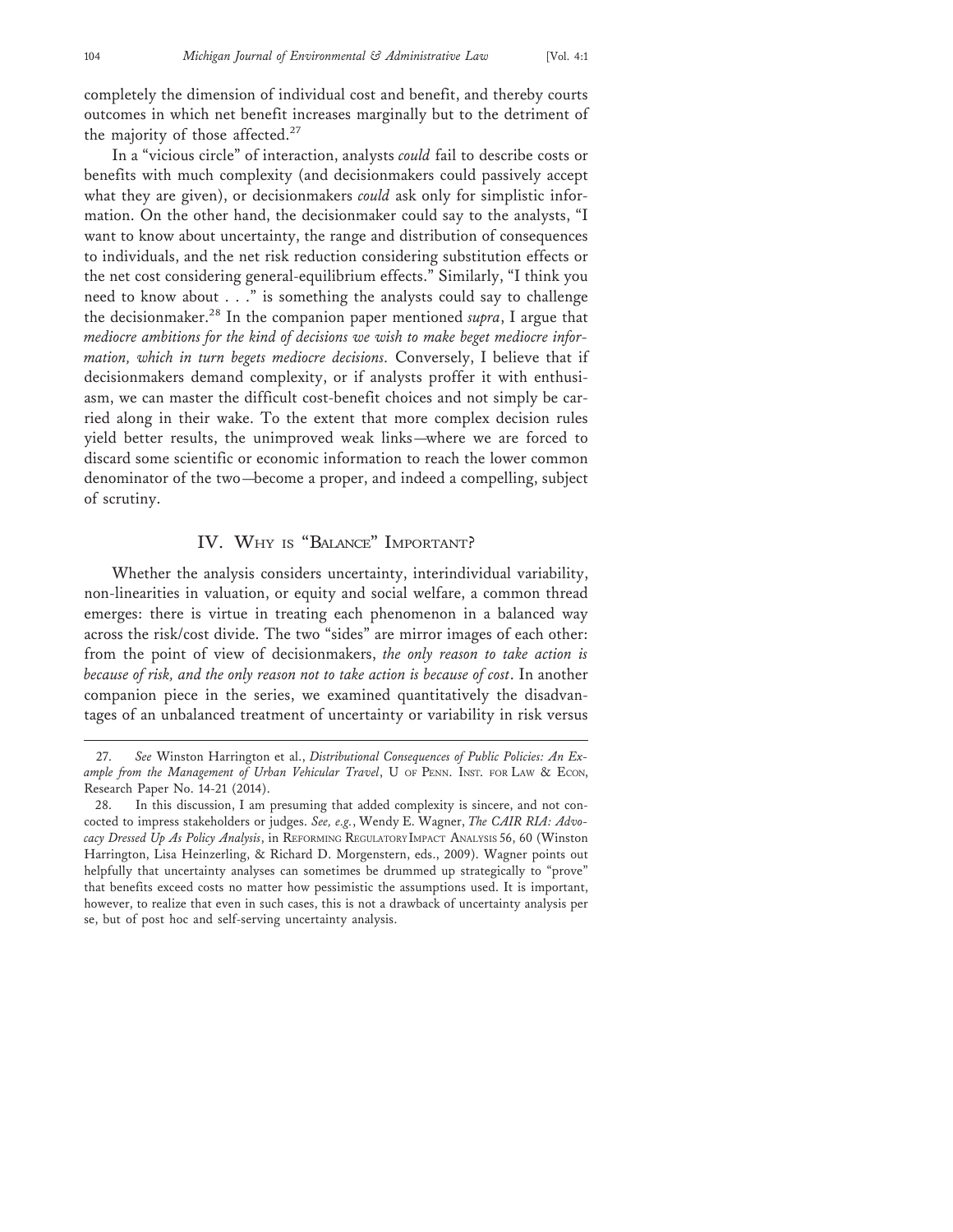cost.29 Here, I will briefly summarize some of the qualitative principles that make balance a virtue.

First, the very concept of net benefit depends equally on benefit—i.e., risk reduction—and cost: that's what makes it "net." Of course, any one of the phenomena could apply more significantly to benefit than to cost—benefit may be more uncertain than cost, more variable, or better described with a non-linear valuation or social welfare function—but that would be an important special case, not the general one. More importantly, there is a paradox at work here: only through at least trying to address the phenomenon on both "sides" can we *determine* that the further pursuit of balance is not necessary! If uncertainty in cost is indeed small relative to uncertainty in benefit, that conclusion will arise out of some attempt to quantify uncertainty, or else it will be a rationalization of dubious provenance. Ignoring something important is a fundamental analytic error, and as a first principle, errors in risk are no more or less harmful than are errors in cost.

Second, imbalance creates, by definition, an instability: will we proceed to strengthen the weak link or not? As we explore in our piece regarding the Russian engineering principle of *ravnoprochnost* ("equi-sturdiness") as it applies to CBA,30 the problem with the weak link in a designed product is not simply the creation of a vulnerability at which the entire product is most likely to fail catastrophically; less well-appreciated is the fact that, in hindsight, all of the time and expense spent on refining the stronger links beyond the quality of the weakest one were wasted. Until the imbalance is corrected by strengthening the weaker link, decisionmakers really only have two choices. As mentioned above, one option is to essentially *discard* much of the rigor previously gained in the stronger links, and choose a decision rule that corresponds to the least common denominator of the various inputs. For example, decisionmakers could pay no attention to the value of net benefit for any individual, because there is no information on individual cost (even though there may be a very detailed analysis of interindividual variability in risk and benefit). The other possibility is to *act as if* balance has been achieved, essentially concocting a false sense of confidence out of a half-baked analysis. This is perhaps easiest to see when uncertainty is the analytic phenomenon of interest: the temptation to not "waste" a complete uncertainty analysis of part of a problem may lead decisionmaker to act as if the partial uncertainty actually studied is the total uncertainty in the entire

30. *Id.*

<sup>29.</sup> Siegrist et al., Ravnoprochnost, *supra* note 19.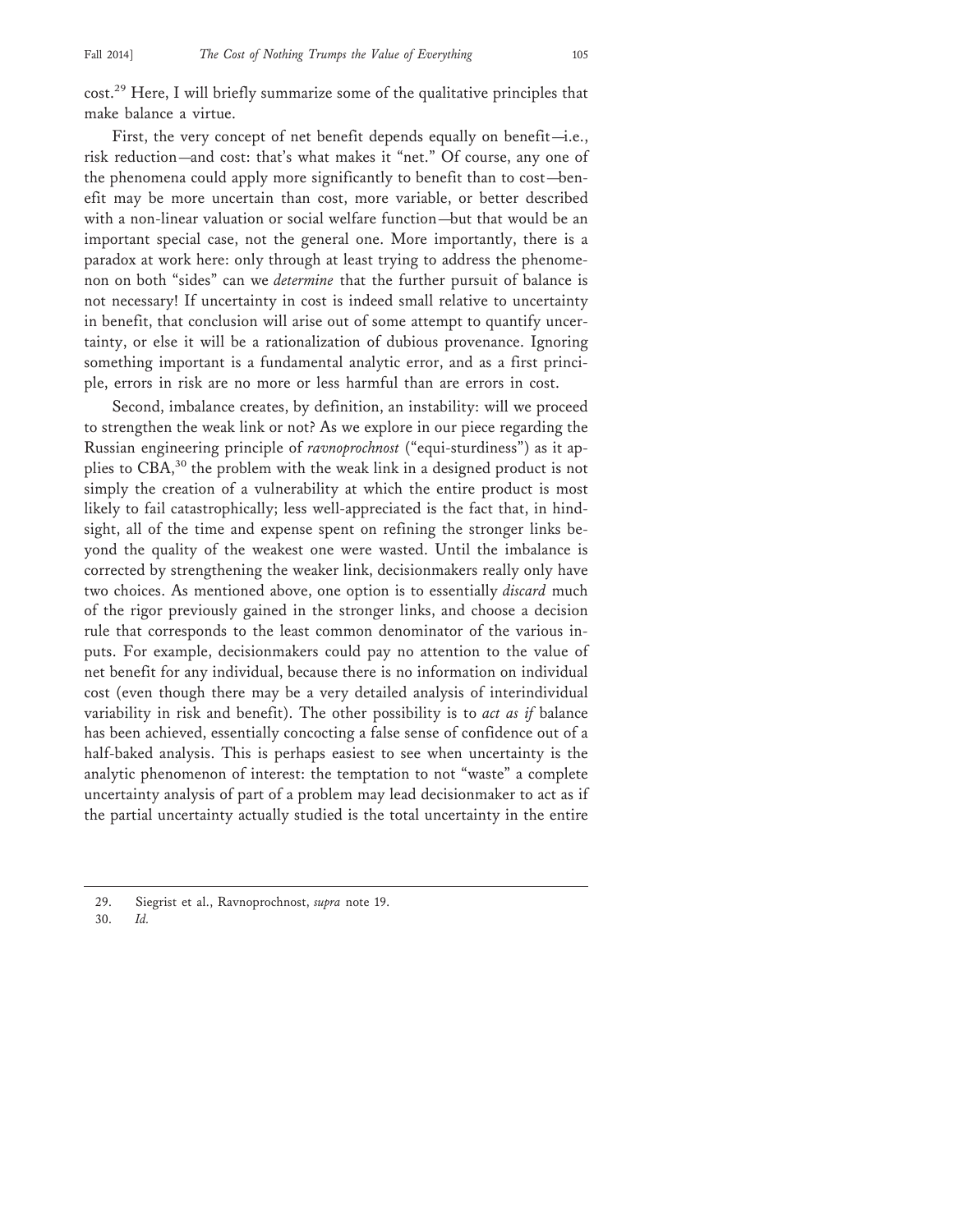problem.31 This kind of underestimation of uncertainty is a serious pitfall, as the next sections will demonstrate.

#### V. WHY IS UNCERTAINTY IMPORTANT?

I now turn to the first and arguably most far-reaching of the four ways in which benefit and cost estimation can differ—the honesty with which uncertainty is explored and communicated. A vast and growing literature, initiated more than one hundred years ago but especially active during the 1980s and 1990s, attests to the intensity with which scholars and practitioners have explored the sources of uncertainty in quantitative policy analysis, and explains how inattention to uncertainty can frustrate sound decisionmaking.32 All these discussions emphasize somewhat different features of the basic question "how can overconfidence poison decisionmaking?"<sup>33</sup> Here, with an appreciation of the details and alternative perspectives such a summary must omit, I attempt a very basic synthesis of how I have answered this question.

All of the important deficiencies of using a point estimate instead of a depiction that acknowledges the uncertainty of a quantity—in this context, risk, cost, or net benefit—fall into one or more of three overarching lapses:

33. Less commonly explored, because it is less common a pitfall, is "underconfidence" the conclusion that uncertainty is so large that nothing meaningful can be said or done. Sometimes a dauntingly broad range can emerge from a very rigorous analysis that pays special attention to one or both tails of the distribution, but often underconfidence, like overconfidence, can emerge instead from the most cursory or automatic of processes. Concern has been raised, for example, about the corrosive effect of EPA's boilerplate statement of underconfidence about carcinogenic potency—the agency routinely caveats its point estimate of potency with the clause "but it could be as low as zero" even in cases where theory and evidence makes it extremely unlikely that the substance has zero potency. *See* NATIONAL RESEARCH COUNCIL, SCIENCE AND DECISIONS: ADVANCING RISK ASSESSMENT 104 (2009).

<sup>31.</sup> It may also lead critics of a regulation to complain about an analysis as if the partial uncertainty actually studied is the only source of poor uncertainty analysis in the regulation—and so one secondary advantage of balanced treatment of uncertainty in risk and cost is that it helps "spread the targets" and reduce the paradoxical situation where the strongest portion of the analysis receives the most criticism and hence the most additional refinement.

<sup>32.</sup> Among the most comprehensive book-length references specific to uncertainty in risk assessment and cost-benefit analysis are: M. GRANGER MORGAN & MAX HENRION, UNCER-TAINTY: A GUIDE TO DEALING WITH UNCERTAINTY IN QUANTITATIVE RISK AND POLICY ANALYSIS (1992); ADAM M. FINKEL, CONFRONTING UNCERTAINTY IN RISK MANAGEMENT: A GUIDE FOR DECI-SION-MAKERS (1990); NATIONAL RESEARCH COUNCIL, SCIENCE AND JUDGMENT IN RISK ASSESSMENT (1994); ALISON CULLEN & H. CHRISTOPHER FREY, PROBABILISTIC TECHNIQUES IN EXPOSURE ASSESS-MENT: A HANDBOOK FOR DEALING WITH VARIABILITY AND UNCERTAINTY IN MODELS AND INPUTS (1999); ALAN KRUPNICK ET AL., NOT A SURE THING: MAKING REGULATORY CHOICES UNDER UNCER-TAINTY (2009); NASSIM NICHOLAS TALEB, THE BLACK SWAN: THE IMPACT OF THE HIGHLY IMPROBA-BLE (2010). But of course there are many others, and still more references from outside the fields of risk assessment and cost-benefit analysis that have much to impart.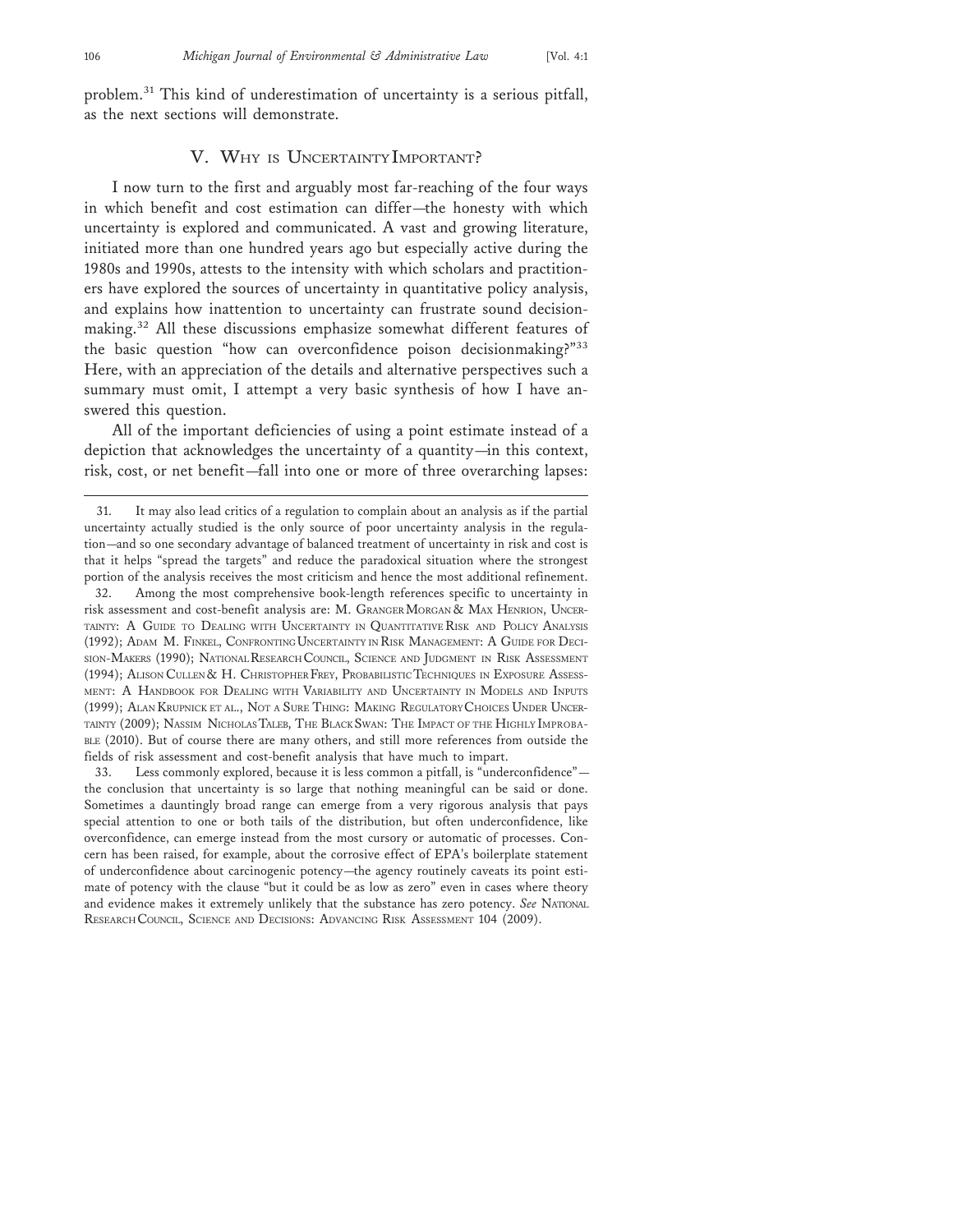(1) incorrectly assuming that a particular value for the quantity is, in fact, the "desired estimator" when that value and the estimator actually diverge from each other; (2) choosing a correct value of one particular estimator, when a different estimator would better serve the decision; or (3) failing to discern that no single estimator can optimize the decision, nor can it adequately communicate the reality of the situation to affected parties.

To see these three problems in their full light requires one to think about the reasons why we use estimators, and the notion that an estimator can become what I would clumsily term an "estimanacle." In his poem "London," William Blake wrote about "the mind-forg'ed manacles" we use to chain others and ourselves.<sup>34</sup> I start from the premise that, given a distribution of the true values of some quantity, *any* estimator can do no more than help the decisionmaker balance the adverse consequences of error, according to the exact and particular way that estimator strikes that balance. If the adverse consequences when the quantity turns out to be smaller than you estimate it to be are exactly as adverse as they are if the quantity turns out to be larger than you estimate it to be, then the median of the uncertainty distribution could well be the best possible estimator to use. Half of the time (with half of the probability), we would have to live with the consequences of one type of error, and half of the time with the other. Any estimator other than the median would strike a different balance, but in this hypothetical case we have already said that such a balance would not reflect this decisionmaker's true preferences as well as the median would.

The great value of a point estimate is that it can make sense of a distribution when the consequences of error are known and agreed upon. The estimator is a necessary manacle, because it forces us (indeed, allows us) to decide based on a particular set of preferences (one can't be risk-averse and risk-seeking at the same time, for the same decision). *But we can be led to paradise or to perdition, depending on whether the estimator is what we are told it is, and on whether it imposes upon us those preferences we would consciously choose ourselves.*

The first problem amounts to unacknowledged and uncorrected bias: a good decision could have been made with an accurate depiction of a particular estimator, but inattention to uncertainty resulted in garden-variety misestimation. Suppose, for example, that the analyst and decisionmaker agree that they are interested in the expected value or mean, a quantity that has strong and broad appeal.<sup>35</sup> It is easy to imagine arriving at a grossly erroneous estimate of the mean of some quantity when it is modeled as the sum or

<sup>34.</sup> WILLIAM BLAKE, *London*, in SONGS OF INNOCENCE AND EXPERIENCE (1794).

<sup>35.</sup> *See* Albert L. Nichols & Richard J. Zeckhauser, *The Perils of Prudence: How Conservative Risk Assessments Distort Regulation*, REGULATION, Nov./Dec. 1986, at 13.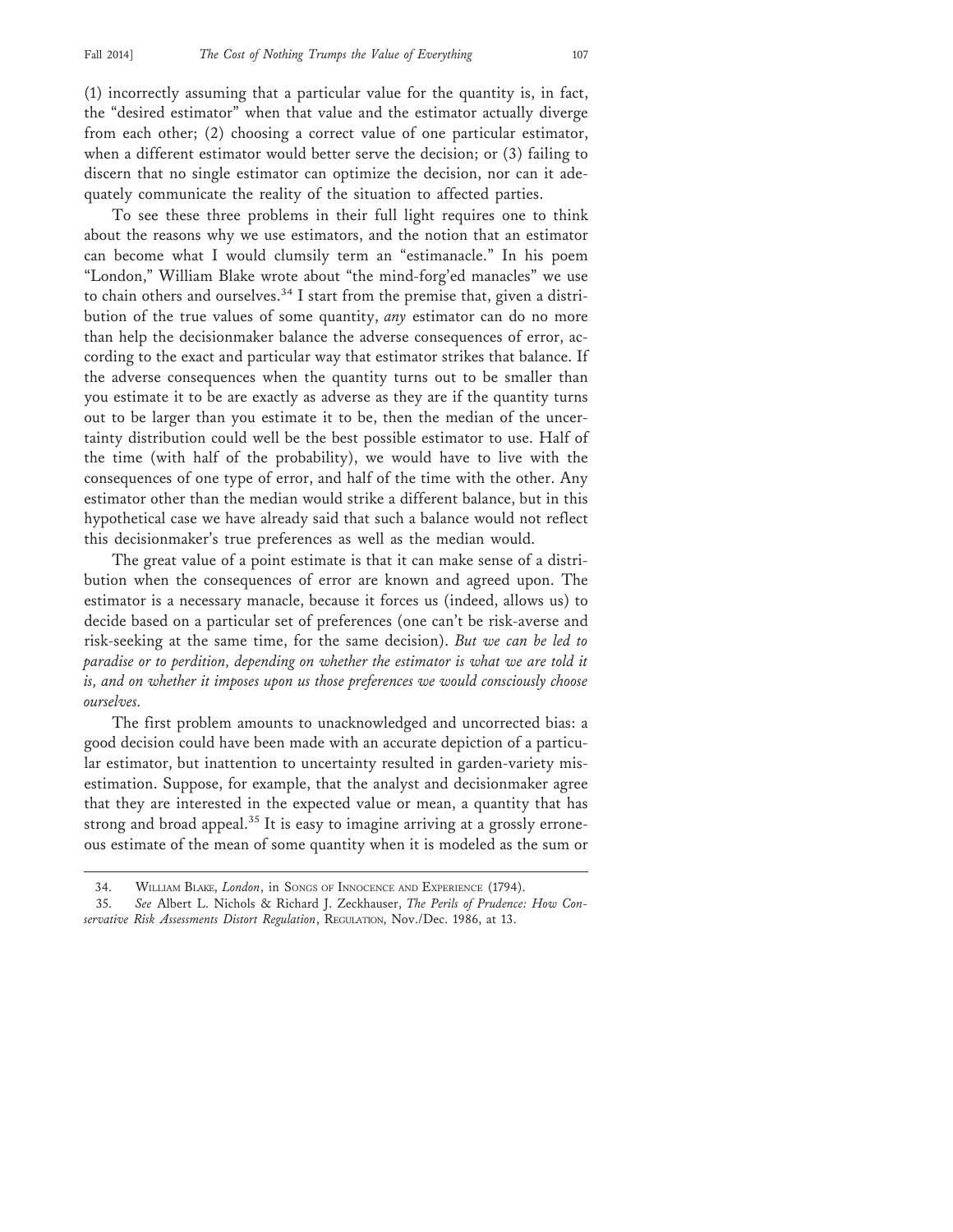product of several uncertain components—the short-cut of combining estimates of each mean value may bear little resemblance to the overall mean if one or more components are omitted, or if the components do not combine in the way that the model predicts.

Less well-understood, but potentially far more important, is the fact that even random sampling from existing data (as opposed to estimation via modeling) may not yield a precise or even an unbiased estimate of the mean.36 More generally, the distribution of uncertainty in the mean derived via sampling from an asymmetric distribution is itself asymmetric.37 This has profound implications for analysis and management. Expected-value decisionmaking is supposed to be a way to *bypass* uncertainty—proponents say it shouldn't matter whether the distribution is broad or narrow when you know how it behaves on average.<sup>38</sup> But if you need to study the uncertainty *in order to estimate the mean properly*, this short-cut becomes an excursion straight into a minefield. *When the tails determine the mean, there is no substitute for studying the tails directly, at which point the "short-cut" has become moot.*<sup>39</sup>

The second problem exposes the weaknesses of expected-value, or any other one-size-fits-all prescription for social decisionmaking. In my experience, many advocates of expected-value decisionmaking are oblivious, willfully or otherwise, to the powerful value judgments it imposes upon society. At the same time, advocates of decision rules whose ethical underpinnings are more blatant tend to dismiss other equally valid judgments that could be made. Elementary decision theory teaches that any estimator (for purposes of this discussion, think of "estimator" as "percentile point on an uncertainty distribution") will be optimal for one particular relationship between the

<sup>36.</sup> See the discussion of "Level 5" in the analytic hierarchy developed in Finkel, *I Thought You'd Never Ask*, *supra* note 10.

<sup>37.</sup> *See* Adam M. Finkel, *A Simple Formula for Calculating the "Mass Density" of a Lognormally-Distributed Characteristic: Applications to Risk Analysis*, 10 RISK ANALYSIS 2291 (1990).

<sup>38.</sup> *See, e.g.*, Ralph M. Perhac, Jr., *Does Risk Assessment Make a Case for Conservatism?*, 7 RISK: HEALTH, SAFETY, AND ENV'T 297, 302 (1996).

<sup>39.</sup> Although for clarity this example uses variability rather than uncertainty as the source of incertitude, the importance of non-normal populations should be easy to discern. Suppose you need an unbiased estimate of the mean income of the U.S. population. If one in every 10,000 Americans was a billionaire, the average wealth even of a "large" sample of 10,000 could quite possibly be an underestimate (in the common case [its probability approaches 1/*e*, or 37%] where no billionaires were randomly selected among the first 10,000), but could be a gross overestimate (in the less common case where two billionaires, rather than the expected number of one, were picked).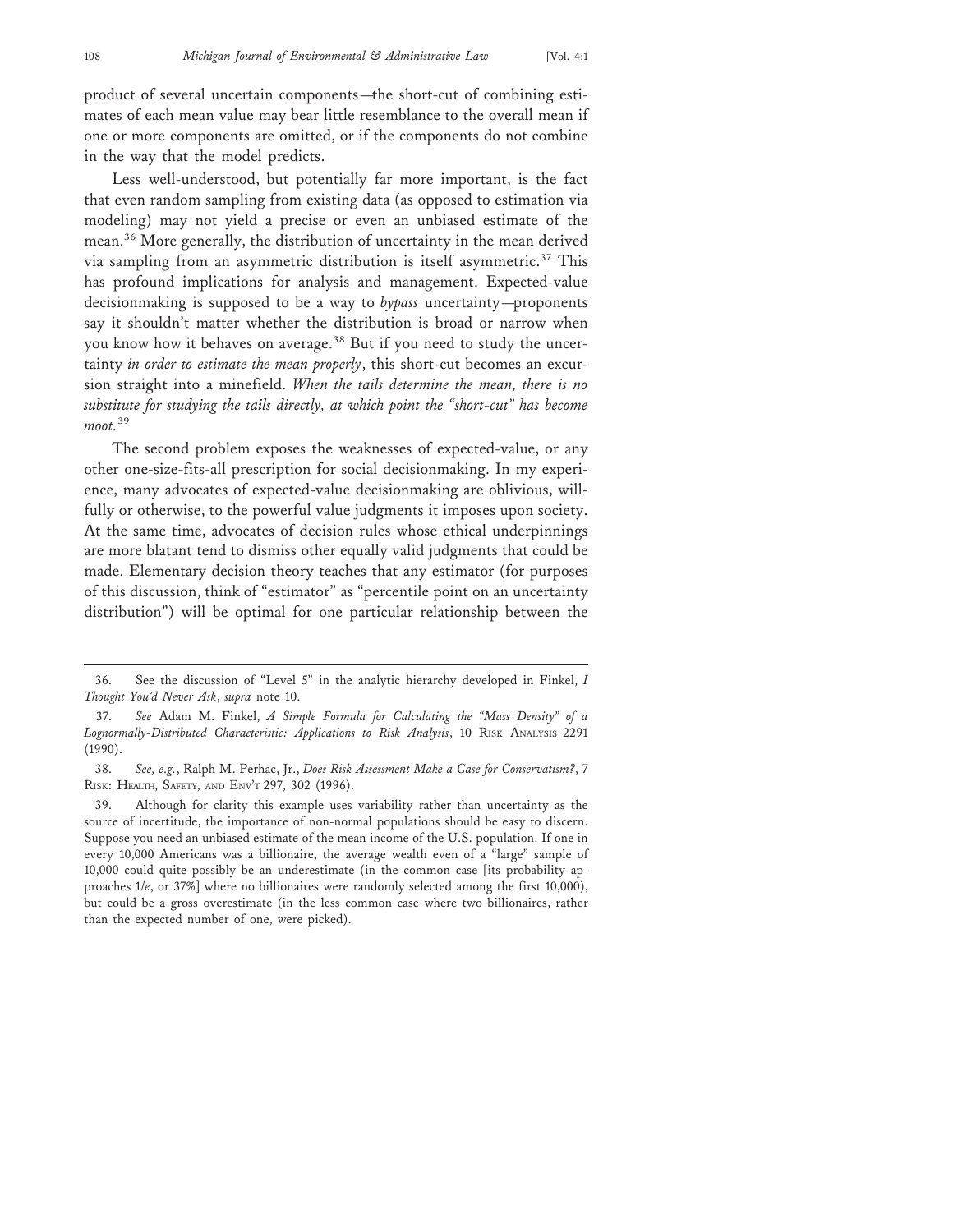consequences of underestimation and those of overestimation.40 The mean minimizes the expected amount of deviation between the actual value of the uncertain quantity and the value (the estimator) we use as if it applies, *without regard to the sign of the error*. This is why I have often used the parable that, faced with an uncertain distribution of travel times to get to an airport to catch a plane, the expected value is ideal for someone who would prefer being four minutes late to being five minutes early (!), but deeply misleading to anyone who has any other calculus in mind.41 A particular percentile estimator other than the median may be the only ideal choice for any decision where the consequences of one type of error exceed the other; these sorts of "precautionary" (in either direction) estimators force the parties to confront their values (which may not lead to harmony), whereas expected-value estimators tend to impose the constraint of equal weighting of outcomes upon the users. I think we would never consider an analysis successful if it didn't provide an answer to the question being asked, but that is quintessentially what a point estimate does: it is a guide to one way of deciding, which may not be the way that all or any of the decisionmakers actually prefer. Only the uncertainty gives possible access to *the estimator that is right for the person(s) using the estimate.*

The third way in which a point estimate tends to thwart sensible regulatory decisionmaking is more difficult to explain, but involves the inherent limitations of reducing uncertain possibilities to any single value. Although it may be a superhuman feat to map a distribution of possibilities onto a binary or finite set of choices, sometimes no one estimator—even one consciously chosen to reflect the decisionmaker's attitude towards errors of under- and over-estimation—can tell the whole story of what we are actually gambling with. A particular decision may be preferable to another because it is far superior if net benefit turns out to be at its expected value, clearly better if net benefit turns out to be much greater than average, and only slightly worse if net benefit turns out to be much lower than average. Needless to say, no single point estimate can show how difficult this choice truly is, and also how robust a particular decision might be when one considers the true spectrum of uncertainty.<sup>42</sup>

<sup>40.</sup> Kimberly M. Thompson and John D. Graham, *Going Beyond the Single Number: Using Probabilistic Risk Assessment to Improve Risk Management*, 2 HUM . ECOLOGICAL RISK ASSESSMENT 1008 (1996).

<sup>41.</sup> Adam M. Finkel, *A Second Opinion on an Environmental Misdiagnosis: The Risky Prescriptions of Breaking the Vicious Circle*, 3 N.Y.U. ENVTL. L.J. 295, 335-40 (1995).

When the pivotal quantity exhibits interindividual variability rather than uncertainty, looking at the whole distribution can reveal creative and superior disaggregation, via multiple simultaneous decisions. For example, given how the health benefits of ingesting Omega-3 fatty acids change with age and sex, and how the risks of ingesting mercury also do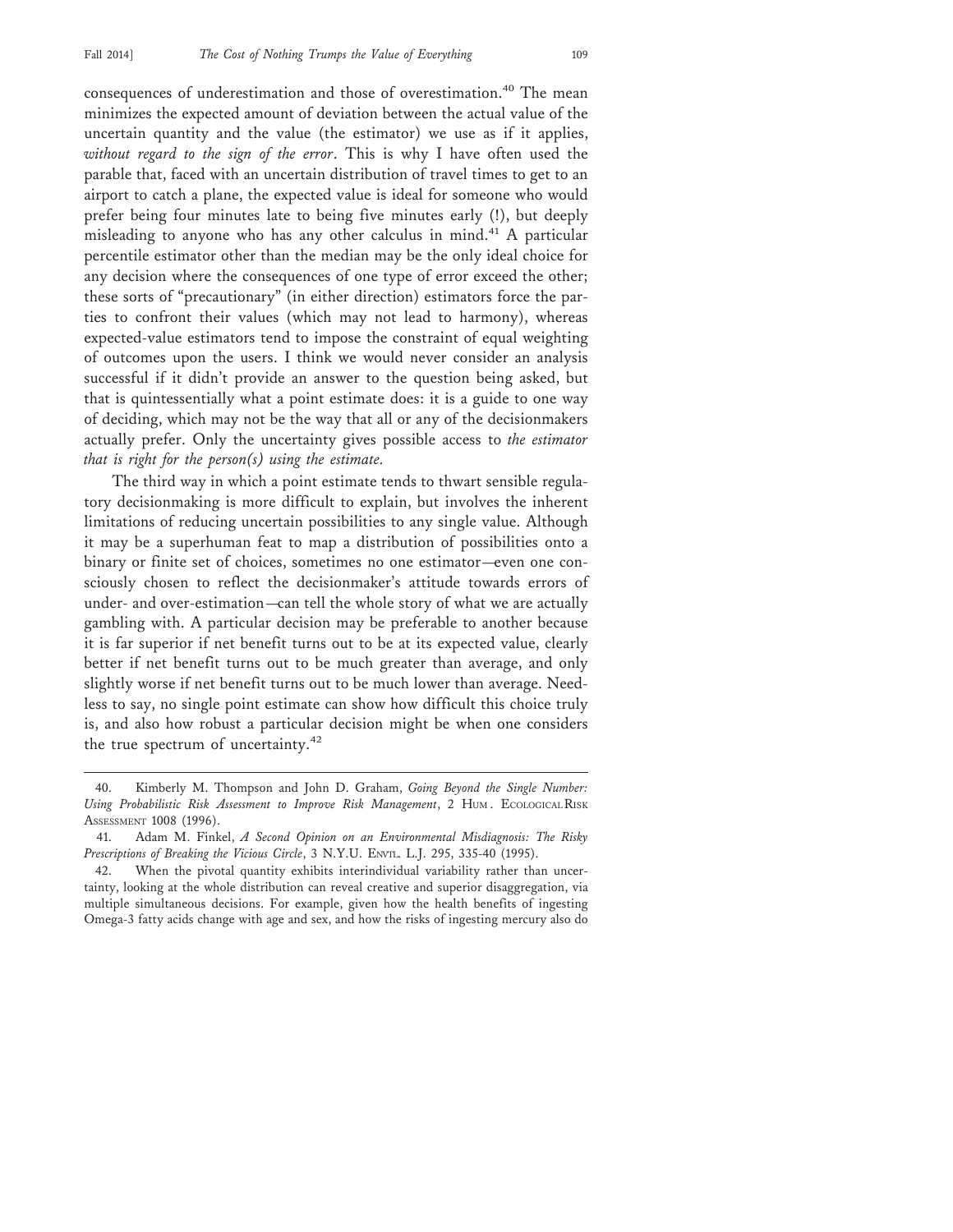Therefore, the *specific* folly of marrying a pdf for risk to a point estimate

for cost is overwhelming.<sup>43</sup> Not only is this practice guaranteed to underestimate the actual uncertainty in net benefit, but:

- with this combination, one can't reliably even estimate expected net benefit;
- even with good luck and a reliable estimate of expected net benefit, that output is ample only in an impoverished decision context (risk-neutrality with respect to the magnitude of net benefit); and
- because the uncertainty that is acknowledged is one-sided (i.e., it contains no information about uncertainty in cost), the normal rules of value-of-information theory are out the window: one can't even begin to think systematically about whether more information on cost would improve the decision.

Not everyone agrees that more information about uncertainty is salutary, I hasten to add.<sup>44</sup> Of course uncertainty analyses cost money and take time, and should only be refined consistent with the value they have in light of their costs—that is, if the refinement could reduce the expected opportunity loss (i.e., regret) of the decision by an amount greater than the cost of the refinement.<sup>45</sup> Some observers fear that more information about uncertainty can confuse decisionmakers and the public, can falsely imply that all values within a range are equally likely, or can politicize decisions (i.e., by encouraging the "look at the tail but don't divulge how far out it goes" strategy of insulating decisions from public pressure).<sup>46</sup> Although the second of these concerns can easily be handled by explaining that this is not usually how one interprets a range,<sup>47</sup> I sympathize with these concerns.

45. NATIONAL RESEARCH COUNCIL, SCIENCE AND DECISIONS, *supra* note 33, at 82-87; Finkel, *Harvesting the Ripe Fruit*, *supra* note 19.

46. PCCRAM, *supra* note 44, at 171.

47. M. GRANGER MORGAN ET AL., BEST PRACTICE APPROACHES FOR CHARACTERIZING, COMMU-NICATING, AND INCORPORATING SCIENTIFIC UNCERTAINTY IN CLIMATE DECISION MAKING 20 (Nat'l Oceanic and Atmospheric Admin. ed., 2009).

<sup>(</sup>in different ways), agencies could set (say) six different guideline levels for how much fish of which varieties are safe to consume, each applying to males or females in three broad age categories (child, adult, elderly). Here the decision-maker is not balancing different kinds of errors, but minimizing all of them by increasing (here, "individualizing") the number of interventions.

<sup>43.</sup> *See* Siegrist et al., Ravnoprochnost, *supra* note 19.

<sup>44.</sup> PRESIDENTIAL/CONGRESSIONAL COMMISSION ON RISK ASSESSMENT AND MANAGEMENT (PCCRAM): RISK ASSESSMENT AND RISK MANAGEMENT IN REGULATORY DECISION-MAKING (1997), at 89-90 (finding that mathematical assessments of uncertainty are not always helpful when "risk-related decisions are routine, made at the local level, and do not involve large stakes"); NATIONAL RESEARCH COUNCIL, SCIENCE AND DECISIONS, *supra* note 33, at 103-04 (discussing EPA's approach to deciding how much uncertainty analysis to deploy).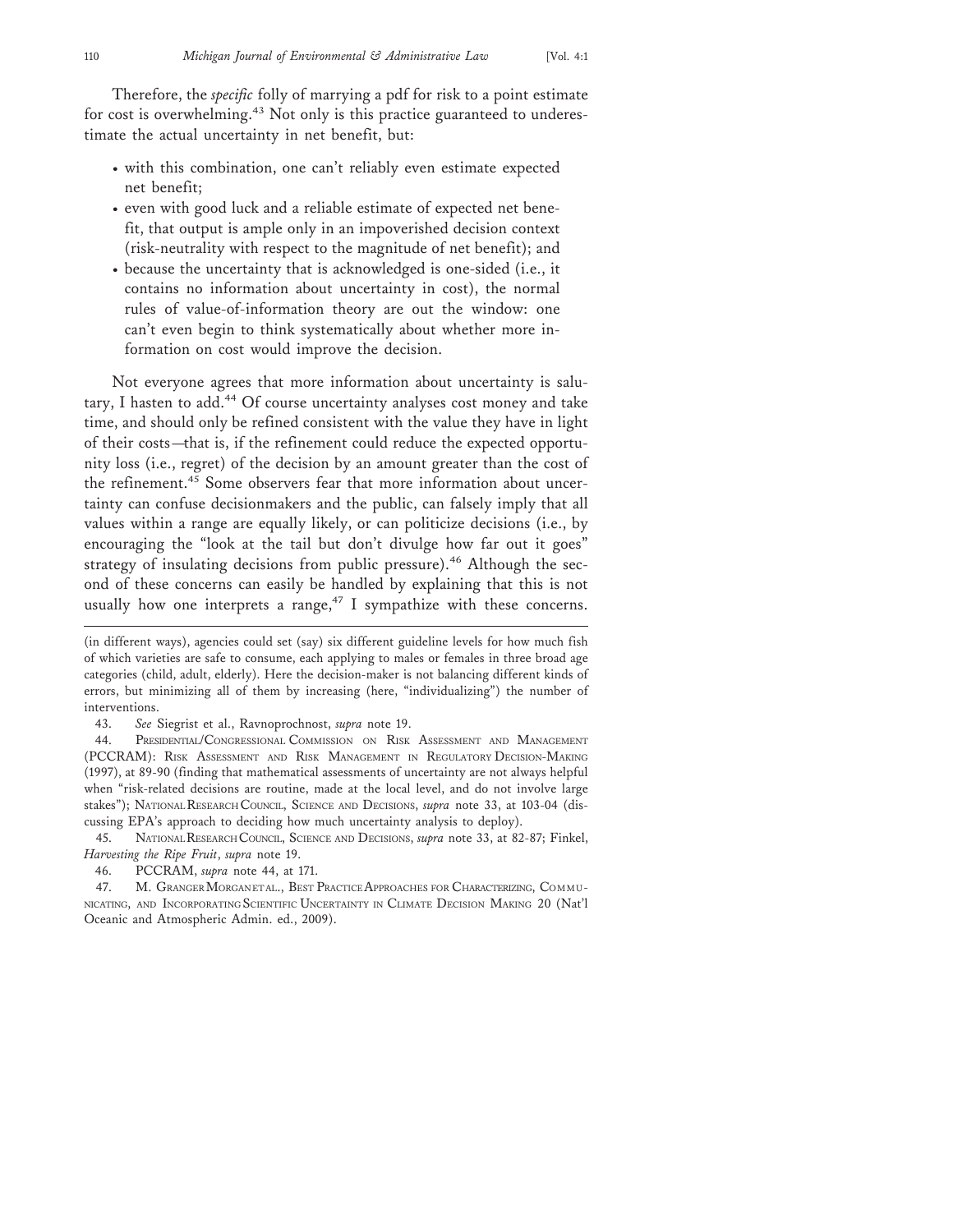However, I believe that the human and financial costs of misestimation and decisions that backfire are far larger than the costs of "too much information." Although their article (like so many others to be discussed *infra*) dealt only with uncertainty in risk and ignored uncertainty in cost, no one has ever said it better than Wilson, Crouch, and Zeise: "a decision made without taking uncertainty into account is barely worth calling a decision."<sup>48</sup>

## VI. WHICH IS LARGER: RISK UNCERTAINTY OR COST UNCERTAINTY?

Before proceeding to examine in detail the treatment of uncertainty across the risk/cost divide, we need to confront honestly a precondition for uncertainty analysis—where there is little or no uncertainty, there is little or no need to quantify or communicate it. This is a limiting case of the more general issue of symmetry; if risks are far more uncertain than costs, more attention to risk uncertainty relative to cost uncertainty may actually be the proper response to the raw materials—a "feature rather than a bug." Although I will explore many other reasons for treating the two kinds of uncertainty differently, the relative size of the two is so fundamental to their treatment that it must be dealt with at the outset.

Unfortunately, "how uncertain are risks (or costs)?" is a very hard question to answer, in large part because of the inherent Catch-22—*estimates* of uncertainty may be a terrible guide to how uncertain the observer actually is. This is especially so when the person(s) doing the estimating have an incentive to appear more confident than they have a right to be. In any event, there are very few examples of a priori estimates of uncertainty to compare on both sides of any particular risk/cost problem, simply because there are so few rigorous attempts to quantify cost uncertainty. We can, however, exploit two other kinds of information to explore the possibility that costs are better understood (i.e., less uncertain) than risks are: data on the uncertainty in various *components* of risk or cost, and specific instances of surprise or corroboration when we have been able to measure either risk or cost ex post and compare it to predicted values.

Both kinds of information need to fit into a coherent template that defines and circumscribes uncertainty. As a working definition that facilitates a fair comparison, I suggest the following four principles:

• *For this narrow purpose, we should be interested in estimates of population risk and total cost, as opposed to estimates of risk or cost for identified or hypothetical individuals.* Misestimation of risk or cost

<sup>48.</sup> Richard Wilson et al., *Uncertainty in Risk Assessment*, in RISK QUANTITATION AND REG-ULATORY POLICY 133, 133 (David G. Hoel et al. eds., 1985).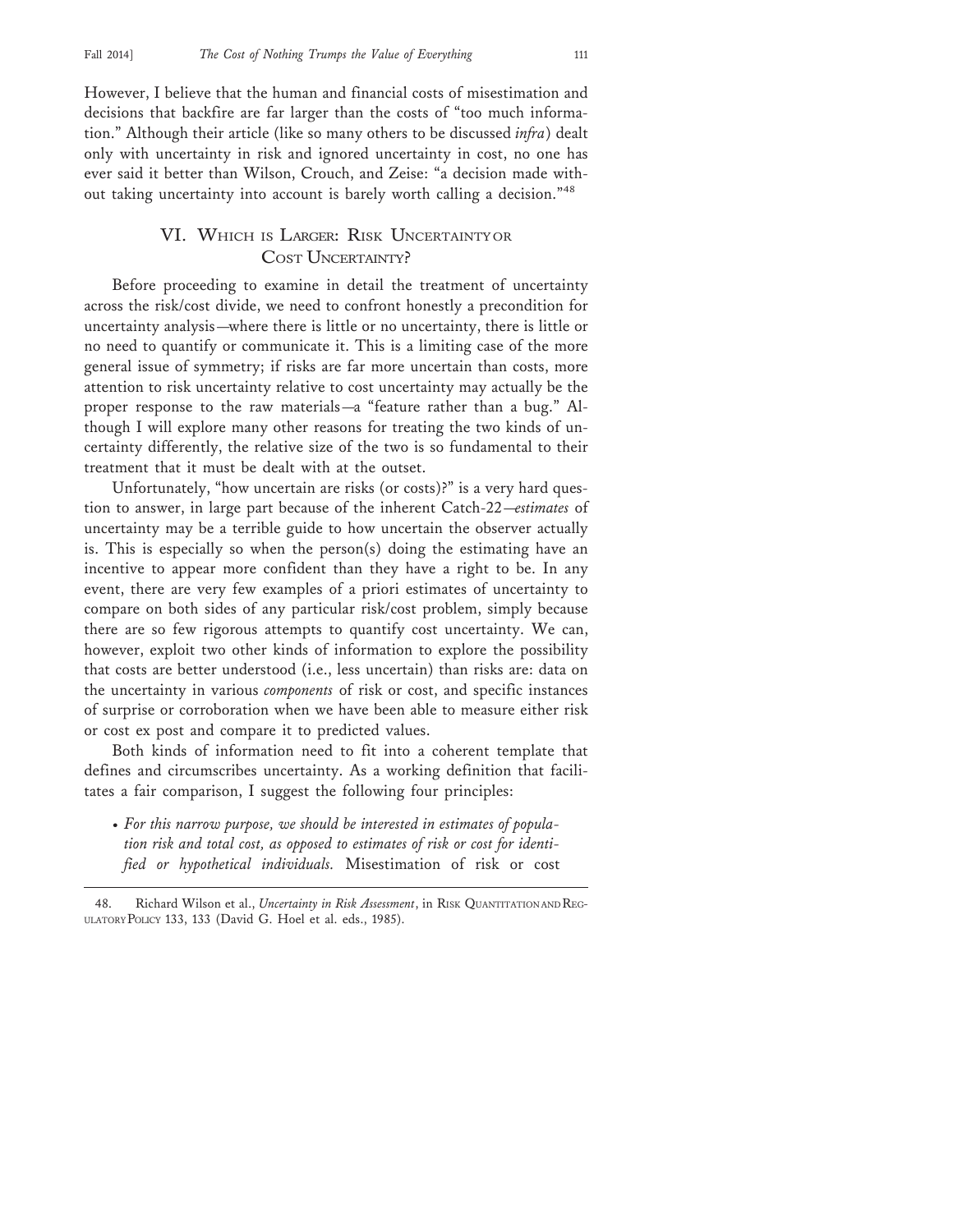because of inattention to variability (or mistakes in ascribing variability) is important in its own right, but focusing on population measures isolates the performance of the uncertainty analysis. Furthermore, individual risk can, by definition, never be proven or disproven. If, say, one million people each face a predicted risk of approximately 1 in 1000, and we say that uncertainty means that somewhere between 900 and 1100 people are predicted to succumb to the risk, then the discovery that 100, or 1900, people actually succumbed would reveal overconfidence. On the other hand, an estimate of a "reasonable worst-case" risk of 1 in 100 for certain highly exposed people can neither be corroborated nor refuted by the death of any particular person—by chance, any person could either succumb or not, at any true probability.

- *We should measure uncertainty, bias, or surprise in multiplicative rather than additive terms.* Measures like the coefficient of variation, the ratio of predicted to observed values, or the ratio of the 95th and 5th percentiles of a set of estimates are scale-invariant, which makes them preferable to absolute measures for comparing different sets of results.
- *We should compare results so as to either include or ignore model uncertainty, rather than mixing different types of results.* Both risk estimates and cost estimates are complicated by parameter uncertainty and model uncertainty. For example, consider the decision of whether to require firms to install pollution control devices to reduce emissions of a substance found to cause cancer in rodents. The uncertainty in the number of "lives saved" by the devices is a function of uncertainty in numerous parameters, including binomial sampling uncertainty in the rodent dose-response experiments, imprecision in the value of the exponent used to scale by allometry from rodents to humans, inability to precisely specify the capture efficiency of the devices, etc. Here the parameters are not known precisely, but we can choose to assume that the equation we use to model their relationship to risk [that is, lives saved equals (fraction of emissions reduced) x (potency in rodents) x (rodent:human scaling factor) x (number of exposed persons)] is known to be correct. On the cost side, we could assume that a different simple linear equation applies: cost equals [(the current price of one device) x (total number of devices installed to comply with the regulation) x (factor by which current price will drop due to economies of scale and/or technological learning)]. As in the "risk equation," each parameter can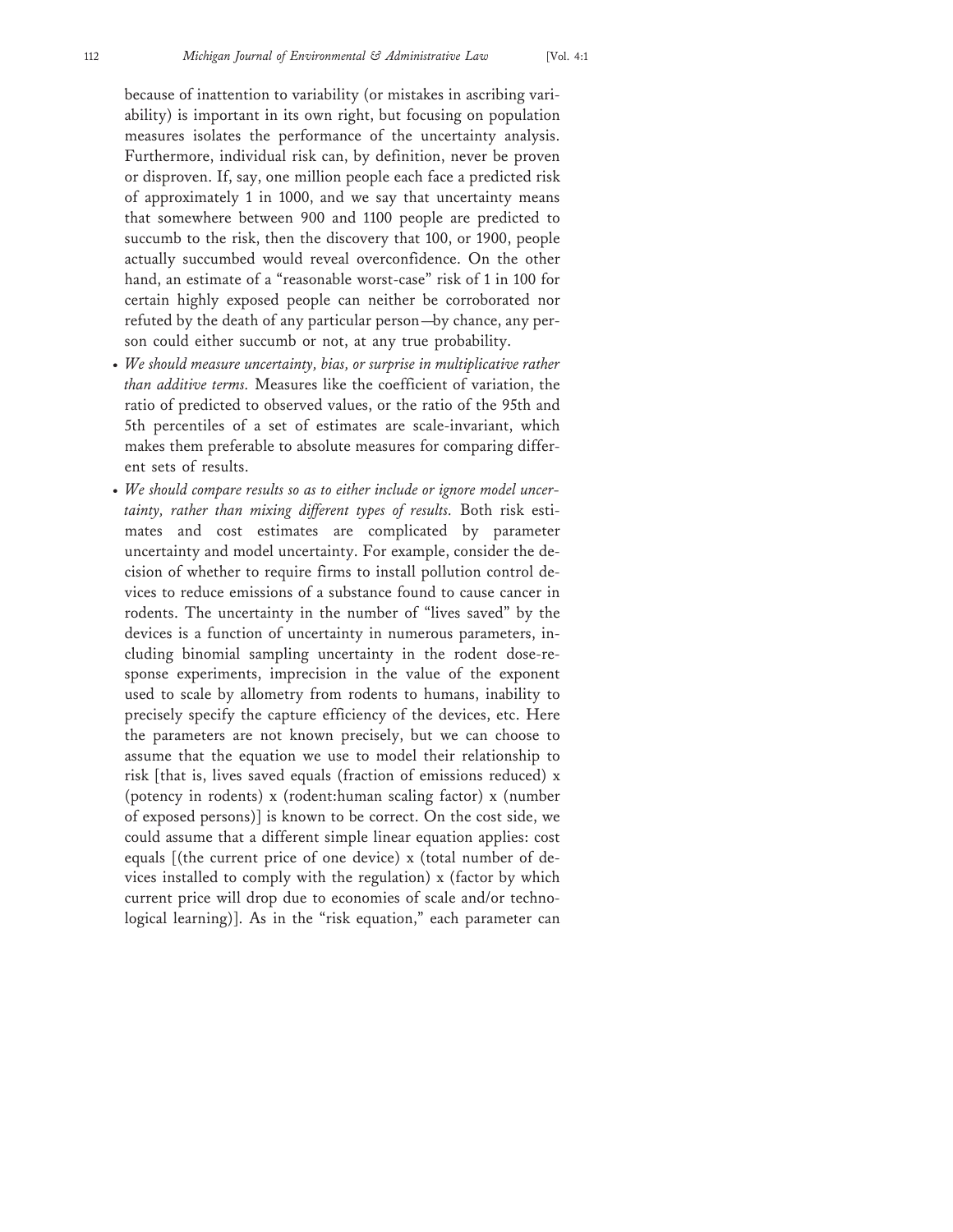be assigned an uncertainty, and the uncertainty in cost is estimated as the convolution of these distributions. But for both risk and cost, the models themselves may be incorrect. For example, there may be a significant probability, according to expert judgment, that the rodent carcinogen acts via a mechanism that is irrelevant to or inoperative in humans. The uncertainty distribution for the risk can thus either be expressed as the previous parameter-uncertainty distribution (under the "default" model), as the degenerate distribution (probably a point estimate at zero) under the alternative assumption, as a weighted combination of the two distributions, informed by expert elicitation,<sup>49</sup> or as two or more separate distributions with a narrative explanation of the ambiguity and of the weights that could be assigned to each.<sup>50</sup> The cost model might also be incorrect; according to the "Porter Hypothesis," for example, considering only the firm's outlays for pollution-control devices neglects the consequent savings in materials, labor, and production efficiency these devices often create, resulting in cost over-estimation of substantial and uncertain magnitude.<sup>51</sup> Although there exists a spectrum of views on whether and how to account for model uncertainty,<sup>52</sup> any comparison of uncertainty in risk and cost needs to take care not to treat model uncertainty differently within the same analysis. Of course one side of the ledger will *look* more uncertain than the other if its distribution incorporates the additional ambiguity contributed by multiple model assumptions, but capturing all uncertainties is, in my opinion, less important than accounting for and comparing uncertainty in a systematic and symmetric way.

• *We should strive to assess net risk and net cost—rather than putting to the side the direct trade-offs that accompany risks and costs*—but, in any event, we should assess net effects on both sides or neither, not one without the other. There is a compelling but largely unrecognized parallel between risk assessment and cost assessment:

<sup>49.</sup> UNCERTAINTY MODELING IN DOSE RESPONSE: BENCH TESTING ENVIRONMENTAL TOXICITY 177 (Roger Cooke ed., 2009).

<sup>50.</sup> For a discussion of the pros and cons of each approach to model uncertainty, *see* Chapter 8 of Science and Judgment, *supra* note 32, at 144-159, *and* Chapter 4 of Science and Decisions, *supra* note 33, at 93-126.

<sup>51.</sup> Michael E. Porter & Claas van der Linde, *Toward a New Conception of the Environment-Competitiveness Relationship*, 9 J. ECON. PERSP. 97 (1995); *contra* Karen Palmer et al., *Tightening Environmental Standards: The Benefit-Cost or the No-Cost Paradigm?*, 9 J. ECON. PERSP. 119 (1995).

<sup>52.</sup> *See Uncertainty Modeling in Dose Response*, *supra* note 49, at 1.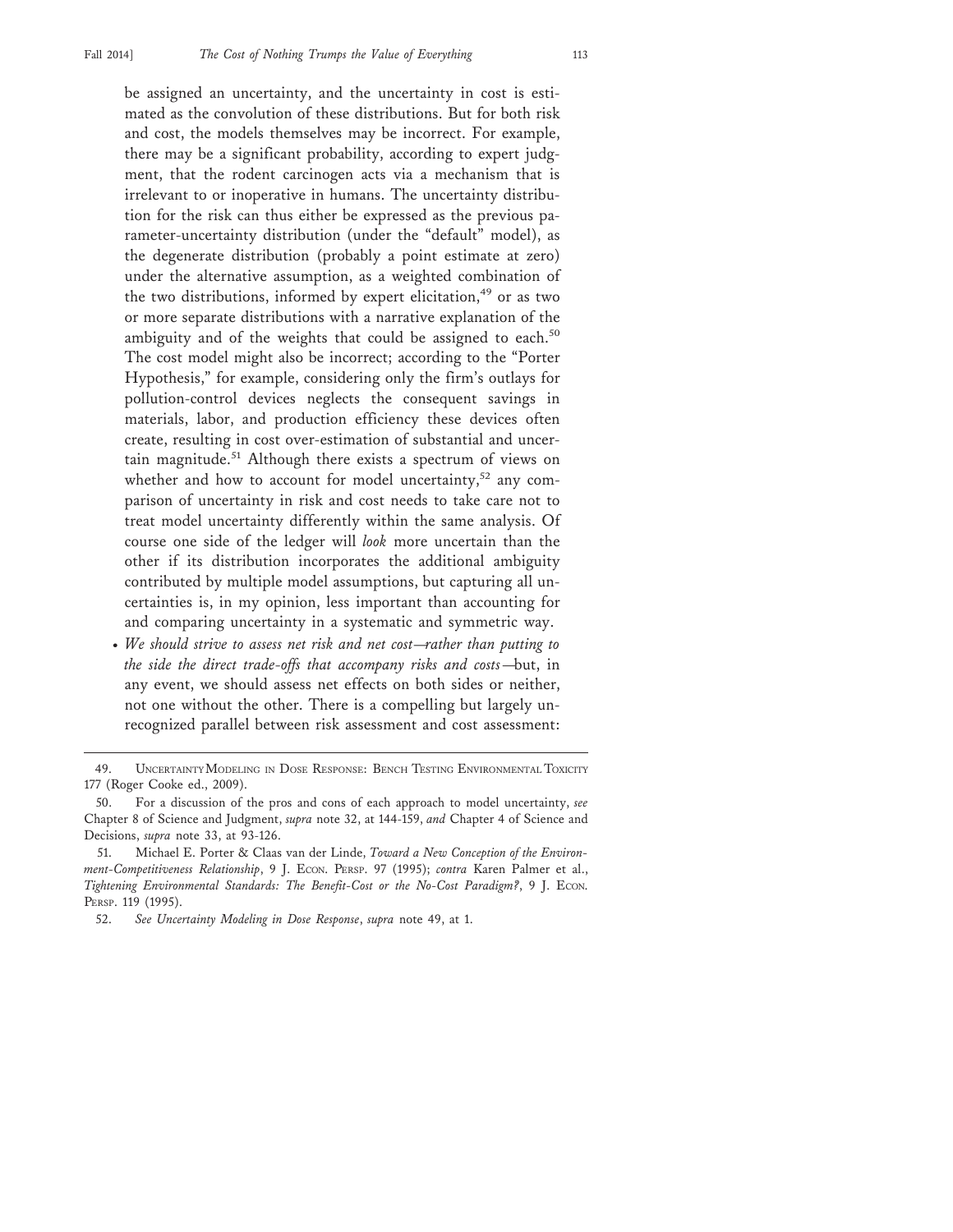in both arenas, countervailing effects of policy interventions can diminish, offset, or even exceed the direct effects.<sup>53</sup> The subfield of "risk vs. risk"54 challenges conventional or myopic assessment to admit that reducing one risk can often create, increase, or concentrate some other risk (see Figure 1 for my adaptation of Graham and Wiener's influential 2x2 typology of risk-risk tradeoffs). *But at the same time, a powerful set of "cost versus cost" trade-offs perturbs the economics of regulation*55—and we should see these effects as wholly analogous to the indirect-risk issues. Economists know this as the distinction between the simplistic analysis of compliance costs to the directly regulated firms, which they call "partial equilibrium," and the more complete analysis of these plus the other changes in prices charged, quantities demanded, labor employed, and capital amassed as the direct result of the compliance changes, which they call "general equilibrium."<sup>56</sup> Viewed as a conceptual oversimplification, the failure to consider the economic benefits of regulation is exactly parallel to the failure to consider the health harms of risk reduction.

#### FIGURE 1. GRAHAM-WIENER TYPOLOGY WITH EXAMPLES

#### *Risk*

*Same Type Different Type*

| Same       | <b>Risk Offset</b>                                                                  | <b>Risk Substitution</b> |
|------------|-------------------------------------------------------------------------------------|--------------------------|
| Population | Stronger car roofs<br>(reduced severity, increase (?)<br>probability of a rollover) | Chlorination/cholera     |
|            | Risk Transfer                                                                       | Risk Transformation      |
| Different  | Intermedia pollutant transfers                                                      | CAFE standards/crashes   |

<sup>53.</sup> *See, e.g.*, Adam M. Finkel, *Emitting More Light than Heat*, *supra* note 19, at 131-32. 54. *E.g.*, RISK VERSUS RISK, *supra* note 16; Samuel Rascoff & Richard Revesz, *The Biases of Risk Tradeoff Analysis: Towards Parity in Environmental and Health-and-Safety Regulation*, 69 U. CHI. L. REV. 1763 (2002).

<sup>55.</sup> *See generally* Michael Hazilla & Raymond J. Kopp, *Social Cost of Environmental Quality Regulations: A General Equilibrium Analysis*, 98 J. POL. ECON. 853 (1990). 56. *Id.* at 855.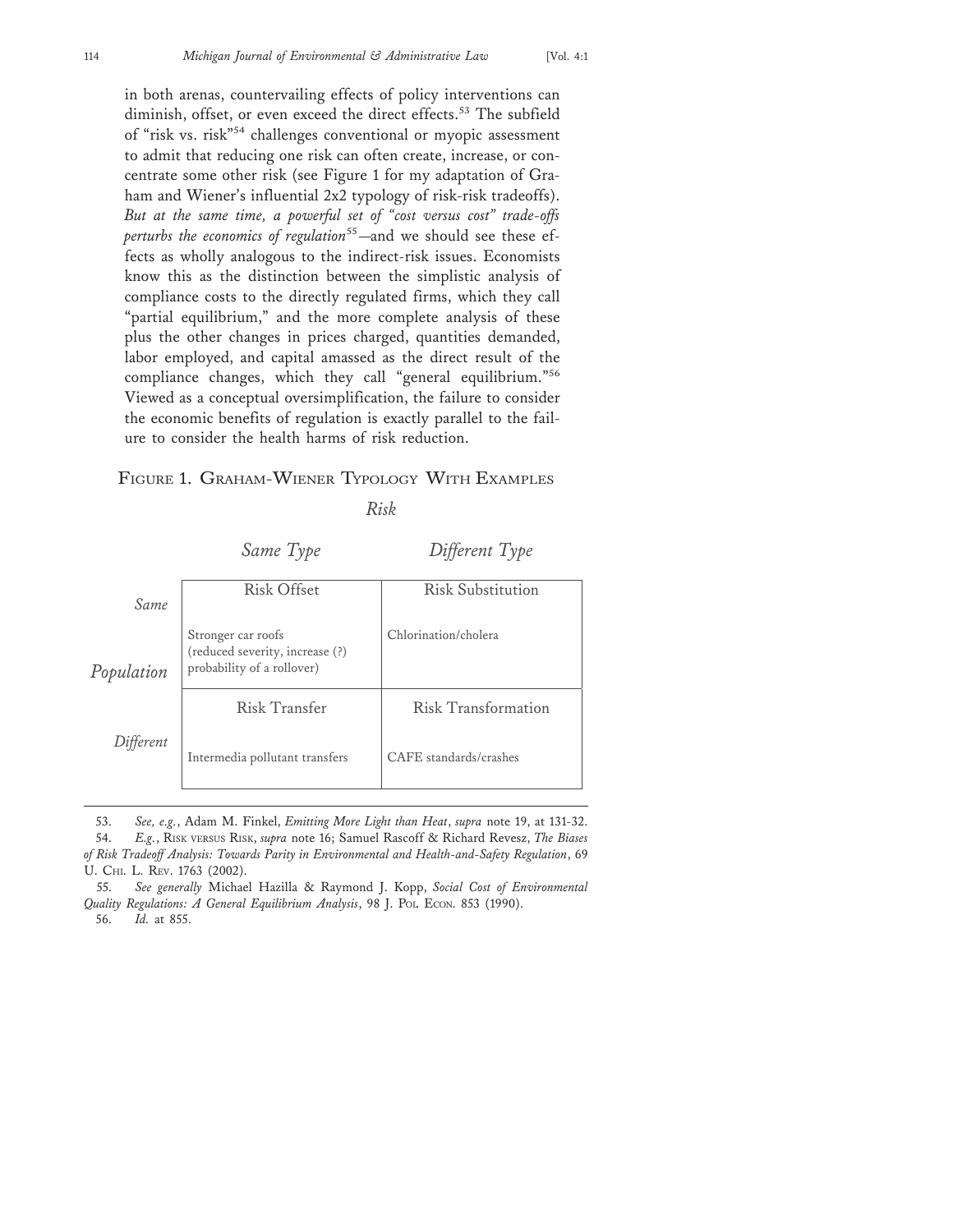## A. *Estimates of Risk Uncertainty*

Although a meta-analysis of the existing fragments of information relevant to quantifying the typical extent of risk uncertainty is beyond the scope of this Article, it is clear that uncertainty abounds in risk science.<sup>57</sup> The nature of risk estimates makes it unusual to be able to contrast predicted with observed human health outcomes. On the other hand, the uncertainty in some components of risk assessment can be estimated. Parameter uncertainty in population dose-response estimation, a key element in human health risk assessment, is amenable to some quantification. Perhaps the most informative such study was conducted more than twentyfive years ago by Allen et al., who estimated for various carcinogenic substances the potency uncertainties due to the imprecision either inherent in epidemiologic studies or toxicologic experiments.<sup>58</sup> Their study also shed further light on the accuracy of both methods by comparing the two different kinds of predictions for each substance to one another, for the twentythree cases where evidence from both humans and laboratory animals exists to conduct the comparison.<sup>59</sup> Figure 2 (reproduced from Allen et al.<sup>60</sup>) shows that the 90th percentile confidence intervals for the potencies derived from epidemiology—the vertical error bars—range from about one order of magnitude to six or seven orders of magnitude. The confidence intervals from toxicology—the horizontal error bars—are generally somewhat narrower, but one or two of them also span nearly five orders of magnitude. In the same figure, the distance from the intersection point of each pair of error bars to the dashed, forty-five-degree line is a measure of the *additional* uncertainty contributed by the inability of investigations on one species (human or rodent) to predict the potency in the other species. This rodenthuman uncertainty (notwithstanding decades of complaints about the folly of rodent toxicology, as in Whelan<sup>61</sup>) actually happens to be quite modestperhaps a factor between five and twenty at most, and much less so on average given the rather remarkable pattern of scatter on both sides of the forty-five-degree line (the two parallel dashed lines I added to the Allen et al. diagram represent a rodent:human uncertainty of ten-fold). With this important set of chemicals as a template, the uncertainty in the potency of a

<sup>57.</sup> *See supra* note 32.

<sup>58.</sup> Bruce C. Allen et al., *Correlation between Carcinogenic Potency of Chemicals in Animals and Humans*, 8 RISK ANALYSIS 531 (1988).

<sup>59.</sup> *Id.* By definition, this meta-analysis could not assess the model uncertainty due to the possible human irrelevance of rodent carcinogenicity findings, since it considered only substances with positive results in both rodents and humans.

<sup>60.</sup> Allen et al., *supra* note 58, at 539.

<sup>61.</sup> Elizabeth M. Whelan, *Stop Banning Products at the Drop of a Rat*, INSIGHT, Dec. 1994, at 18.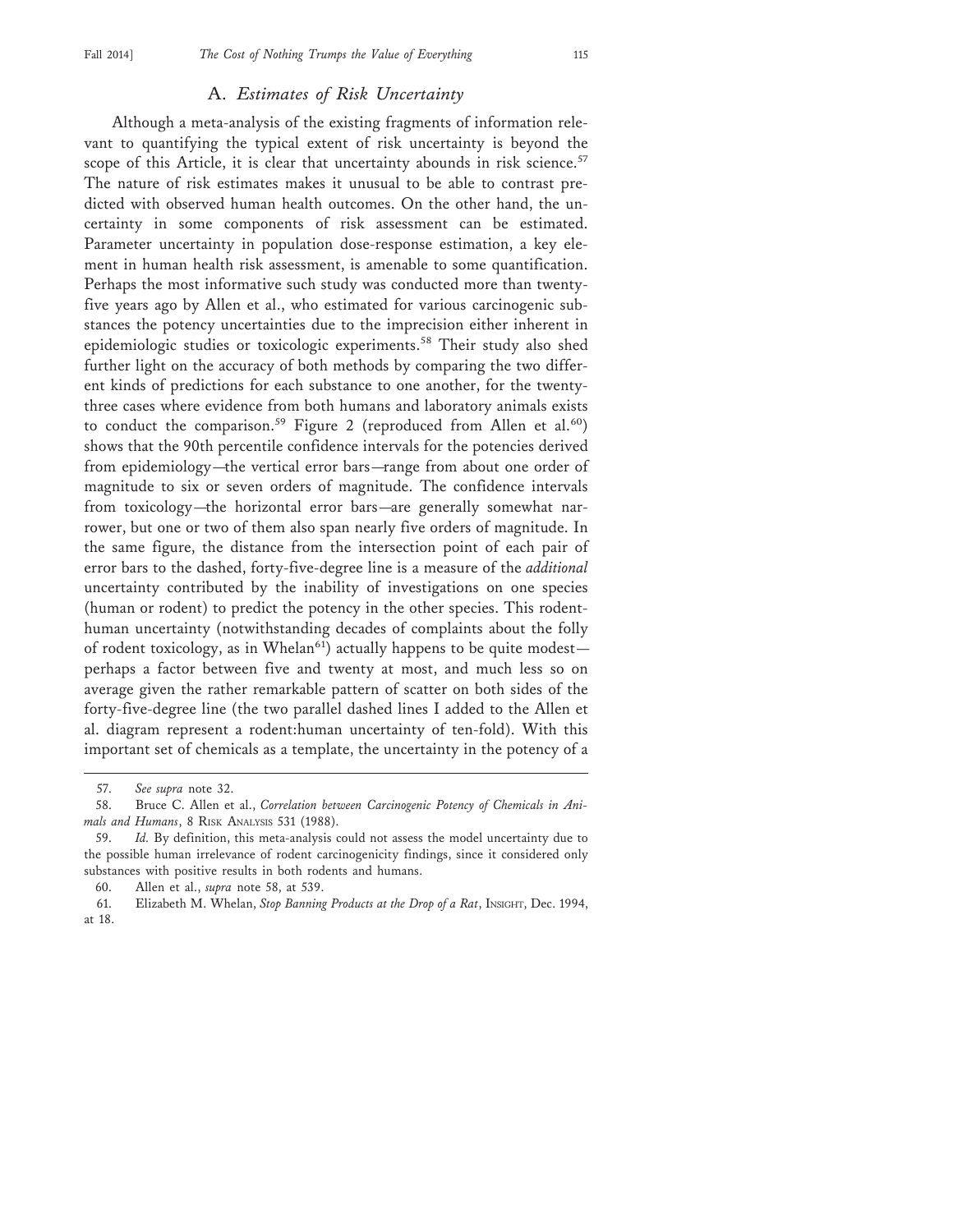new substance assessed either by epidemiology or toxicology might be approximated as roughly a factor of the geometric mean of (depending) the widths of the vertical or horizontal error bars, inflated further by a rough estimate of the uncertainty in the interspecies comparison.<sup>62</sup>

## FIGURE 2. CENTRAL ESTIMATES AND UNCERTAINTY RANGES FOR CARCINOGENIC POTENCY OF THE TWENTY-THREE SUBSTANCES WHERE HUMAN AND ANIMAL ESTIMATES ARE BOTH AVAILABLE



Note: The original figure first appeared in Allen et. al, *supra* note 58, at 539. The adapted version depicted here first appeared in Adam M. Finkel, *EPA Underestimates, Oversimplifies, Miscommunicates, and Mismanages Cancer Risks by Ignoring Human Susceptibility*, 34 RISK ANALYSIS 1785, 1789 (2014). The author thanks Allen et al. and the journal RISK ANALYSIS for allowing its reproduction here.

For clarity, the labels naming each substance have been removed; for example, the substance in the lower left corner and far above the 45-degree line is cadmium, for which both the confidence limits from toxicology and from epidemiology are rather small.

Much of this uncertainty presumably stems from the rather small sample sizes in epidemiologic studies of chemical carcinogens, and from the

<sup>62.</sup> If the underlying distributions from which these confidence intervals come are lognormal, then the correct way to propagate the two types of uncertainty would be to add the squares of their logarithmic standard deviations, and take the square root of the sum. For a lognormal whose 95th percentile is X-fold greater than its 5th percentile, the logarithmic standard deviation is (ln X/3.29).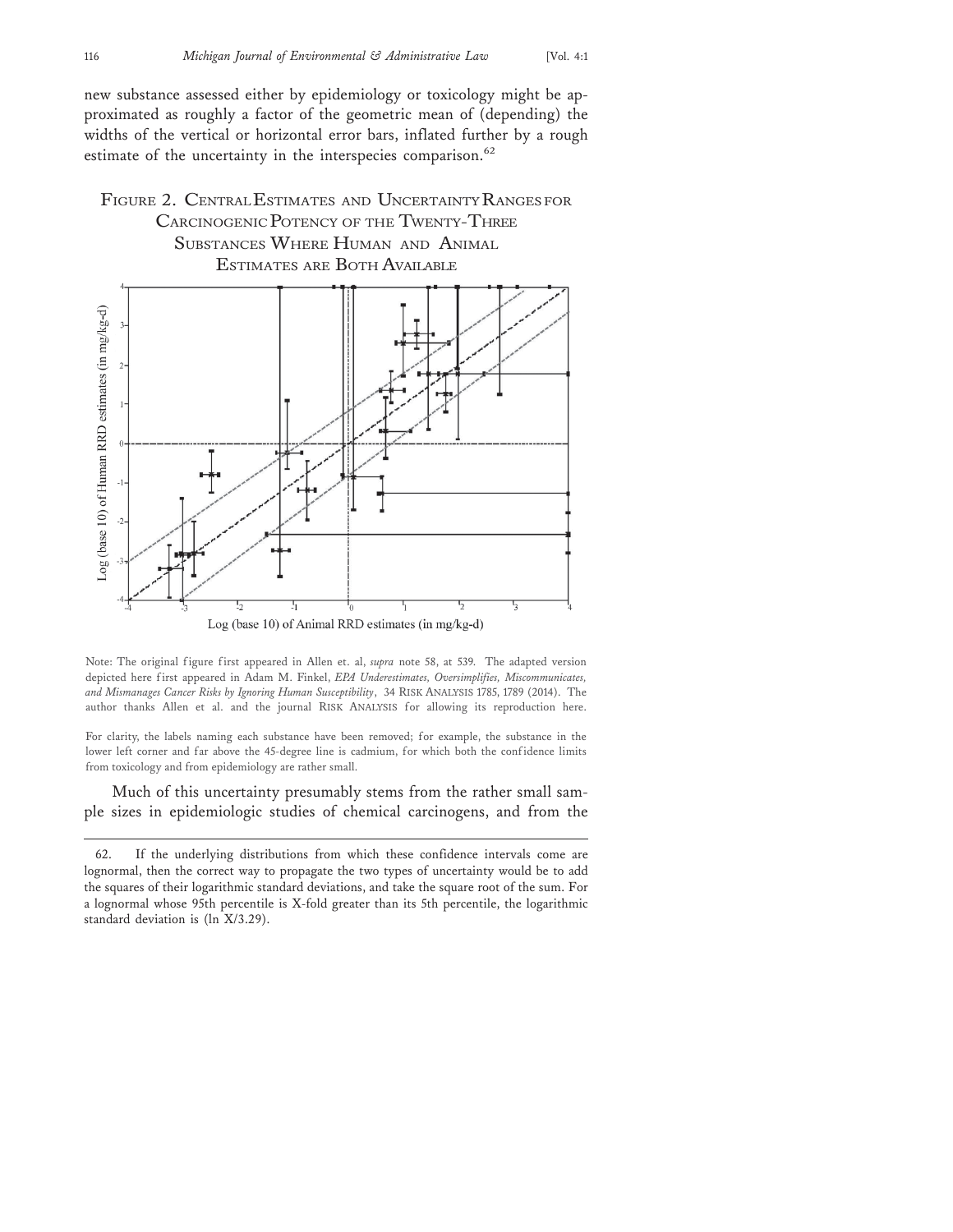even smaller samples inherent in laboratory bioassays. For a recent example of a thorough uncertainty analysis in human health that takes advantage of large human studies (and multiple such investigations), consider the U.S. Environmental Protection Agency's (EPA) report on the benefits of the 1990 Clean Air Act (CAA) Amendments.<sup>63</sup> That report concluded that for the year 2020, the 95th percentile estimate of avoided mortality (and to a much lesser extent, avoided morbidity) benefits from all CAA controls on fine particulate matter and other criteria air pollutants was \$5.7 trillion, with a lower-bound (5th percentile) estimate of \$250 billion.<sup>64</sup> This "factor of twenty-five" uncertainty comes predominantly from uncertainty in the concentration-response functions for  $PM_{2.5}$  and some of the other pollutants, but also includes a smaller component of uncertainty (roughly a factor of two) due to the spectrum of reasonable estimates from stated-preference and revealed-preference studies of the value of a statistical life.

Examples such as these attest to the fact that there is substantial parameter uncertainty in risk science, but neither too little uncertainty to be safely ignored, *nor* so much uncertainty that we cannot make reasonable risk-based decisions. Larger, qualitative errors of course also plague risk assessment, with our evolving understanding of model uncertainty in specific cases suggesting that some prior beliefs were false positives (such as the initial concern that the artificial sweetener saccharin was a human carcinogen<sup>65</sup>), while others may have been false negatives (such as the growing concern that nonionizing radiation from power transmission lines or cellphones may in fact be capable of causing adverse health effects<sup>66</sup>). Even larger errors may occur in risk assessment, if one accepts the view that small exposures to certain toxic substances may be beneficial to the health of some individuals,<sup>67</sup> and therefore that an estimate of positive benefit from a particular exposure reduction may mask a true effect that is actually of the opposite sign. As mentioned *supra*, when reducing one risk causes a different risk to increase, "errors of sign" can also occur. Graham and Wiener's 1995 book suggests a dozen or so cases where risk-reduction benefits may have been overstated,

<sup>63.</sup> U.S. ENVTL. PROT. AGENCY, THE BENEFITS AND COSTS OF THE CLEAN AIR ACT FROM 1990 TO 2020 (2011).

<sup>64.</sup> *Id.* at 7-9, tbl. 7-5.

<sup>65.</sup> *See* UNITED STATES DEPARTMENT OF HEALTH AND HUMAN SERVICES, NATIONAL TOXICOLOGY PROGRAM, REPORT ON CARCINOGENS 466-68 (2011).

<sup>66.</sup> *See* Press Release, World Health Organization, IARC Classifies Radiofrequency Electromagnetic Fields as Possibly Carcinogenic to Humans (May 31, 2011), http://www .iarc.fr/en/media-centre/pr/2011/pdfs/pr208\_E.pdf.

<sup>67.</sup> *See* Edward J. Calabrese & Linda A. Baldwin, *Hormesis: The Dose-Response Revolution*, 43 ANN. REV. OF PHARMACOLOGY AND TOXICOLOGY 175 (2003); *but see* Kristina Thayer et al., *Fundamental Flaws of Hormesis for Public Health Decisions*, 113 ENVTL. HEALTH PERSP. 1271 (2005).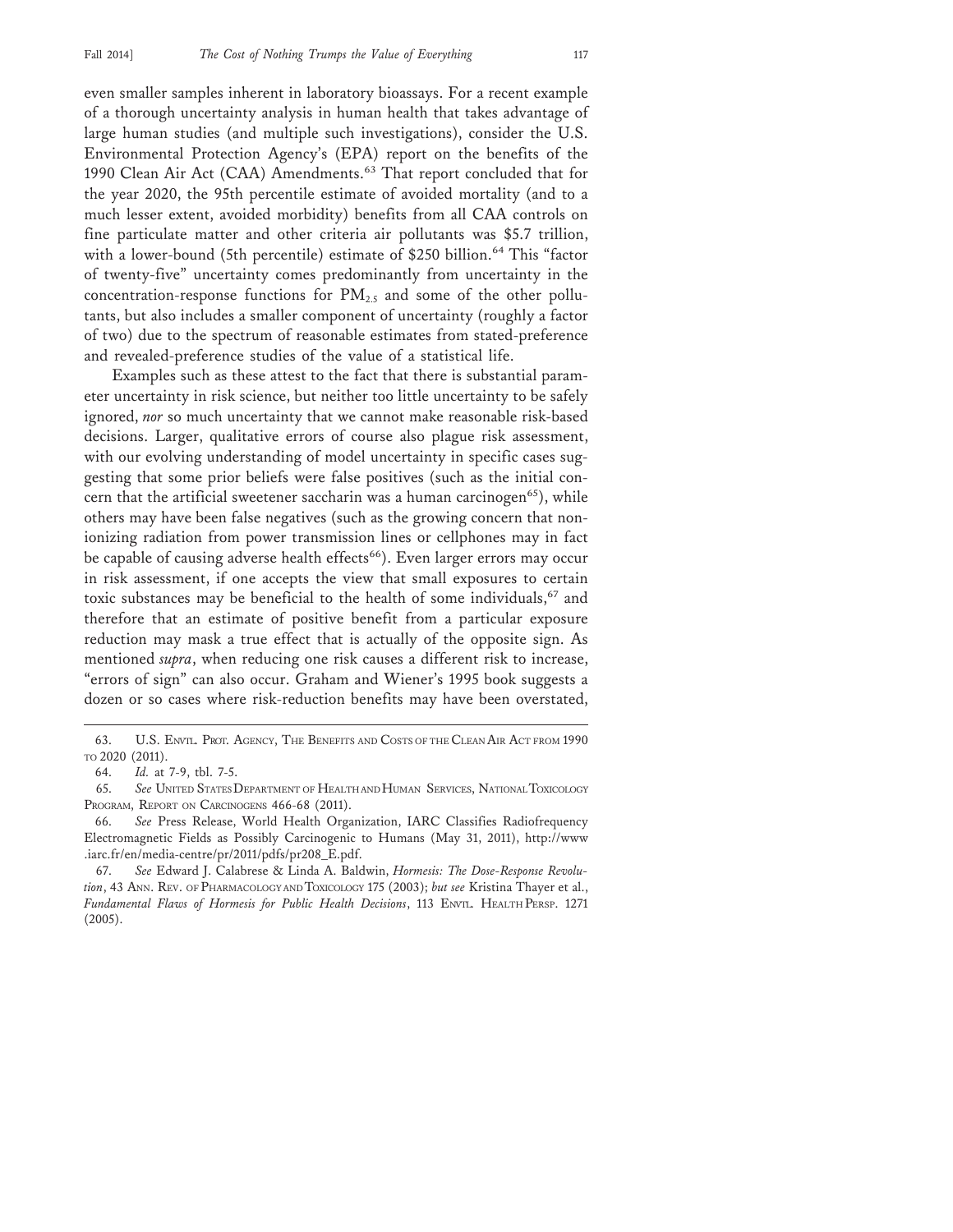and in a few of these cases—such as the asbestos remediation example—of the wrong sign.<sup>68</sup> As I will discuss in detail, risk assessors have worked diligently over the past twenty-five years to continually improve the honesty and transparency with which they strive to incorporate these various types of uncertainty into their work.

#### B. *Estimates of Cost Uncertainty*

The raw material for cost estimation makes this side of the ledger more amenable than risk assessment is to retrospective evaluation; unlike changes in longevity, changes in wealth can be measured at the population and individual levels, and can often to a large extent be causally attributed to specific policy actions. There have only been a handful of surveys comparing ex ante predictions of regulatory cost to realized ex post values, however, and they reveal substantial uncertainty and potential for surprise. Probably the most comprehensive of these was a meta-survey conducted by Harrington, Morgenstern, and Nelson, who looked at twenty-five cases previously generated from roughly fifteen researchers or committees (notably, the eight OSHA cases developed by the Congressional Office of Technology Assessment in 1995<sup>69</sup>).<sup>70</sup> They found that the ratio of total predicted costs to total realized costs ranged from roughly one to one up to roughly twenty to one.

Unlike the case for risk assessment, the concept of false negatives and positives doesn't really apply to cost estimation, as zero risk (i.e., is the substance benign or harmful?) is not paralleled by a dichotomy of "zero cost" (i.e., does a policy intervention cost nothing or something?) However, the concept of "super uncertainty" (estimates of the wrong sign, yielding confidence limits with ratios less than zero), applies equally or more so in economics as compared to risk science. In some cases, industries have realized savings from regulations that required them to purchase pollution-control devices that improved production efficiency by more than the investment  $cost.^{71}$  More generally, a partial-equilibrium analysis of regulatory cost can easily conclude that an intervention decreased overall economic welfare (that is, before health and environmental benefits are weighed against this negative change), whereas a general-equilibrium analysis of the same intervention might conclude that the policy increased overall

<sup>68.</sup> *See* RISK VERSUS RISK, *supra* note 16, at 16.

<sup>69.</sup> U.S. CONGRESS, OFFICE OF TECHNOLOGY ASSESSMENT, OTA-ENV-635, GAUGING CON-TROL TECHNOLOGY AND REGULATORY IMPACTS IN OCCUPATIONAL SAFETY AND HEALTH: AN APPRAISAL OF OSHA'S ANALYTIC APPROACH (1995).

<sup>70.</sup> Winston Harrington, Richard D. Morgenstern & Peter Nelson, *On the Accuracy of Regulatory Cost Estimates*, 19 J. POL'Y ANALYSIS & MGMT. 297 (2000).

<sup>71.</sup> Eban Goodstein & Hart Hodges, *Polluted Data: Overestimating Environmental Costs*, THE AMERICAN PROSPECT, Nov./Dec. 1997, at 64.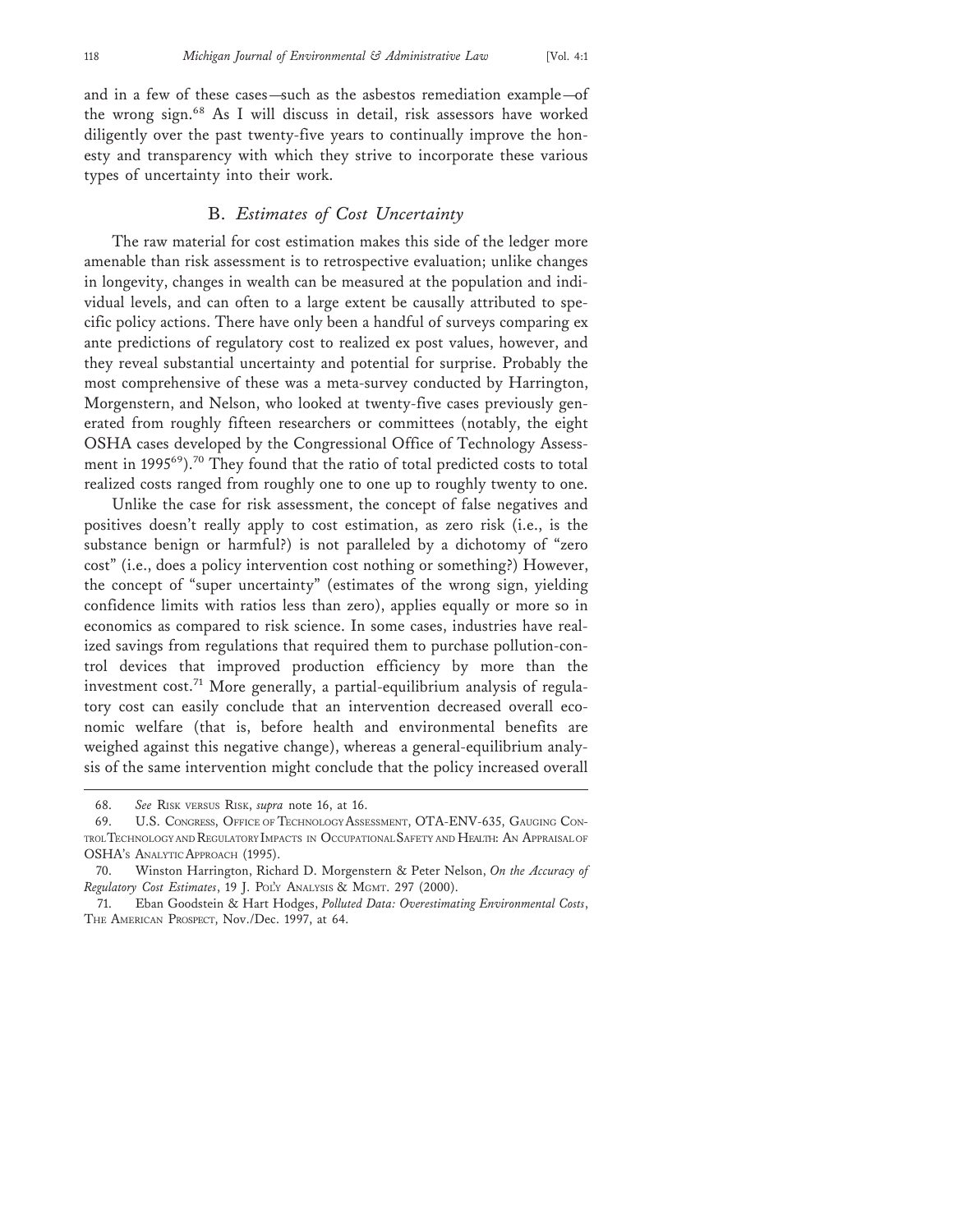economic welfare, even before considering health and environmental benefits. Very few general-equilibrium analyses exist that consider salutary effects on unemployed workers—which is probably the most logical way in which regulatory investments can benefit the overall economy—but that is not the only way regulatory economists can "get the sign wrong." Occasionally, market substitution can drive win/win outcomes, as apparently happened in the wake of the highly publicized withdrawal of the growth hormone Alar from the U.S. apple crop in 1989. The temporary difficulty that growers of Red Delicious and McIntosh apples had getting expected quantities to supermarket shelves the year after the withdrawal created a vacuum which other apple varieties (such as the Fuji and Gala) rapidly filled; when one looks at the entire U.S. apple market (rather than only the subset of growers who bore the costs), average price charged *and* quantity demanded both rose significantly in the several years immediately after the Alar withdrawal, indicating that both consumer and producer welfare increased.<sup>72</sup>

So, are costs more uncertain than risks are? Although it seems reasonable to conclude that there may tend to be greater quantitative uncertainties in risk than in cost, there may be equal or greater potential for qualitative errors in the sign of the cost estimate. With an eye toward the sources of uncertainty rather than just the magnitude, there is a fundamental asymmetry that further mitigates towards greater concern about cost uncertainty: risks are a characteristic of natural systems, whereas prices are a result of human interactions in markets. Put another way, risks are elusive, but at least they are not capable of intentionally changing their size, whereas costs can increase or decrease strategically and perhaps even in response to being studied! This extra dimension of game theory makes cost uncertainty more precarious, and therefore arguably more important to keep an eye on. In any event, it should be clear from this brief survey of the analytical landscape that both risk and cost are uncertain enough to merit serious, and roughly equivalent, efforts directed at understanding and accommodating them. No evidence to date, in my view, would support the view that cost uncertainty is so small relative to risk uncertainty that it can be treated casually or reserved for cases where more rigor "matters" (notwithstanding the illogic of asserting that one can know when uncertainty "matters," without already having estimated how much uncertainty there is).

There is another dimension to the question of relative importance, though, that tips the scales even further in favor of treating cost uncertainty with additional rigor and humility. Analysts really should be concerned not

<sup>72.</sup> Adam M. Finkel, *A Second Opinion on an Environmental Misdiagnosis: The Risky Prescriptions of Breaking the Vicious Circle*, 3 N.Y.U. ENVTL. L. J. 295, 371 (1995).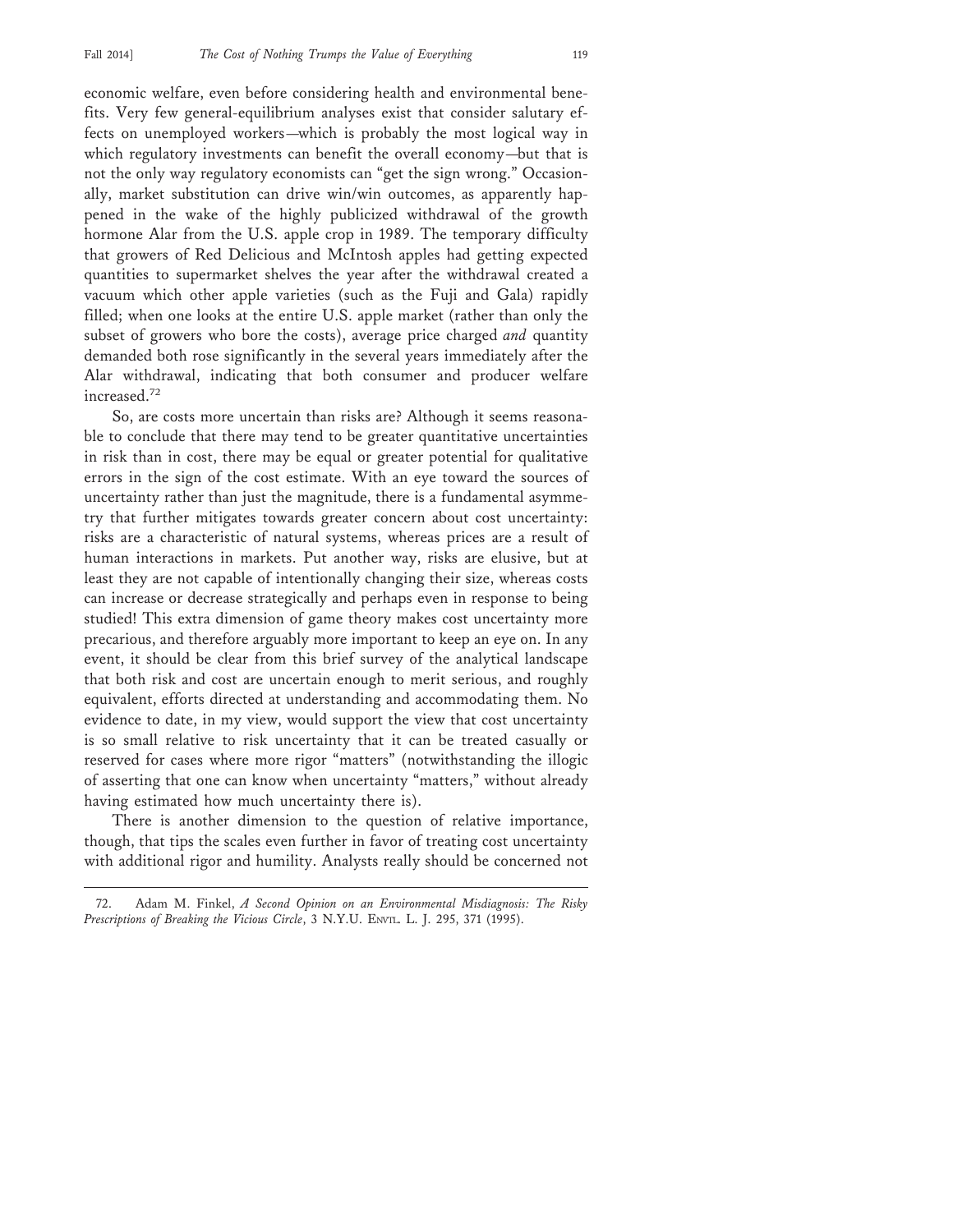just about which errors can affect predictions, but which errors can affect decisions. If the common decision criteria are relatively sensitive to errors of one type and robust to errors of the other, it makes no sense to concentrate on uncertainty in the latter type and downplay the former. *In regulatory arena after arena, costs turn out to matter as much or more than risks do, so our understanding of costs should at the very least match our understanding of risks.*

This statement is not meant to imply that a "dollar" in monetized risk reduction is less important, or even treated as less important, than a dollar of regulatory cost—it suggests only that, at the margin, where real decisions are constrained, "tipping points" of cost are often reached before tipping points of risk are. No regulatory arena captures this asymmetry more clearly than occupational safety and health regulation. Although the Occupational Safety and Health Administration (OSHA) is supposed to (and does) consider both costs and benefits, every health standard in its rulebook has been set at the point where marginal cost concerns reached a perceived threshold. The reason why every one of OSHA's health standards leaves behind a different level of residual risk<sup>73</sup> is that OSHA was unwilling to press for lowered (or common) risk levels in the face of concern that additional stringency would not be "economically feasible." For example, OSHA set the Permissible Exposure Limit (PEL) for formaldehyde at 0.75 ppm in 1992;<sup>74</sup> at that level, OSHA said there was considerable uncertainty about excess lifetime cancer risk.75 Its cost analysis concluded that the most highly affected industry subsector, plywood manufacture, would face compliance costs of no more than five percent of its profits to control formaldehyde to 0.75 ppm, making that level economically feasible.76 OSHA concluded, however, that a PEL of 0.5 ppm was not economically feasible.<sup>77</sup> So a potential change in the risk—one that was quite small relative to the assessed uncertainty in risk—was declared to be prohibitively costly, and yet no uncertainty analysis in cost was conducted to demonstrate how confident we should be in that rather emphatic conclusion. *If real decisions depend more*

<sup>73.</sup> Adam M. Finkel & P. Barry Ryan, *Risk in the Workplace: Where Analysis Began and Problems Remain Unsolved*, in RISK ASSESSMENT FOR ENVIRONMENTAL HEALTH 187, 205, tbl. 9.6 (Mark G. Robson & William A. Toscano eds., 2007).

<sup>74.</sup> Formaldehyde, 29 C.F.R. § 1910.1048 (1992).

<sup>75.</sup> *Id.* (OSHA's maximum likelihood estimate was 6x10<sup>-6</sup>, with a 95th percentile upper bound of 2.6x10-3.) *See also* Occupational Exposure to Formaldehyde, 57 Fed. Reg. 22,290, 22,291-92 (May 27, 1992).

<sup>76.</sup> *See* Occupational Exposure to Formaldehyde, 57 Fed. Reg. 22,290, 22,302 (May 27, 1992) (projecting the total annual costs of the rule to be \$660,291).

<sup>77.</sup> *See* 29 C.F.R. § 1910.1048 (1992) (setting the PEL at 0.75 ppm, higher than 0.5 ppm).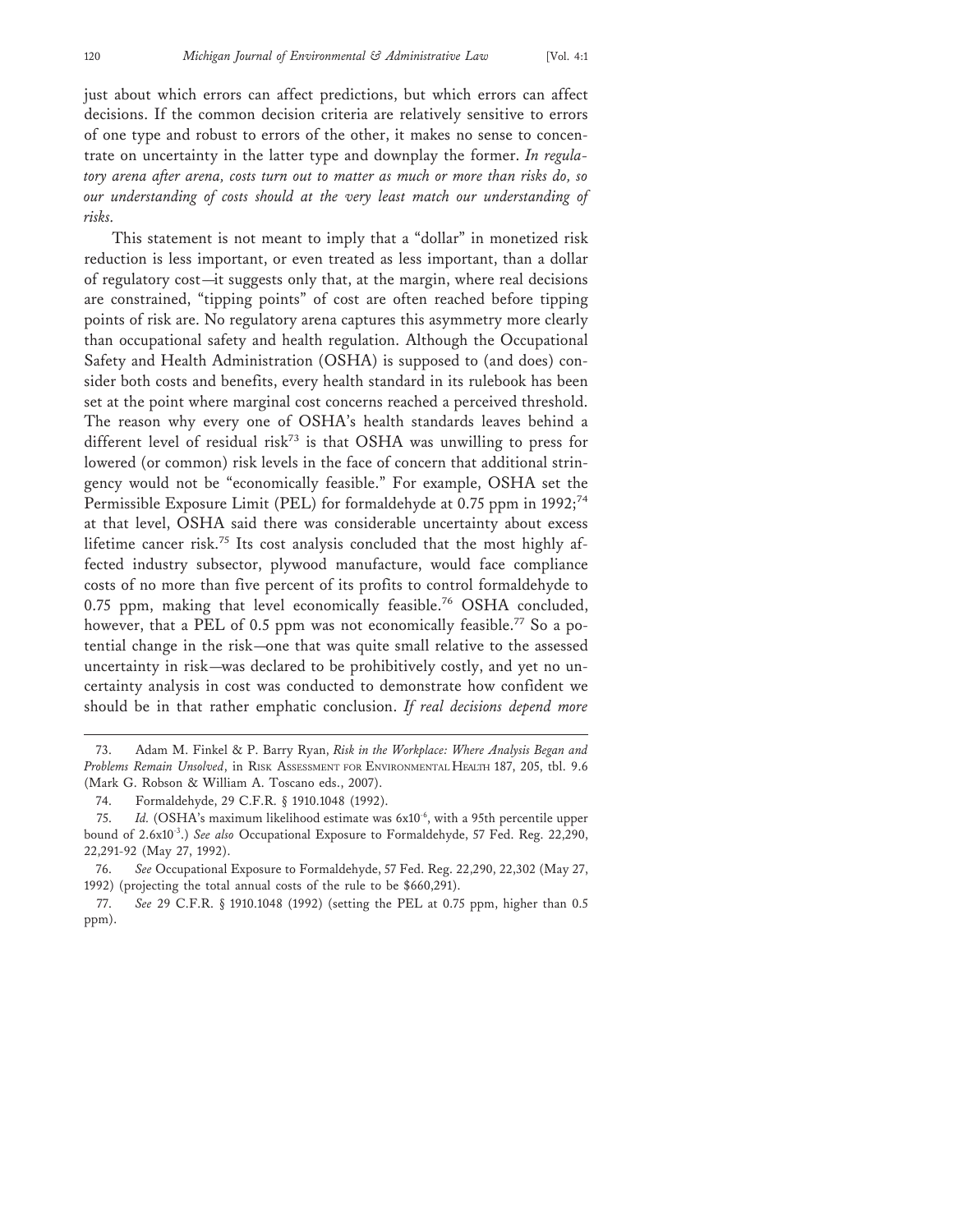*critically on when costs become intolerable than on when risks remain intolerable, nothing is more important analytically than being honest about the uncertainty in where that tipping point may occur.*

## VII. GUIDANCE: HOW ARE FEDERAL REGULATORY AGENCIES Supposed TO HANDLE COST UNCERTAINTY?

The enthusiasm with which agencies confront uncertainty in regulatory cost, especially in contrast to how they handle uncertainty in risk, can best be gauged in two complementary ways—by examining what they say and evaluating what they do. The former is the arena of guidance, and the latter the realm of practice.

Although agency practice is conceptually simple to evaluate, there are multiple different types and sources of guidance, which I will parse into two main categories, the first one bifurcated further. The main division separates "internal" from "external" guidance, recognizing that an instruction an agency gives to itself likely reflects more knowledge of (and perhaps more deference to) institutional constraints than does advice proffered from outside the regulatory system. Tables 3a and 3b contain a chronological summary of major guidance statements about uncertainty in risk and cost produced from within the federal government: the first set of documents is produced by agencies themselves, and the second is produced by federal institutions with some responsibility to oversee agency activity (such as Congress, OIRA, the Supreme Court, and, in one special case, a blue-ribbon commission whose members were chosen by both the Clinton Administration and by both parties in Congress).78 Table 4 then summarizes advice about regulatory risk and cost uncertainty initiated outside the federal system, generally by individual scholars or groups thereof. Because economists work on both sides of the benefit/cost firewall (valuing risk reductions as monetary benefits, and also estimating costs) (see Part I *supra*), I have added an additional column to Table 4 to capture how the environmental economics profession may tend to put a different emphasis on uncertainty in valuation versus uncertainty in cost.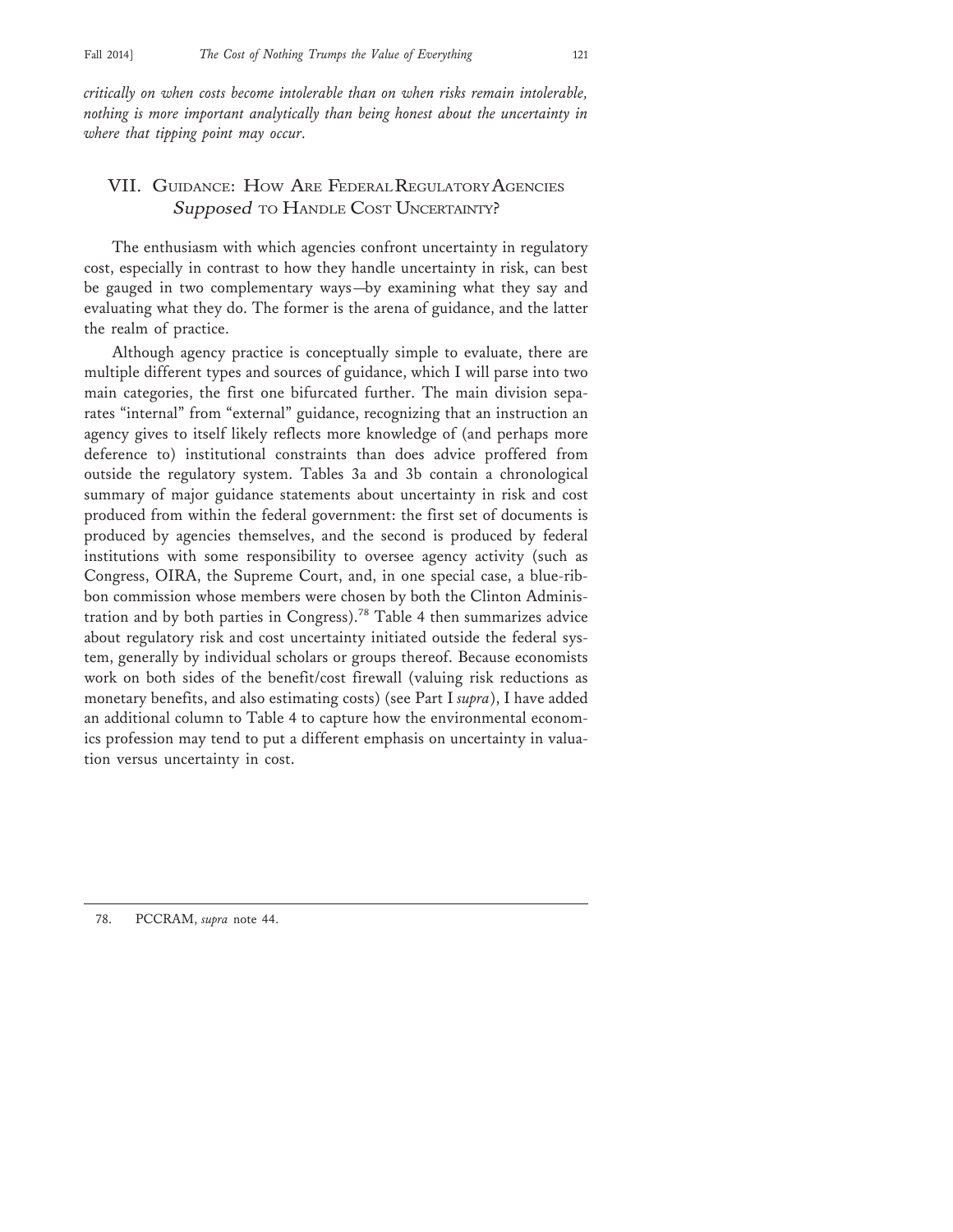| Year | Document                                                                                                                                                                                                                            | Instructions about Uncertainty in Risk                                                                                                                                                                                                                                                | Instructions about Uncertainty in Cost                                                                                                                                                                                                                                                                                                                    |
|------|-------------------------------------------------------------------------------------------------------------------------------------------------------------------------------------------------------------------------------------|---------------------------------------------------------------------------------------------------------------------------------------------------------------------------------------------------------------------------------------------------------------------------------------|-----------------------------------------------------------------------------------------------------------------------------------------------------------------------------------------------------------------------------------------------------------------------------------------------------------------------------------------------------------|
| 1992 | U.S. EPA, to Assistant and Regional<br>Habicht, II, Deputy Administrator,<br>Guidance on Risk Characterization<br>Memorandum from F. Henry<br>for Risk Managers and Risk<br>Administrators, U.S. EPA,<br>Assessors (Feb. 22, 1992). | open discussion of uncertainties in the body of each EPA risk<br>"[T] he Agency's risk assessment guidelines call for full and<br>assessment, including prominent display of critical<br>uncertainties in the risk characterization."<br>(p. 2)                                       | of completed risk assessments for risk management decisions,<br>None: "This memorandum does not give guidance on the use<br>(e.g., economic or societal factors) that are considered along<br>nor does it address the use of non-scientific considerations<br>with the risk assessment. " $(p, 4)$                                                        |
| 1997 | PRINCIPLES FOR MONTE CARLO<br>EPA/630/R-97/001, GUIDING<br>U.S. ENVIRONMENTAL<br>PROTECTION AGENCY,<br>ANALYSIS (1997).                                                                                                             | "[T]he basic goal of a Monte Carlo analysis is to characterize,<br>quantitatively, the uncertainty and variability in estimates of<br>The word "risk" is used 108 times in this document.<br>exposure or risk."<br>(p.3)                                                              | Monte Carlo analysis when the costs of remediation are low."<br>The word "cost(s)" is only meaningfully mentioned twice in<br>the document, viz. "it may be unnecessary to perform a<br>(p. 5)                                                                                                                                                            |
| 2004 | EPA/100/B-04/001, STAFF PAPER,<br>AN EXAMINATION OF EPA RISK<br>ASSESSMENT PRINCIPLES AND<br>U.S. ENVIRONMENTAL<br>PROTECTION AGENCY,<br>PRACTICES (2004).                                                                          | stance given the underlying uncertainty with the risk estimates<br>position prompts risk assessments to take a more 'protective'<br>"EPA's policy is that risk assessments should not knowingly<br>underestimate or grossly overestimate risks. This policy<br>generated."<br>(p. 13) | alternatives "are expected to be accurate within a range of<br>Very little about cost, although section on Superfund risk<br>assessment mentions that cost estimates for remedial<br>+50% to $-30\%$ ."<br>(p. 118)                                                                                                                                       |
| 2005 | ENVIRONMENTAL ECONOMICS<br>RESEARCH STRATEGY (2005).<br>U.S. ENVIRONMENTAL<br>PROTECTION AGENCY,<br>EPA/600/R-04/195,                                                                                                               |                                                                                                                                                                                                                                                                                       | "In certain cases, expressed needs were determined to be for<br>private costs into social costs; discussions on this topic<br>'Another request was for further guidance on translating<br>economic analysis and not research. An example is cost<br>are appropriate for the Economics Forum."<br>estimates for specific rules"<br>(p. A2-3)<br>$(p. 2-1)$ |

TABLE 3A. GUIDANCE FROM INSIDE THE FEDERAL AGENCIES ABOUT UNCERTAINTY IN RISK AND/OR COST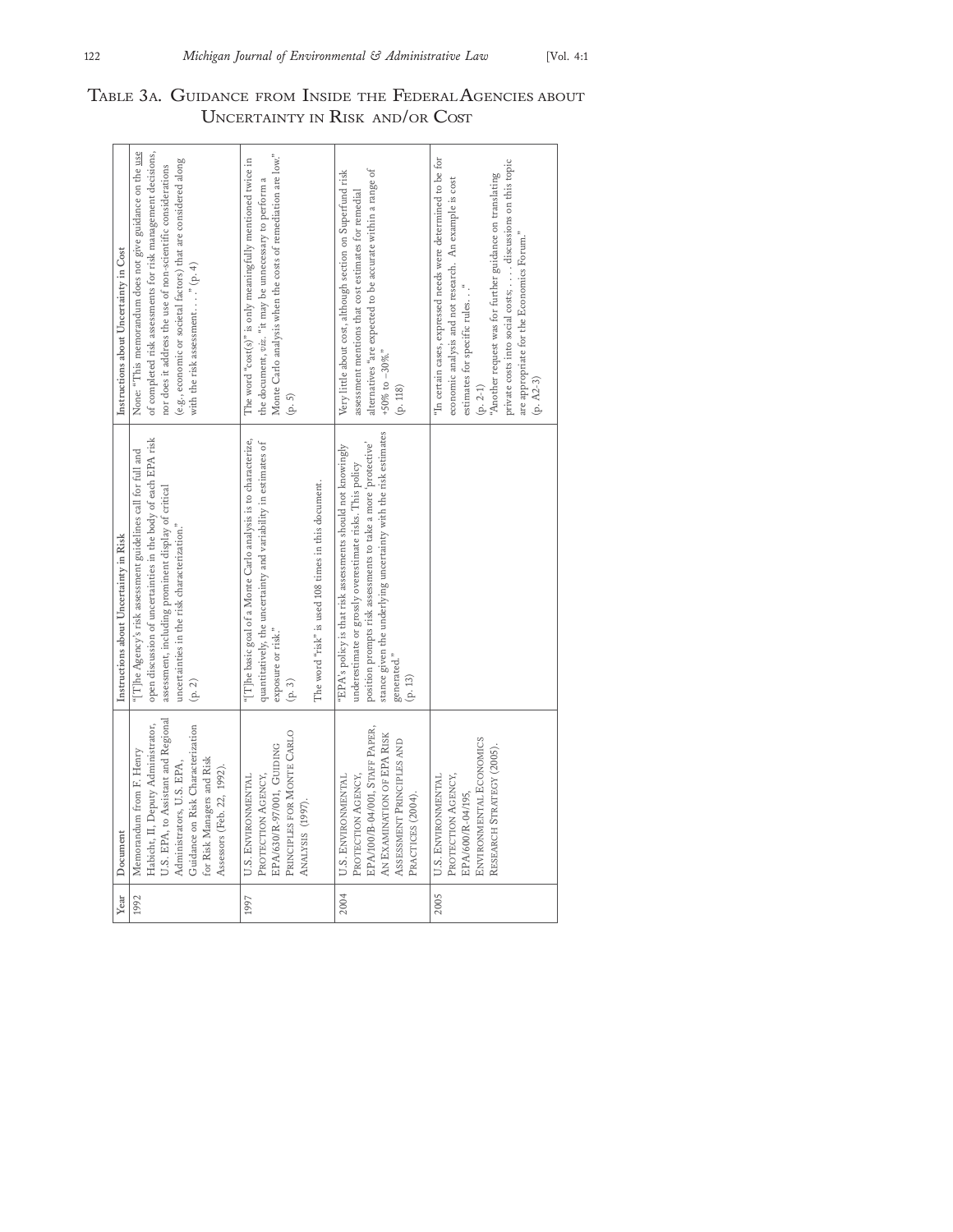| Year | Document                                                                                                                                                                     | Instructions about Uncertainty in Risk                                                                                                                                                                                                                                                                                                                                                                                                                                                                                                                                                                                               | Instructions about Uncertainty in Cost                                                                                                                                                                                                                                                                                                                                                                                                                                                                                                                                                                                                                                                                                           |
|------|------------------------------------------------------------------------------------------------------------------------------------------------------------------------------|--------------------------------------------------------------------------------------------------------------------------------------------------------------------------------------------------------------------------------------------------------------------------------------------------------------------------------------------------------------------------------------------------------------------------------------------------------------------------------------------------------------------------------------------------------------------------------------------------------------------------------------|----------------------------------------------------------------------------------------------------------------------------------------------------------------------------------------------------------------------------------------------------------------------------------------------------------------------------------------------------------------------------------------------------------------------------------------------------------------------------------------------------------------------------------------------------------------------------------------------------------------------------------------------------------------------------------------------------------------------------------|
| 1997 | REGULATORY DECISION-MAKING<br>ASSESSMENT AND MANAGEMENT<br>PRESIDENTIAL/CONGRESSIONAL<br>(PCCRAM): RISK ASSESSMENT<br>AND RISK MANAGEMENT IN<br>COMMISSION ON RISK<br>(1997) | unemployment rate, or the costs of major welfare or health care<br>reform legislation, for example, without mathematical or even<br>"[M]any crucial economic policy decisions are made on the<br>basis of point estimates of the gross domestic product, the<br>narrative descriptions of the considerable uncertainties."<br>(p. 90)                                                                                                                                                                                                                                                                                                | 'Cost estimates are also highly variable and imprecise, and<br>affected Given the assumptions and uncertainties, it is<br>misleading to express the results of economic analyses as<br>they can vary according to the bias of the organizations<br>single numerical estimates of costs or benefits."<br>(p. 98)                                                                                                                                                                                                                                                                                                                                                                                                                  |
| 1999 | Regulatory Improvement Act, S.<br>746, 106th Cong. (1999)                                                                                                                    | including: identification of "significant assumptions" and their<br>and the presentation of "risk as one or more reasonable ranges,<br>bases; estimating the "likelihood of such exposure scenarios";<br>variabilities, uncertainties, and lack of data in the analysis."<br>Entire §624 contains "Principles for risk assessments,"<br>and, if feasible, probability distributions that reflects<br>(pp. 17-21)                                                                                                                                                                                                                     | and cost estimates must include "a description of the persons<br>benefit analysis must undergo peer review, and both benefit<br>None-although both the risk assessment and any cost-<br>or classes of persons likely to bear such costs."<br>$(p. 11)$                                                                                                                                                                                                                                                                                                                                                                                                                                                                           |
| 2003 | OFFICE OF MANAGEMENT AND<br>REGULATORY ANALYSIS (2003).<br>BUDGET, CIRCULAR A-4,                                                                                             | damage to soil or water, the possible loss of habitat, or risks to<br>Agencies must "[d]isclose qualitatively the main uncertainties<br>include formal estimates of the probabilities of environmental<br>health and safety. There are also uncertainties associated with<br>endangered species as well as probabilities of harm to human<br>"Examples of quantitative analysis, broadly defined, would<br>in each important input to the calculation of benefits and<br>estimates of economic benefits and costs, such as the cost<br>savings associated with increased energy efficiency."<br>$(pp. 39-40)$<br>$(p. 41)$<br>costs. | in the analysis of regulations addressing air pollution, there is<br>affect health, and finally uncertainty about the economic and<br>uncertainty about how the change in emissions will affect air<br>uncertainty about the effects of the rule on future emissions,<br>social value of the change in health outcomes." Note that this<br>road-map of what to consider is this example: "For example,<br>uncertainty in both benefits and costs. However, the only<br>list covers the major components of risk assessment and benefits<br>quality, uncertainty about how changes in air quality will<br>The document consistently refers in the same breath to<br>valuation, but says nothing about regulatory cost.<br>(p. 41) |

## TABLE 3B. GUIDANCE FROM ELSEWHERE IN THE FEDERAL GOVERNMENT ABOUT UNCERTAINTY IN RISK AND/OR COST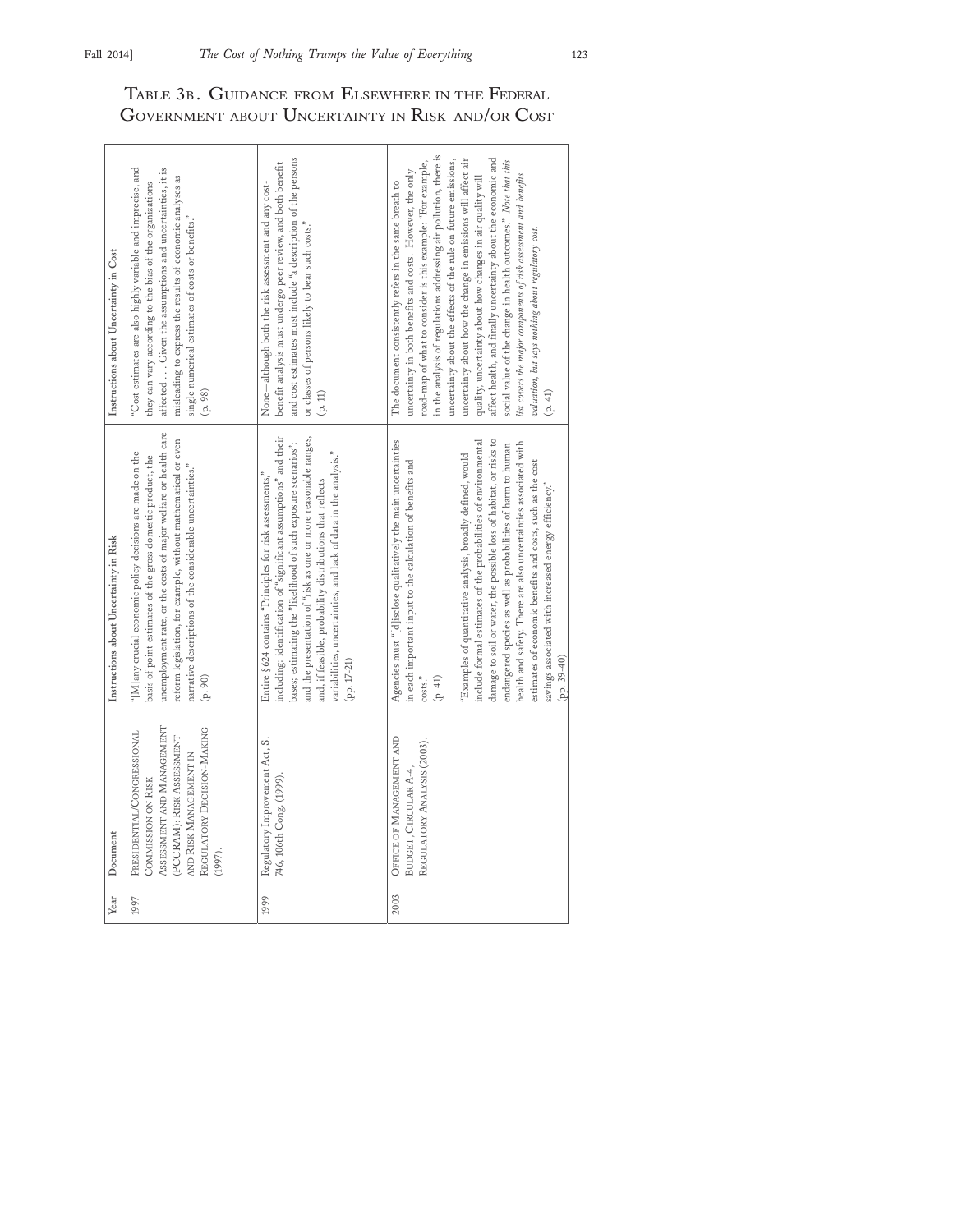|      | Year Document                                                                                                  | Instruction about Uncertainty in Risk                                                                                                                                                                            | Instructions about Uncertainty in Valuation Instructions about Uncertainty in Cost                                                                                                              |                                                                                                                                                                                          |
|------|----------------------------------------------------------------------------------------------------------------|------------------------------------------------------------------------------------------------------------------------------------------------------------------------------------------------------------------|-------------------------------------------------------------------------------------------------------------------------------------------------------------------------------------------------|------------------------------------------------------------------------------------------------------------------------------------------------------------------------------------------|
| 2000 | Chemical Risk Management<br>Decisions (May 1-2, 2000).<br>Analysis to Better Inform<br>the Convergence of Risk | Proceedings of the Workshop on "Uncertainties in risk assessments, such as<br>the level of confidence in a database or in<br>Assessment and Socio-Economic a distribution, need to be stated clearly."<br>(p.44) | be explained to risk assessors and to policy- assessment resides in the risk assessment and<br>with estimates of willingness to pay should<br>"[T]he uncertainty associated<br>makers." (p. 44) | uncertainty in an environmental economic<br>the estimates of environmental effects and<br>consequences, not in the economic data."<br>"Some participants felt that most of the<br>(p.44) |
| 2006 | REGULATORY CHOICES UNDER uncertainty." (p. 226)<br>SURE THING: MAKING<br>UNCERTAINTY (2006)                    | capacity for addressing and communicating<br>ALAN KRUPNICK ET AL., NOT A <sup>"</sup> EPA should expand its institutional                                                                                        |                                                                                                                                                                                                 | uncertainties to its RIAs." (but not cost?)<br>"EPA should consider adding population<br>(p. 226)                                                                                        |
| 2009 | 2004- Content analysis of the Journal of<br>Regulatory Economics.                                              |                                                                                                                                                                                                                  |                                                                                                                                                                                                 | Of 178 total articles in this journal in this time<br>regulation on cost, and none of these were<br>period, only 4 discussed the effects of<br>methods-development papers.               |

|  | TABLE 4. GUIDANCE FROM ENVIRONMENTAL ECONOMISTS ABOUT |  |  |  |  |
|--|-------------------------------------------------------|--|--|--|--|
|  | UNCERTAINTY IN RISK, VALUATION, AND/OR COST           |  |  |  |  |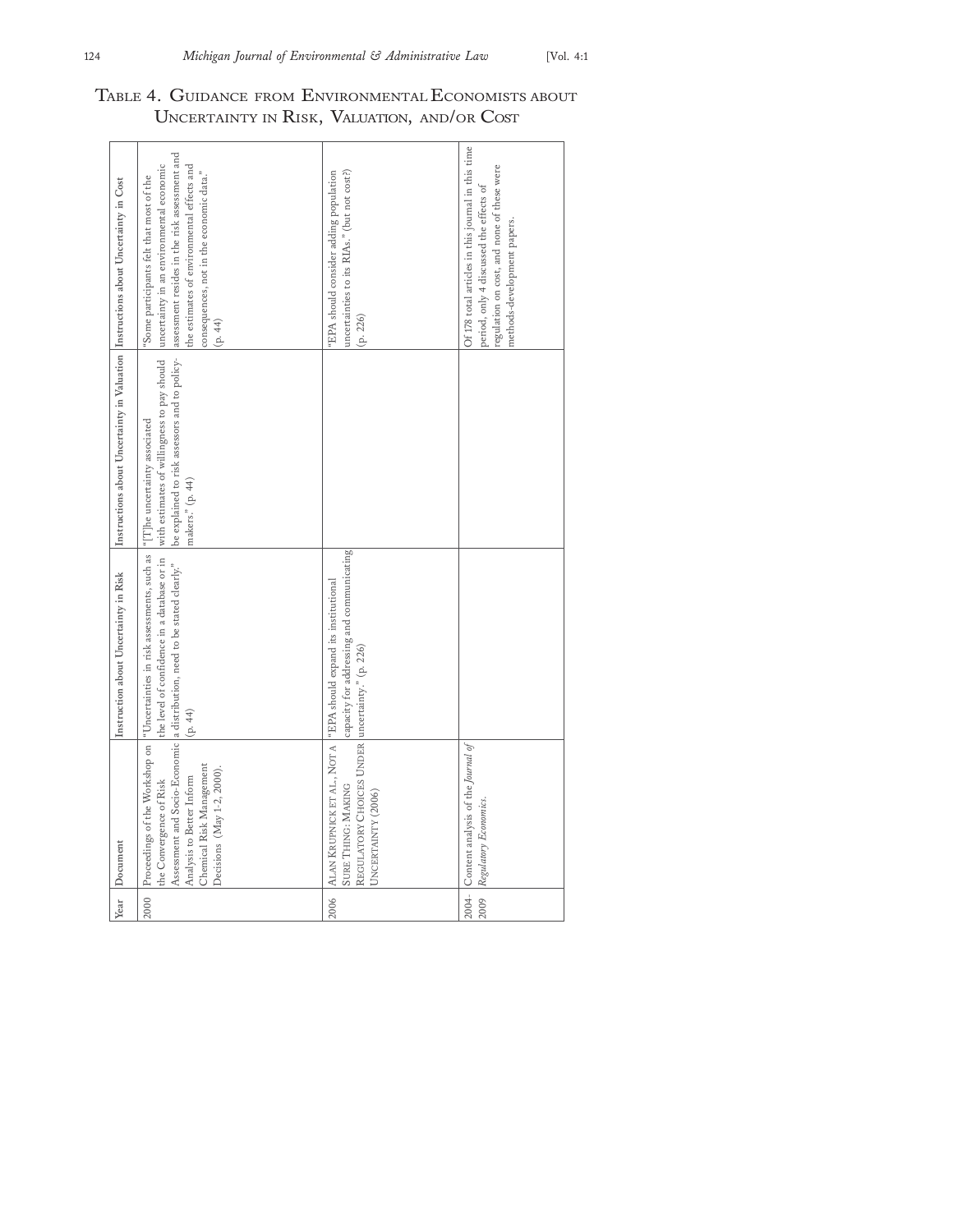This nearly thirty-year survey of resolutions and advice about uncertainty supports only one strong conclusion: long after risk uncertainty was accepted as a phenomenon that should not be swept under the rug, guidance about cost uncertainty lagged far behind, and indeed only recently began to catch up to where the rhetorical resolve to confront risk uncertainty was twenty years ago. Although the recent Institute of Medicine report "Environmental Decisions in the Face of Uncertainty" does give passing reference to cost uncertainty as one of several deficiencies to correct, $^{79}$  there is still no "Habicht Memorandum"80 singling out cost uncertainty as a problem the EPA must confront; no subtitle in a piece of legislation dictating how agency economists should choose their models and interpret their data; and no "frontiers of environmental economics"81 research agenda that treats uncertainty in cost as seriously as it treats controversy in estimates of the value of a longevity or an ecological benefit. In what may qualify as an "exception that proves the rule," the one prominent denunciation of singlepoint estimates of cost came from the 1997 Presidential/Congressional commission report.<sup>82</sup> However, that document is also a well-known exception in that it is, at the same time, unenthusiastic about reporting uncertainty in risk, so perhaps this doubly contradictory pair of recommendations can be attributed to the "one hand, other hand" vagaries of committee processes where sign-off is achieved by incorporating multiple viewpoints. In summary, to the extent that agencies follow their own guidance, or are eager to come into agreement with advice offered by scholars, those satisfied with point estimates of regulatory cost have had little to worry about for the past generation.

## VIII. PRACTICE: HOW ARE FEDERAL REGULATORY AGENCIES Actually HANDLING COST UNCERTAINTY?

In order to provide a more complete picture of the past and present practices regarding uncertainty in regulatory costs at U.S. federal agencies, I have developed a ten-level scoring system to grade the quality of such analyses, which I will apply in turn to three different time periods in the evolution of regulatory analysis. First, I will evaluate an influential EPA regulation from the 1980s and an important OSHA regulation from the 1990s, to contrast the treatment of risk and cost uncertainty at a time when

<sup>79.</sup> INSTITUTE OF MEDICINE ET AL., ENVIRONMENTAL DECISIONS IN THE FACE OF UNCERTAINTY (2013).

<sup>80.</sup> *Infra* note 168.

<sup>81.</sup> *The Frontiers of Environmental Economics*, RESOURCES FOR THE FUTURE (2007), http:// www.rff.org/rff/Events/Frontiers-of-Environmental-Economics.cfm.

<sup>82.</sup> PCCRAM, *supra* note 44, at 89.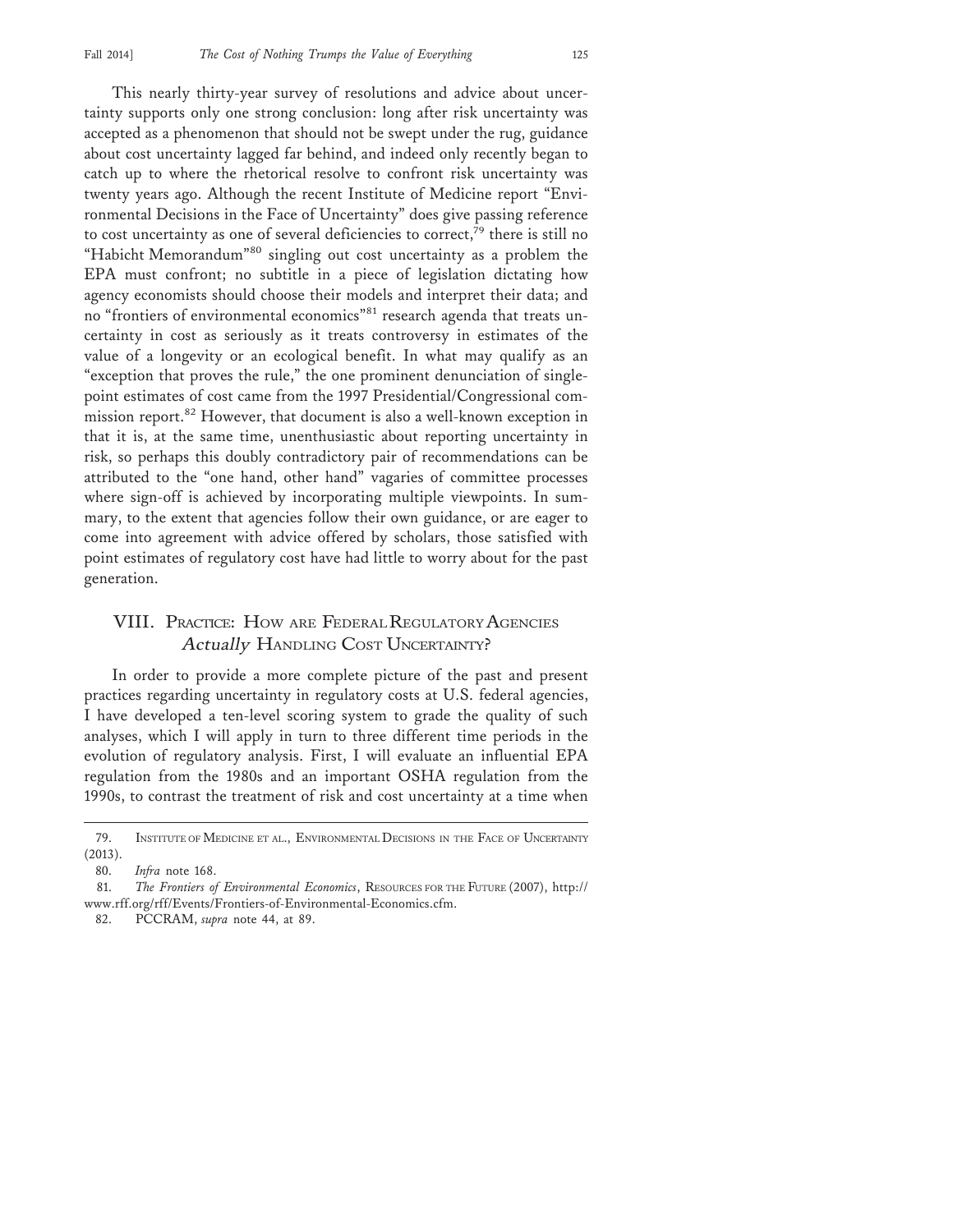these agencies were first making major efforts to improve the quality of their regulatory analyses. Next, I will report on the interesting results of scoring twenty-five EPA regulations issued in the 1990s, all of which two researchers had previously rated favorably on the desirable attribute of "presents a range of total costs."<sup>83</sup> Third, I will describe in detail the treatment of cost uncertainty and risk uncertainty in seven rules (and one retrospective program-evaluation study) from the EPA, OSHA, Food and Drug Administration (FDA), and National Highway Traffic Safety Administration (NHTSA), all but one of which were published within the past ten years.

#### A. *Scoring System*

Table 5 presents, in ascending order of quality, ten discrete levels of analysis of uncertainty in regulatory cost. I believe this level of detail is the next step beyond most of the literature assessing the quality of regulatory analyses,<sup>84</sup> which have tended to score analyses via a checklist of dichotomous attributes (e.g., Does the analysis present net benefit estimates or doesn't it? Does the analysis evaluate multiple regulatory alternatives or only a single one?). My approach can be used with minor modification to grade the treatment of risk uncertainty, but it effectively isolates one attribute of quality: attention to cost uncertainty. It is therefore not suitable as a grading system for the analyses as a whole. On the other hand, it provides much more information about the quality of that one attribute than a dichotomous score possibly could. Indeed, I developed several of the specific levels in the ten-point hierarchy precisely because other researchers<sup>85</sup> had concluded that doing it only that well was equivalent to doing the most complete uncertainty analysis possible, at least insofar as a "Level 3" and a "Level 10" analysis would receive the same checkmark.

Perhaps the most salient feature of this hierarchy is that fully half of the gradations (Levels 1 through 5, inclusive) are not uncertainty analyses at all, but rather are various ways to present one or more point estimates, without actually considering the *imprecision* or incomplete knowledge that makes an estimate uncertain. Although there are different kinds of uncertainty, surely those that are endogenous to the regulation itself should be distinguished

<sup>83.</sup> *See* Robert W. Hahn & Patrick M. Dudley, *How Well Does the U.S. Government Do Benefit-Cost Analysis?*, 1 REV. ENVTL. ECON. & POL'Y 199, 202 (2007).

<sup>84.</sup> *See generally* Stuart Shapiro, *The Evolution of Cost-Benefit Analysis in U.S. Regulatory Decisionmaking*, JERUSALEM PAPERS IN REG. & GOVERNANCE (Working Paper No. 5, 2010), *available at* http://regulation.huji.ac.il/papers/jp5.pdf; Patrick A. McLaughlin & Jerry Ellig, *Does OIRA Review Improve the Quality of Regulatory Impact Analysis? Evidence from the Final Year of the Bush II Administration*, 63 ADMIN. L. REV. (special edition) 179 (2011); *see infra* note 106. 85. *Supra* note 84.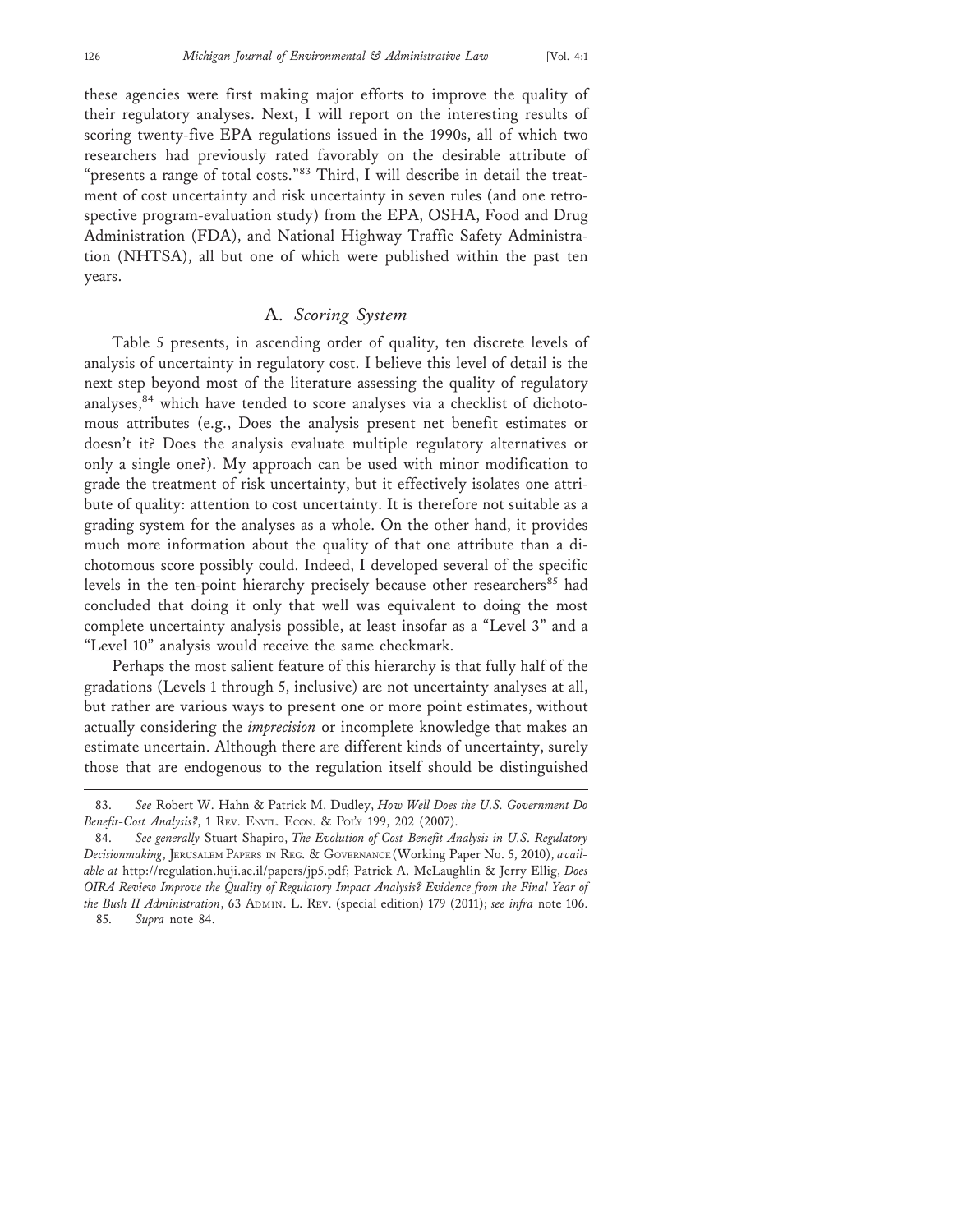## TABLE 5. HIERARCHY OF HOW A REGULATORY IMPACT ANALYSIS COULD DEAL WITH UNCERTAINTY IN REGULATORY COST

| 1.               | Point estimate of total cost (TC) only, with no mention of the word "uncertainty"                                                                                                                                                                                                                                       |
|------------------|-------------------------------------------------------------------------------------------------------------------------------------------------------------------------------------------------------------------------------------------------------------------------------------------------------------------------|
| $\overline{2}$ . | Point estimate of TC, but with narrative caveat about its uncertainty (with or without actually<br>using the word "uncertainty"—the narrative might say, for example, that "this regulation is<br>expected to cost \$567 million annually, but the true cost might be higher or lower than that.")                      |
| 3.               | Two or more point estimates of TC, because the RIA considers two or more <i>different</i> regulatory<br>interventions.                                                                                                                                                                                                  |
| 4.               | Two or more point estimates of TC, because the RIA considers two or more mutually exclusive<br>scenarios about how the regulated entities will comply with the regulation. (note—perhaps "level<br>4A" would be an RIA that has both multiple interventions and multiple scenarios, as in the EPA<br>Regional Haze RIA) |
| 5.               | A "quasi-range" for TC (it looks like a range, but in fact is composed of the multiple point<br>estimates from level 3 or 4, connected with a hyphen to look like an actual statement about<br>lower/upper bounds due to uncertainty).                                                                                  |
| 6.               | A statement of uncertainty in TC derived from a rule of thumb (e.g., "the point estimate plus or<br>minus 20 percent") (note: as in the EPA non-road diesel RIA)                                                                                                                                                        |
| 7.               | A statement of uncertainty in TC derived by fitting different estimates to a distribution.                                                                                                                                                                                                                              |
| 18.              | A partial Monte Carlo analysis of uncertainty in TC (in general, combining assumed uncertainties<br>in only a couple of key input variables).                                                                                                                                                                           |
| 9.               | An elaborate Monte Carlo analysis of parameter uncertainty in TC (note: as in the Stavins et al.<br>unpublished re-analysis of the non-road diesel RIA, infra note 121)                                                                                                                                                 |
| 10.              | An elaborate Monte Carlo analysis of uncertainty in TC, plus multiple models for estimating<br>costs, with or without expert elicitation of the weights that could be applied to the probability of<br>each model being correct.                                                                                        |

from those that stem from our inability to discern how natural systems or external actors will behave. The latter can be reduced via research, while the former can be eliminated by simply deciding what one is actually analyzing. For example, a "Level 3" uncertainty analysis would present two or more point estimates of cost, not because of uncertainty in how expensive the regulation would be, but because the agency had not yet decided what the regulation would actually require (or was leaving it up to other actors to decide). In reality, the agency is simply presenting two (or more) point estimates within the same document—with no acknowledgment of uncertainty. However, an evaluator scoring this analysis might well notice the two disparate point estimates and applaud the agency for informing stakeholders about "uncertainty."<sup>86</sup> Even more unfortunately, if the agency repackages the two (or more) point estimates into what appears to be a range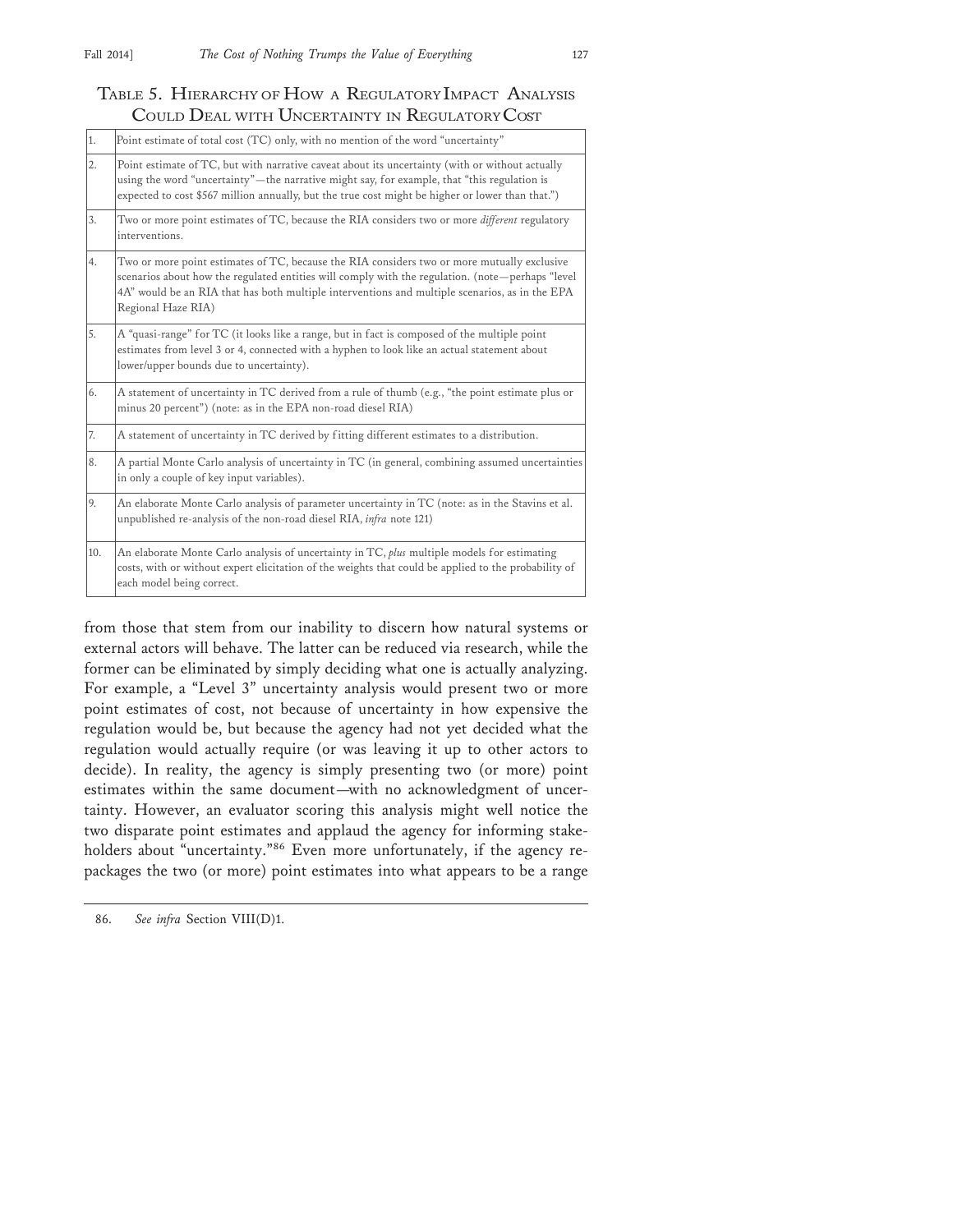(that is, reporting "[lower-higher]" in brackets rather than as two different estimates explained as the results of a yet-to-be-determined choice about regulatory scope), it is possible to confuse "range" with an actual statement about the bounds of a single quantity made imprecise by true uncertainty.

Levels 6 to 10 of the hierarchy correspond to increased levels of detail, creativity, and thoroughness in quantifying sources of uncertainty. Of course, the entire system can easily be recast with "risk" replacing "cost" in every instance, and used to grade the rigor of any risk characterization document with respect to uncertainty.

## B. *"First-Generation" Baseline of Agency Analyses of Cost and Risk Uncertainty*

In this section, I examine two influential regulations—one final rule, and one proposed rule that was not promulgated in its proposed form—both of which represent some of the first attempts by two major human health risk assessment agencies (EPA and OSHA) to conduct detailed QRAs. These examples establish a strong finding: for several decades or more, these agencies have successfully quantified uncertainty in risk using computationally and theoretically advanced methods. At the very same time, however, these agencies were generally paying no attention whatsoever to uncertainty in cost.

## 1. 1986 EPA Resource Conservation and Recovery Act (RCRA) Land Disposal Restrictions<sup>87</sup>

Nearly thirty years ago, the EPA was already facile with Monte Carlo analysis.88 In order to back-calculate the concentrations of various toxic substances in leachate from hazardous waste sites that would be expected to exceed regulatory concentration limits in groundwater and surface water used for drinking, the EPA derived pdfs (some normal or lognormal, some uniform or  $log_{10}$  uniform, and some exponential) for roughly a dozen uncertain parameters of a fate-and-transport model, and proposed to base levels

<sup>87.</sup> Hazardous Waste Management System: Land Disposal Restrictions, 51 Fed. Reg. 1602 (Jan. 14, 1986) (codified at 40 C.F.R. pts. 260-62, 264-65, 268, 270-71).

<sup>88.</sup> Monte Carlo simulation is a computational technique, first developed after World War II, which gauges the uncertainty in an unknown quantity by repeatedly drawing random samples from each of the variables that combine to produce the quantity. For example, the estimate of E will be uncertain when the estimates of m and c are uncertain (in the famous equation E=mc<sup>2</sup>). If the analyst can specify the uncertainties in m and c, she can derive the uncertainty in E by arraying the results of many "simulations" of random values of m and  $c<sup>2</sup>$ multiplied together. *See, e.g.*, David M. Driesen, *Cost-Benefit Analysis and the Precautionary Principle: Can They Be Reconciled?*, 2013 MICH. ST. L. REV. 771, 781 (2013).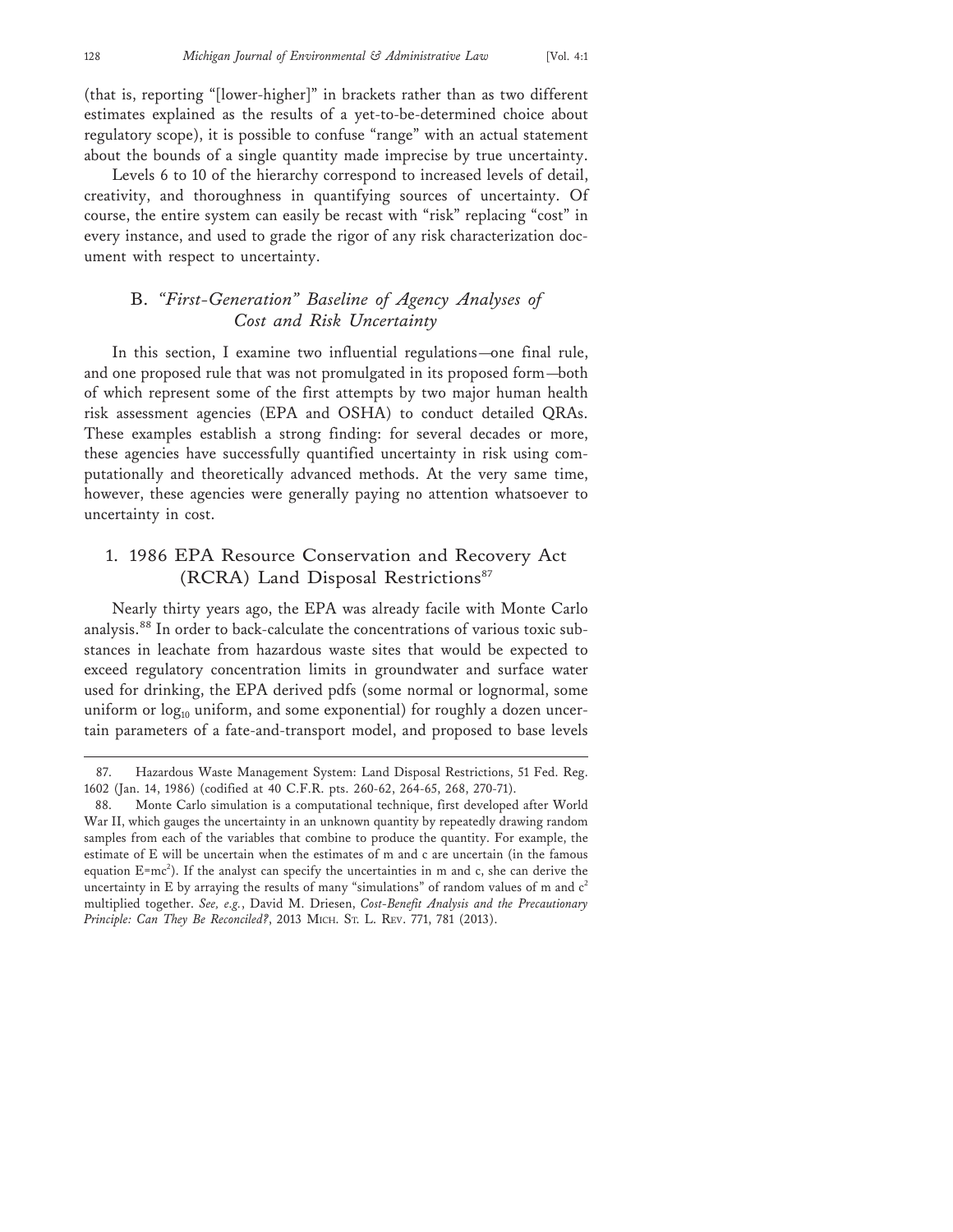of regulatory concern on the 90th percentile of the output distribution.<sup>89</sup> It also proposed to allow facilities to use alternative modes of treatment other than land disposal if a comparative risk analysis, using Monte Carlo methods for assessing both treatment and disposal, showed that the cumulative distribution function (CDF) of the alternative was not significantly riskier than the disposal option. But, for its analysis of regulatory cost, the EPA presented an annualized cost estimate of \$1.3 billion, with no consideration of uncertainty.<sup>90</sup>

#### 2. 1997 OSHA Methylene Chloride (MeCl<sub>2</sub>) Rule<sup>91</sup>

This final health standard contained an extremely detailed, wide-ranging, and transparent analysis of the uncertainty in the carcinogenic potency of MeCl<sub>2</sub>.<sup>92</sup> OSHA performed an elaborate Bayesian Monte Carlo analysis<sup>93</sup> of the uncertainty in the physiologically-based pharmacokinetics of how mice metabolize MeCl<sub>2</sub>, using prior pdfs for thirty-one different parameters (e.g., compartmental blood flows, tissue volumes, tissue:air partition coefficients, Michaelis-Menten metabolic parameters for the two competing enzymatic pathways) derived from a meta-analysis of available literature. It then updated these density functions using empirical Bayes estimation in light of in vivo kinetic data from chamber studies of mice exposed to various concentrations of MeCl<sub>2</sub>. This procedure also accounted for all covariances among parameters, a computationally very complex refinement for 1997.<sup>94</sup> OSHA then derived a pdf for human pharmacokinetics, using human in vitro and in vivo data to calibrate the model.<sup>95</sup> OSHA

<sup>89.</sup> Hazardous Waste Management System: Land Disposal Restrictions, *supra* note 87, at 1623-31.

<sup>90.</sup> EPA did present a range of from \$93 to \$154 million for a small offset of this cost (the savings petitioners might realize through successful applications for variances), by considering different assumptions for the cost of filing a petition and the probability that a random petition would be granted. *Id.* at 1742, 1746.

<sup>91.</sup> Occupational Exposure to Methylene Chloride, 62 Fed. Reg. 1,494 (Jan. 10, 1997) (codified at 29 C.F.R. pts. 1910, 1915, 1926).

<sup>92.</sup> *Id.* OSHA does not put a priority on assessing uncertainty in exposure, because its health standards set the new (enforceable) exposure limit directly as a point estimate, and under the Supreme Court *Benzene* decision, OSHA needs only to show that some exposures under prevailing conditions pose a "significant risk of material health impairment." Indus. Union Dep't, AFL-CIO v. Am. Petroleum Inst., 448 U.S. 607, 639 (1980).

<sup>93.</sup> Adding Bayesian analysis to a Monte Carlo simulation basically means combining prior beliefs about the uncertain random variables involved with the results of experiments on some or all of those variables, so as to adjust their distributions before drawing the random values from them.

<sup>94.</sup> See Frédéric Y. Bois, *Analysis of PBPK Models for Risk Characterization*, 895 ANNALS N.Y. ACAD. SCI. 317, 319 (1999).

<sup>95.</sup> Occupational Exposure to Methylene Chloride, *supra* note 92, at 1535.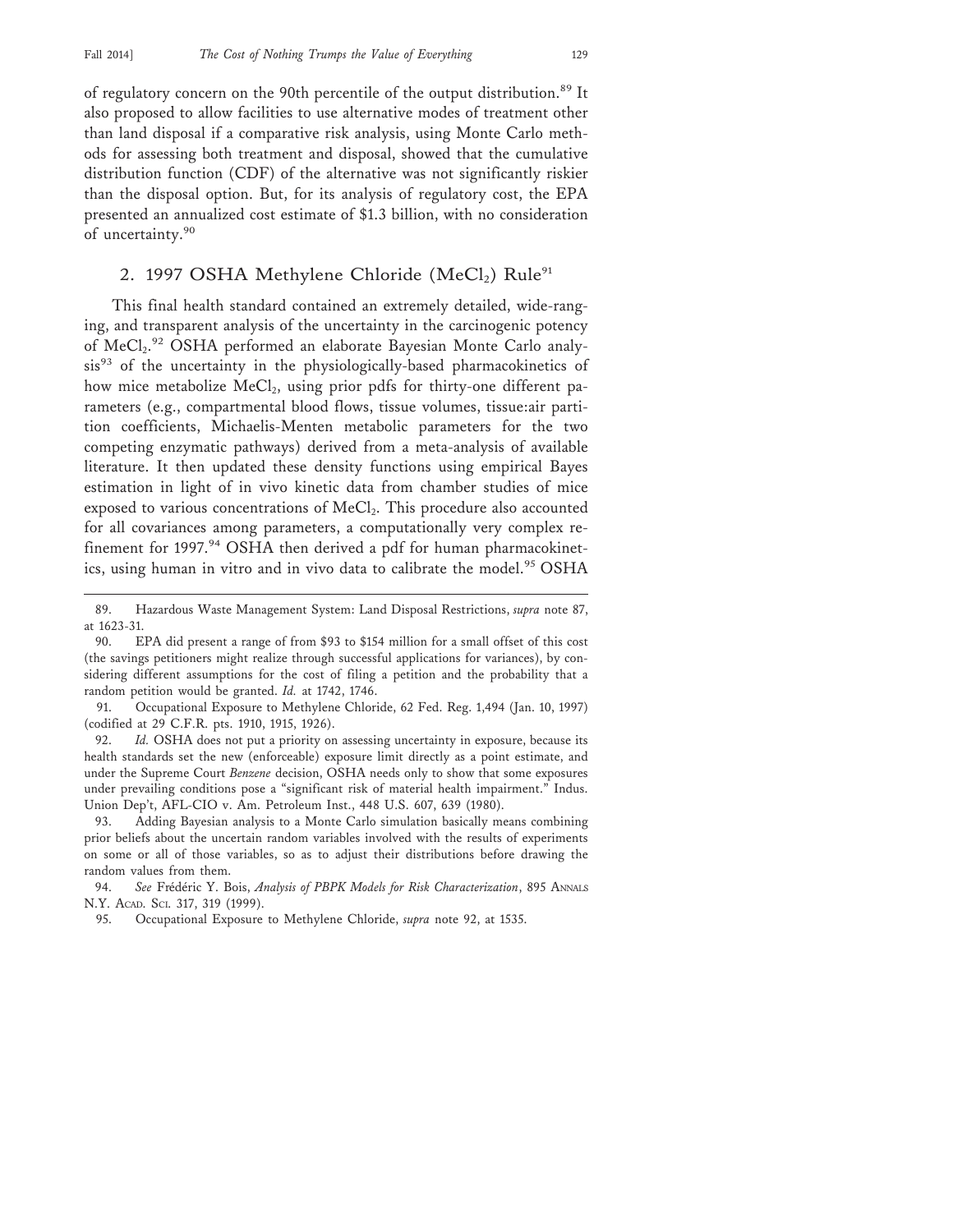further handled model uncertainty in several different ways: (1) it presented estimates both from PBPK analysis of potency and from potency derived by allometric (body weight and surface-area) scaling, while explaining in detail why it concluded that the PBPK approach yielded more defensible estimates in this case;<sup>96</sup> (2) it presented separate results for two theoretical variants on the PBPK model (one in which the mouse physiologic parameters were allowed to vary across the different dose groups in the  $MeCl<sub>2</sub>$ carcinogenicity bioassay, and one in which they were assumed to be doseindependent), while explaining its preference for the former assumption; $97$ and (3) it explained in great detail why it was unconvinced by a series of recent journal articles claiming that rodent tumors were irrelevant to human risk due to a purported fundamental biochemical difference between rodents and humans.<sup>98</sup> OSHA described the end result of all this analysis as a CDF for excess lifetime cancer risk at the new PEL for  $MeCl<sub>2</sub>$  of twentyfive ppm.<sup>99</sup> That CDF demarcates a factor of forty-five uncertainty separating the 95th percentile upper bound (a risk of roughly  $3.6x10^{-3}$ ) from the 5th percentile (roughly 8x10<sup>-5</sup>).<sup>100</sup>

In contrast, the  $MeCl<sub>2</sub>$  cost analysis concluded, in its entirety, that: (1) the regulation will cost American industry exactly \$101,463,037 per year;<sup>101</sup> (2) the most-affected industry sector—furniture stripping—would face compliance costs equal to exactly 2.04 percent of sales revenue; $102$  and (3) the most heavily-affected small businesses—certain manufacturers of flexible polyurethane foam—would face costs equal to 60.3 percent of their profits, but that a price increase of 2.1 percent in this subsector would suffice to fully restore profits to pre-rule levels.<sup>103</sup> The word "uncertainty" does not appear anywhere in the cost section of the regulation or the accompanying analyses; the only hint of any "wiggle room" in the nine-significant-figure total cost estimate is found in one paragraph, explaining that "[i]t is important to understand that OSHA's methodology tends to overstate the economic impacts of the standard."<sup>104</sup>

Most importantly for the purposes of this Article, having completed all the uncertainty analysis in risk, OSHA acknowledged that "only feasibility has constrained the Agency from reducing the eight-hour time-weighted

96. *Id.* at 1556-59. 97. *Id.* at 1547. 98. *Id.* at 1520-22. 99. *Id.* at 1555. 100. *See id.* at 1555-56. 101. *Id.* at 1567, tbl.VIII-4. 102. *Id.* at 1567-68, tbl.VIII-5. 103. *Id.* at 1570, tbl.VIII-6. 104. *Id.* at 1568.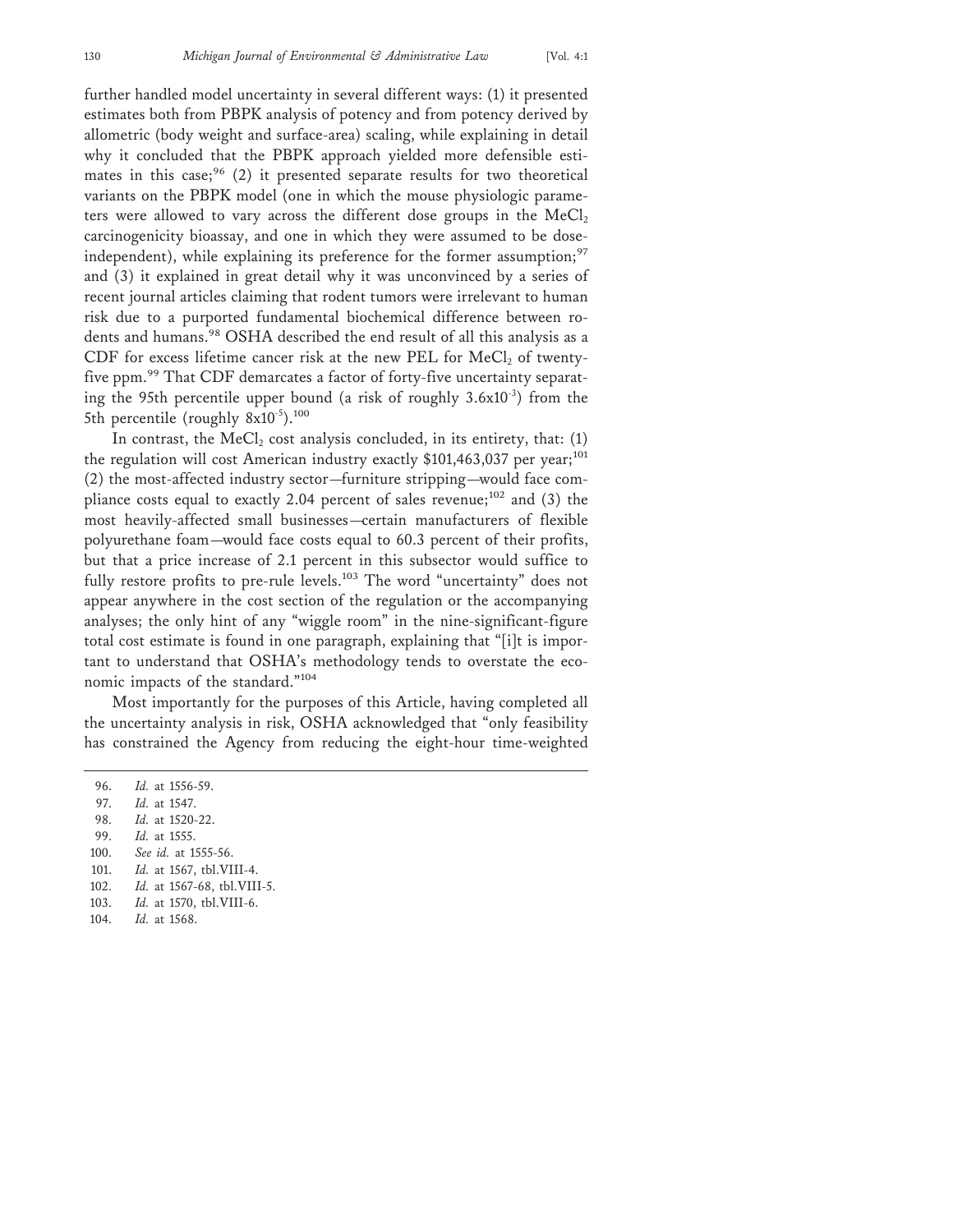average (TWA) PEL in the final rule . . . because even at ten ppm, the risk remaining is significant."105 In other words, even if the true risk was higher, or a factor of forty-five (or even more) below the level estimated in the potency analysis, OSHA would still have promulgated a twenty-five ppm PEL, because that was the lowest feasible level. The gaping unanswered question is, "how confident can or should OSHA have been that twenty-five ppm was exactly the lowest feasible level?" Only the unperformed analysis of uncertainty in cost could have shed light on this pivotal question.

In terms of the ten-level hierarchy mentioned *supra*, I would conclude that the treatment of cost uncertainty in the EPA leachate analysis merited a score of 1, or perhaps a 2 if one credits the single sentence about possible cost overestimation as a "narrative caveat about uncertainty." The OSHA cost analysis merits a score of one. In light of the Monte Carlo analysis of dose-response, plus the various elaborations on model uncertainty, the  $MeCl<sub>2</sub>$  risk analysis clearly merits a score of ten for risk uncertainty; the EPA risk analysis would receive a score of at least eight. *The contrast could not be much more stark.*

#### C. *Scoring of Twenty-Four EPA Rules from the 1990s*

In order to make a much more general observation about the treatment of cost uncertainty during the recent past, I re-examined what is probably the most thorough scoring of the quality of regulatory impact analyses (RIAs) produced before 2000—the series of articles by Hahn and Dudley.<sup>106</sup> These researchers dissected seventy-four RIAs produced by the EPA during the Reagan, Bush Sr. and Clinton administrations, which they indicate represent all available RIAs from EPA during that period.107 Notably, Hahn and Dudley concluded that one-third of the rules (twenty-five of seventyfour) "provided a range estimate of total costs,"108 which would certainly suggest that EPA was acknowledging and quantifying cost uncertainty routinely, if not across-the-board, during the late 1980s and throughout the 1990s.

A careful look at these twenty-five praiseworthy analyses, however, reveals quite a different picture. As Figure 3 shows, only a single one of the twenty-five EPA analyses scored higher than five of ten in the scale I devel-

<sup>105.</sup> *Id.* at 1580.

<sup>106.</sup> Robert W. Hahn & Patrick M. Dudley, *How Well Does the U.S. Government Do Benefit-Cost Analysis?*, 1 REV. ENVTL. ECON. & POL'Y 192 (2007); Robert W. Hahn & Patrick M. Dudley, *How Well Does the U.S. Government Do Cost-Benefit Analysis?* (AEI-Brookings Joint Ctr. For Regulatory Studies, Working Paper No. 04-01, 2004).

<sup>107.</sup> Robert W. Hahn & Patrick M. Dudley, *How Well Does the U.S. Government Do Benefit-Cost Analysis?*, 1 REV. ENVTL. ECON. & POL'Y 192, 199 (2007).

<sup>108.</sup> *Id.*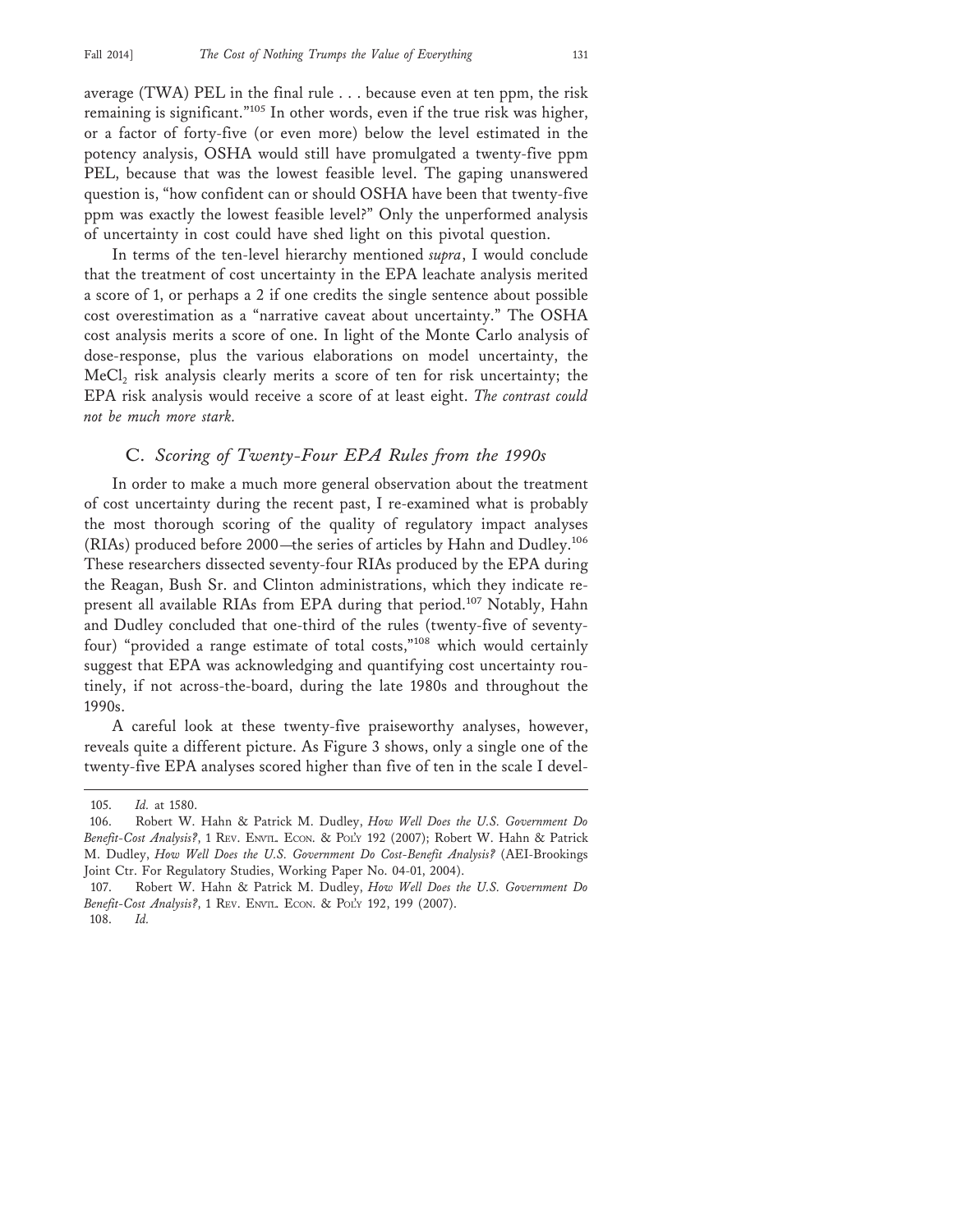oped *supra*. 109 Assuming reasonably that none of the forty-nine rules Hahn and Dudley scored negatively on "provided a range estimate of total costs" quantified uncertainty at all, this revised tally of one of seventy-four suggests that only roughly one or two percent of the time did EPA do more to acknowledge cost uncertainty than to present a "quasi-range." Considering all twenty-four rules, the average score on my one-to-ten scale was 3.68, and there was no improvement when comparing the eight analyses issued in the 1980s (having an average score = 3.75) to the seventeen rules issued in the 1990s (having an average score = 3.65).

FIGURE 3. COST UNCERTAINTY SCORING OF EPA REGULATIONS PRESENTED IN THIS ARTICLE



Why the discrepancy between Hahn and Dudley's dichotomous scoring and this ten-point scale, on which twenty-four of the twenty-five "positive" analyses failed to address uncertainty? In a few cases, I think Hahn and Dudley may have confused disaggregated point estimates with a "range." For example, in a 1998 rule setting emission standards for locomotives, the EPA subdivided the total cost estimate by three different categories of locomotives, despite the fact that this was clearly not an expression of uncertainty. In most cases, the issue involved mistaking multiple point

<sup>109.</sup> The outlier was a 1992 rule under the Safe Drinking Water Act, in which EPA conducted a simple Monte Carlo analysis in cost. By considering the uncertainty in each of several variables, EPA concluded that although the best estimate of regulatory cost was \$46 million per year, the cost could reasonably be as low as \$1 million/yr. or as high as \$128 million/yr. Drinking Water 57 Fed. Reg. 31,776, 31,831-32 (July 17, 1992).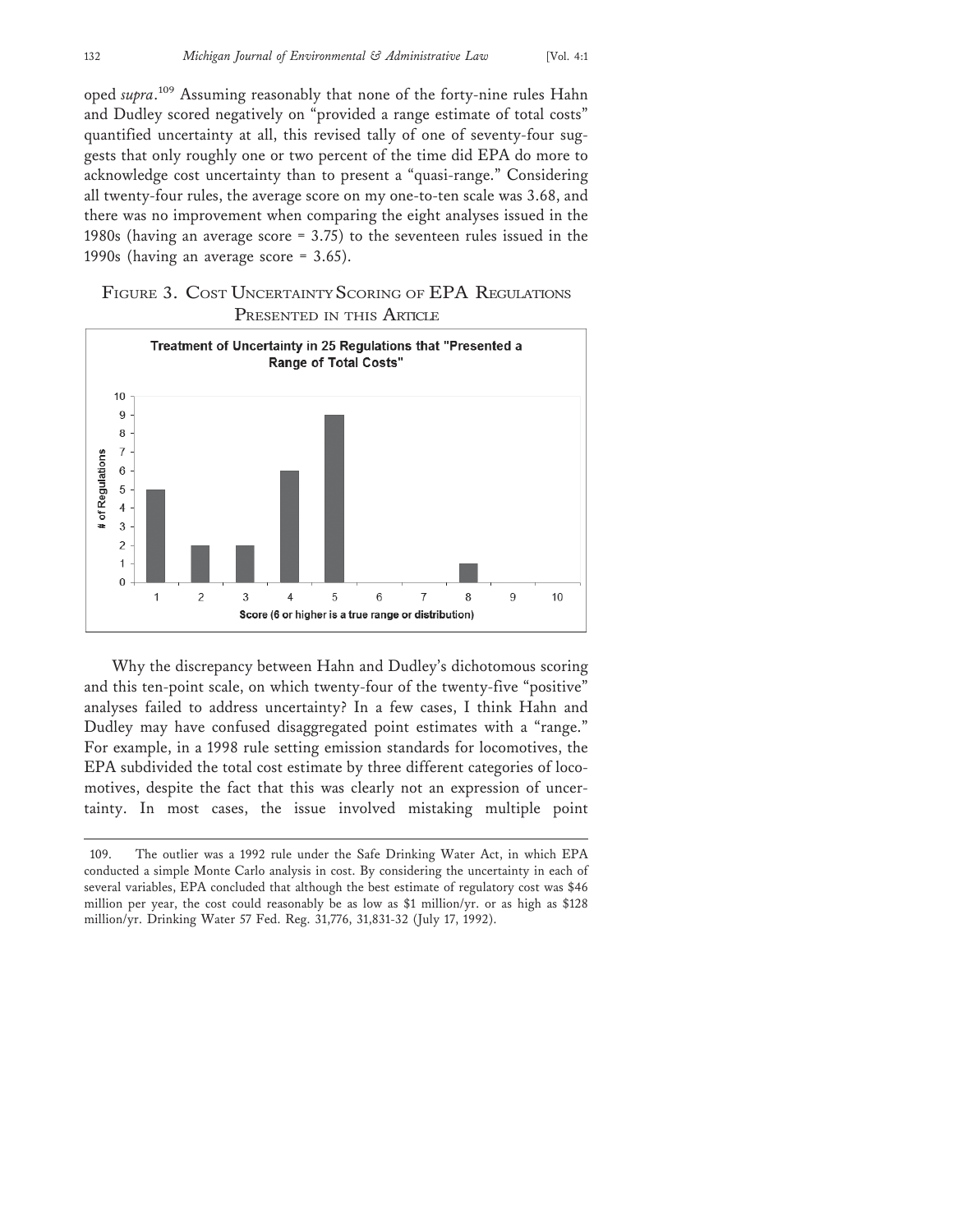estimates—whether expressed as such or with the lowest and highest estimates packaged into what appears to be a range estimate—as expressions of incertitude when in fact they were expressions of *indecision*. As Section VIII(A) *supra* discusses, a statement indicating that "costs are estimated between \$X and \$Y" certainly can appear to be a conclusion about the imprecision of EPA's ability to forecast cost, but it can also be something else entirely. Several times in this sample, EPA produced two incompatible but infinitely precise point estimates of what it would cost for each of two alternative regulatory requirements that it or its state agencies with delegated implementation authority *had not yet chosen between*, and either presented the two estimates together or packaged them into an [\$X-\$Y] "quasi-range." This is akin to saying "it will take as little as six hours to drive to Disneyland, or as many as forty-six hours to drive to Disney World, depending on which destination we choose," and then having someone interpret that "range" between six and forty-six hours as an indication of how uncertain the road and traffic conditions will be. In other cases, EPA believed it could not resolve a fundamental ambiguity about how industry would choose to comply with the regulatory requirements, and presented two different cost estimates; this is in some sense a reflection of true uncertainty, but not in the sense of imprecision that more data could reduce. Even if we expand the definition of uncertainty to encompass not knowing which of two behavioral responses to regulation will predominate, surely packaging the two contingent estimates into a range conveys incorrectly the impression that all cost values between the two endpoints are possible, and perhaps even equiprobable (as a uniform distribution of uncertainty would denote).

Until very recently, therefore, while the typical treatment of risk uncertainty continued to improve and become more rigorous, the treatment of cost uncertainty had rarely improved beyond depictions that arguably were even less informative than a single point estimate would have been. At least a single cost figure expressed with eight to ten significant digits can be interpreted as "what they conclude when they don't even want to think about error."

## D. *Scoring of Selected EPA, OSHA, FDA, and Department of Transportation (DOT) Rules from 1999 and Forward*

In this section, I will review, in chronological sequence, selected environmental, health, and safety regulations issued by EPA, OSHA, FDA, and DOT in recent years, in order to gauge newer developments in the treatment of uncertainty in regulatory cost. I did not attempt an exhaustive or random sample of regulations from these four agencies (except in the case of OSHA, which only issued one relevant worker health standard between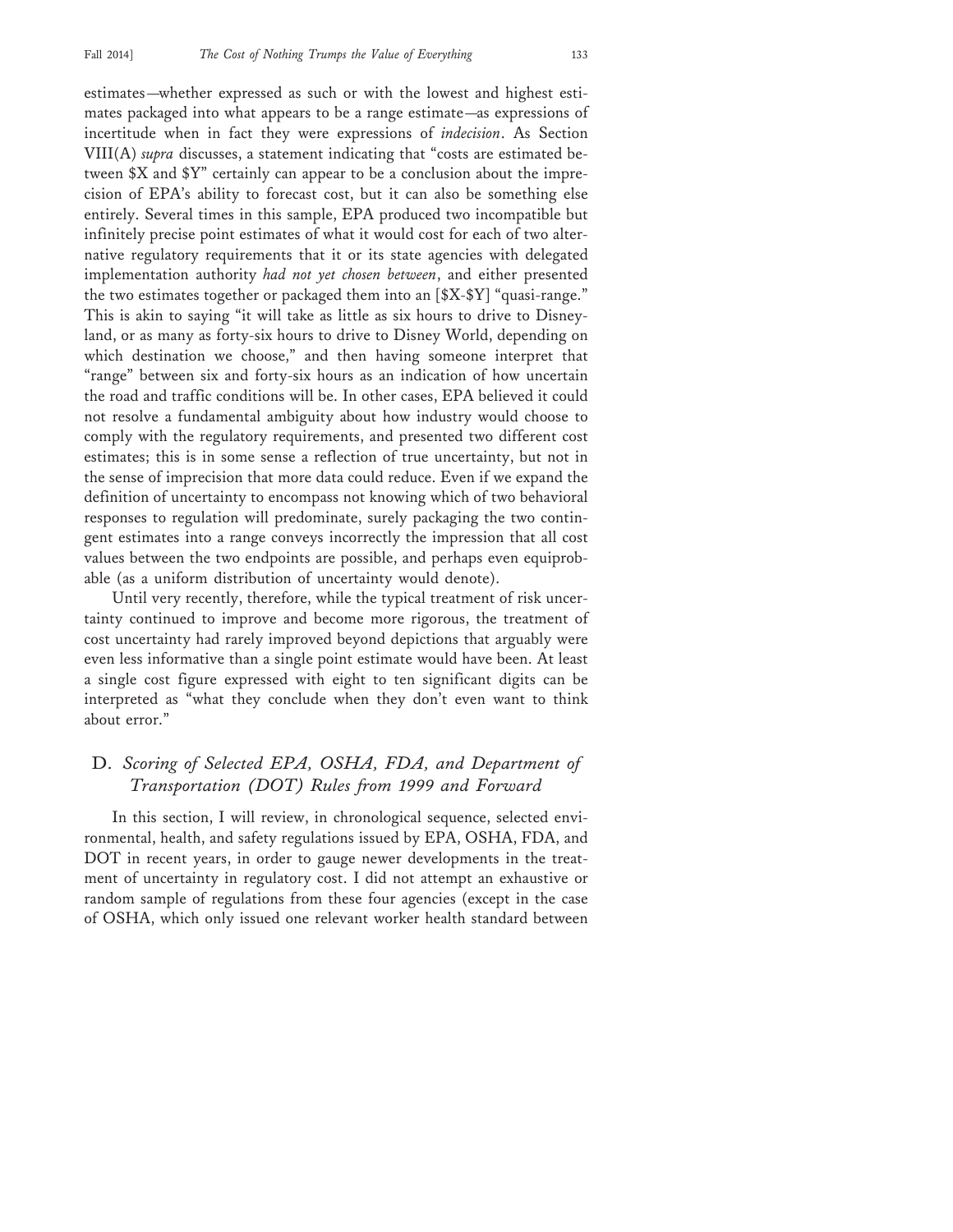2001-2010), but I did contact high-ranking career officials who steered me to these rules as examples of the regulatory impact analyses they were most proud of.

#### 1. EPA Regional Haze Rule<sup>110</sup>

In 1999, EPA published an extensive CBA on a rule to reduce regional haze and provided "uncertainty in net benefits" estimates.<sup>111</sup> EPA offered four different "ranges" for net benefit, corresponding to two different possible enforcement regimes—either controlling sources of haze to attain an absolute improvement of one "deciview" in visibility or attaining a relative improvement of five percent over the baseline—and two different levels of stringency for each measure.<sup>112</sup> However, each "range" between the low-end and high-end estimates was constructed by subtracting a *point estimate* for cost from either an upper-bound or a lower-bound estimate of benefit.<sup>113</sup> The document states that "the expected annual control cost nationwide in 2015 . . . ranges from between \$0 to a maximum of \$4.4 billion,"114 but as with so many of the EPA rules in the previous section, this is a "quasirange," consisting of the highest and lowest value from the four mutuallyexclusive scenarios, further extended by conflating uncertainty and variability. The "range" includes sub-costs for each of six U.S. regions, which explains how the lower bound can be zero—it is a point estimate under one scenario for one part of the country only.

#### 2. EPA Non-Road Diesel Rule<sup>115</sup>

This 2004 rule (controlling emissions from diesel engines in agricultural and other off-road vehicles) is among the first, to my knowledge, where EPA actually imposed a quantitative uncertainty bound on total cost.116 EPA presented a table of five previous regulations where it had predicted ex ante various increases in the price of gasoline or diesel fuel, and noted that ex post, the predictions were all overestimates, by a trivial

<sup>110.</sup> U.S. ENVTL. PROT. AGENCY, REGULATORY IMPACT ANALYSIS FOR THE FINAL REGIONAL HAZE RULE (1999).

<sup>111.</sup> *Id.*

<sup>112.</sup> *Id.* at 10-4, tbl. 10-3.

<sup>113.</sup> *Id.*

<sup>114.</sup> *Id.* at 6-3.

<sup>115.</sup> U.S. ENVTL. PROT. AGENCY, FINAL REGULATORY IMPACT ANALYSIS: CONTROL OF EMISSIONS FROM NONROAD DIESEL ENGINES (2004).

<sup>116.</sup> The only counter-example I could find was the 1992 drinking water rule described *supra* in note 109.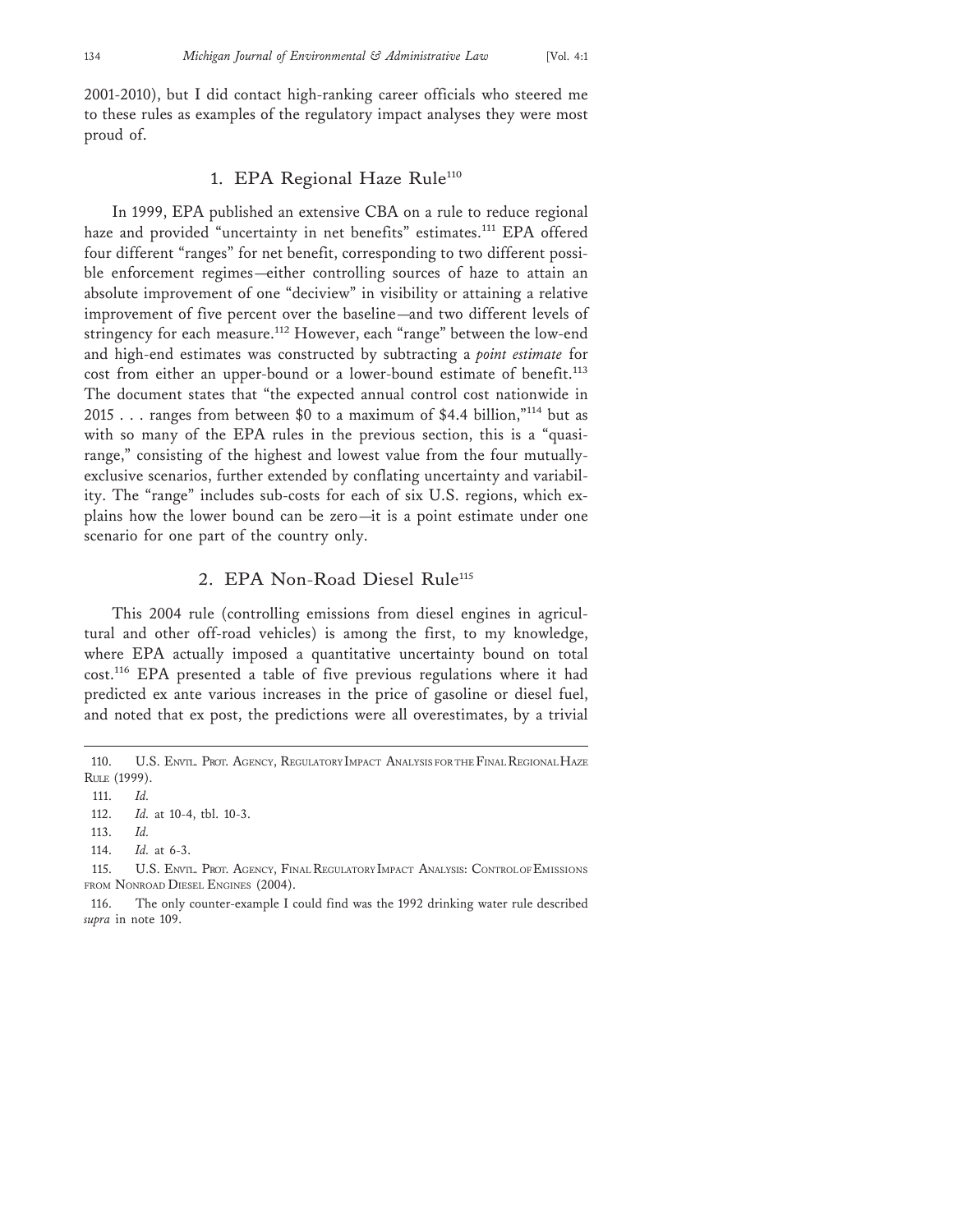amount up to a factor of  $2.2$ .<sup>117</sup> EPA concluded: "given the uncertainty in estimating costs, we believe it is appropriate to consider the potential for both overestimation and underestimation,"118 and took its point estimate of total cost and added a plus/minus twenty percent error bound to it.<sup>119</sup> This uncertainty is objectively smaller than previous real cases of "surprise,"<sup>120</sup> and I am at a loss to explain why it is symmetric—i.e., why it allows for both underestimation and overestimation, when all the previous cases considered were exclusively of the latter type—but at least it is less overconfident than a point estimate.

Interestingly, EPA contracted with Stavins et al. after the rule was published to conduct a much fuller treatment of cost uncertainty.121 In that document, the consultants performed a fairly elaborate Monte Carlo simulation, including distributional assumptions for the cost per improved diesel engine (based on a regression equation of engine displacement on price), the historical uncertainty in the cost of the platinum catalyst needed, the "progress ratio" of technological learning in previous cases (which itself is uncertain), and other factors. They concluded with ninety-five percent confidence that the total cost would be between 1.7 times the mean estimate and (1/1.7th) of it (that is, a lognormal uncertainty), as compared to EPA's  $+/- 20$  percent estimate.<sup>122</sup> In my opinion, this unpublished consultant's report still represents one of the best—and, perhaps, the single best—cost uncertainty analysis done by or for EPA.

## 3. Resources for the Future (RFF) Analysis of the EPA Clean Air Interstate Rule (CAIR)

Krupnick et al. at Resources for the Future (RFF) wrote a report in 2009 about how EPA should better quantify uncertainty.123 The centerpiece of the report was a "mock briefing" to senior EPA management about the costs and benefits of a regulation based closely on CAIR.124 Figure 5-3 in the RFF document presents a "probability density function for net benefit,"

<sup>117.</sup> CONTROL OF EMISSIONS FROM NONROAD DIESEL ENGINES, *supra* note 115, at 9-59, tbl. 9- 21.

<sup>118.</sup> *Id.* at 9-59.

<sup>119.</sup> *Id.* at 9-60.

<sup>120.</sup> *See* James K. Hammitt & Alexander I. Shlyakhter, *The Expected Value of Information and the Probability of Surprise*, 19 RISK ANALYSIS 135, 136 (1999).

<sup>121.</sup> Robert N. Stavins, Judson Jaffe, Peter Hess, Edmund Crouch, Laura Green, and Shailesh Sahay, Monte Carlo Analysis: An Introduction to and Application of Formal Quantitative Assessment of Uncertainty in Regulatory Impact Analysis (2004) (unpublished manuscript) (on file with the author).

<sup>122.</sup> *Id.* at 20.

<sup>123.</sup> NOT A SURE THING, *supra* note 32.

<sup>124.</sup> *Id.* at 203-17.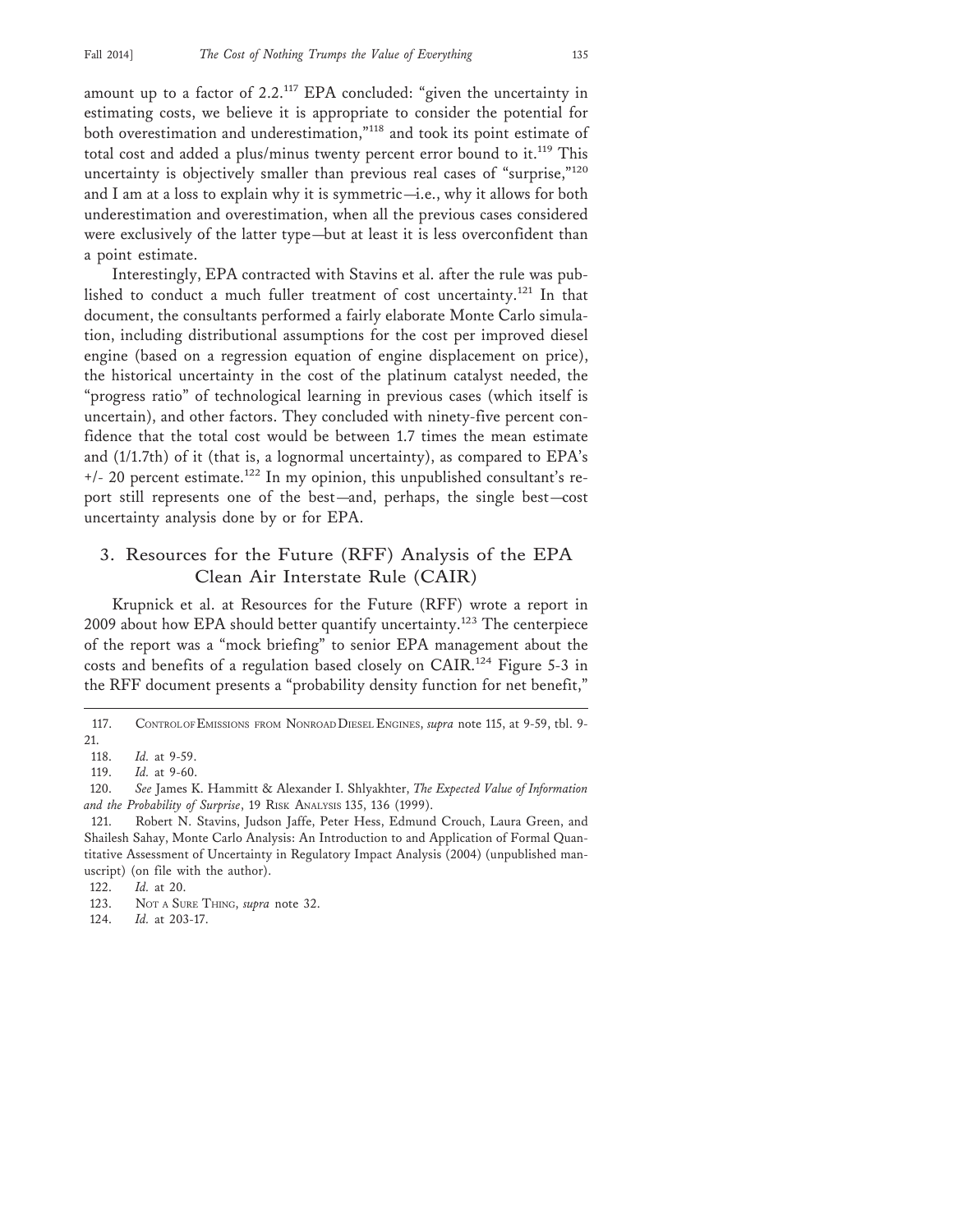but the accompanying table of data makes clear that the "uncertainty" in net

benefit takes no contribution from cost; *it is a pdf for benefit less a single point estimate for cost*. At least at this point in time, the nation's preeminent thinktank for environmental economics was advising EPA that, not only could it safely ignore uncertainty in cost, but it could present half an uncertainty distribution as a complete one.

#### 4. OSHA Chromium-6 Regulation<sup>125</sup>

This RIA is essentially unchanged in its treatment of uncertainty from the methylene chloride rule made nine years before. The risk assessment is ornate, with ten different sets of confidence intervals from the epidemiology of chromium-6 and lung cancer (including two different models (relative-risk and additive-risk), two different reference populations, and two different ways of grouping exposures, plus two other models that did not depend on the reference or grouping choice).<sup>126</sup> Meanwhile, the cost assessment is presented as precise to nine significant figures (a total annualized cost of  $$282,365,793$ ,<sup>127</sup> and the only nod to uncertainty in cost is the use of two mutually exclusive discount rates (3 percent and 7 percent).<sup>128</sup>

#### 5. FDA Dietary Supplements Rule<sup>129</sup>

At essentially the same period that EPA and OSHA were presenting single-point estimates for regulatory cost,<sup>130</sup> FDA was undertaking Monte Carlo analyses on both sides of the ledger.<sup>131</sup> In its 2007 rule on dietary supplements, FDA presented a benefits estimate for imposing good manufacturing practices (GMPs) on makers of supplements that ranged (with a 90 percent credible interval) from \$36 million per year to \$54 million per year;132 the uncertainty was primarily due to lack of knowledge about what percent of total illnesses due to contaminated supplements was actually being reported.133 At the same time, FDA considered uncertainties in the cost per test to verify purity of the products, in the number of establishments

133. *Id.* at 34,936.

<sup>125.</sup> Occupational Exposure to Hexavalent Chromium, 71 Fed. Reg. 10,100 (Feb. 28, 2006) (codified at 29 C.F.R. pts. 1910, 1915, 1917, 1918).

<sup>126.</sup> *Id.*

<sup>127.</sup> *Id.* at 10,267, tbl. VIII-4.

<sup>128.</sup> *Id.* at 10,263, 10,267, 10,308.

<sup>129.</sup> Current Good Manufacturing Practice in Manufacturing, Packaging, Labeling or Holding Operations for Dietary Supplements, 72 Fed. Reg. 34,752 (June 25, 2007) (codified at 21 C.F.R. pt. 111).

<sup>130.</sup> *See supra* notes 115, 125.

<sup>131.</sup> *Id.* at 34,936.

<sup>132.</sup> *Id.* tbl. 32.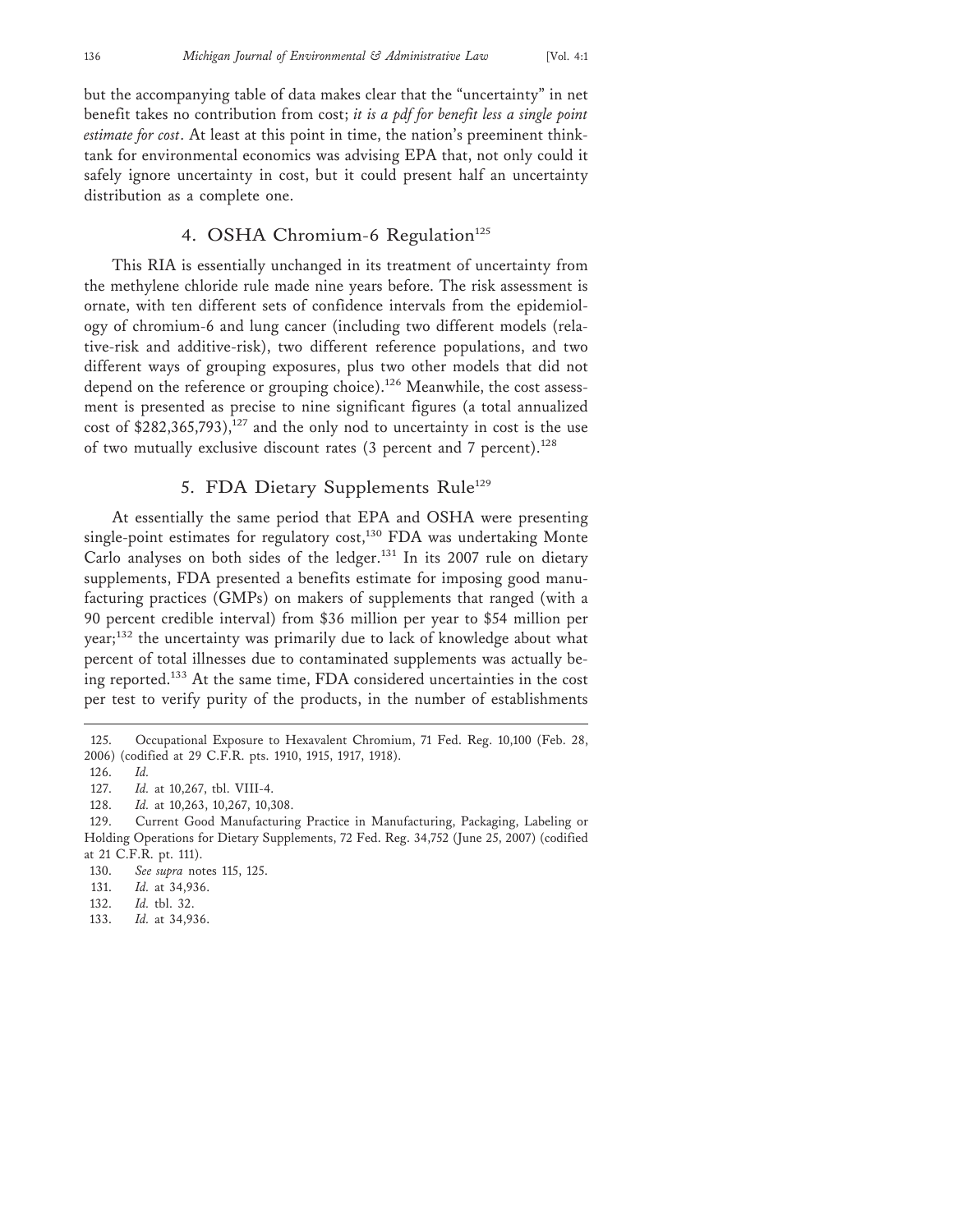that would have to comply with GMP, and in the mean number of different batches each establishment would have to test, and came up with a range of predicted costs that extended from \$109 million per year to \$260 million per year.134 Although FDA almost exclusively used two- or three-category discrete variables in this analysis, assigning equal probability to each possible realization of each input (for one variable, the uncertainty in the cost of each test, FDA used a continuous (beta) distribution), $135$  it is nevertheless among the earliest probabilistic treatments of cost uncertainty from within a health and safety regulatory agency.

#### 6. NHTSA Electronic Stability Control (ESC) Rule<sup>136</sup>

This rule from 2007 has an elaborate Monte Carlo analysis<sup>137</sup> of both benefits—including lives saved, traffic delays lessened, and property damage averted—and costs, and presents both 90 percent confidence intervals and "total ranges" (i.e., 100 percent confidence bounds) for each. However, the uncertainty in cost turns out to be limited to one factor—the cost of antilock brakes and ESC for the vehicles that need them (the number of such vehicles is assumed to be known precisely)<sup>138</sup>—and that uncertainty is simply asserted to be "+/- 10 percent." Thus, the total range for costs is simply the mean total cost of \$985 million plus or minus \$98 million, which yields the reported range of [\$889 - \$1082 million].

## 7. NHTSA Corporate Average Fuel Economy (CAFE) Standard<sup>139</sup>

By the next year (2008), NHTSA had made its uncertainty analysis in cost significantly more rigorous. Here, it looked at forty-one different tech-

<sup>134.</sup> *Id.* Although in this case the pdf for cost statistically dominated the pdf for benefit, FDA made the case that there were a large number of categories of "unquantifiable benefits" that together justified this rule despite the unfavorable sign of [B-C].

<sup>135.</sup> *See id.* at 34,932.

<sup>136.</sup> U.S. DEP 'T. TRANSP., FMVSS NO. 126, NAT'L HIGHWAY TRAFFIC SAFETY ADMIN.: ELECTRONIC STABILITY CONTROL SYSTEMS (2007).

<sup>137.</sup> *See id.* at section VIII.

<sup>138.</sup> Actually, this is a deficiency in the analysis worth noting: NHTSA explains that "Although vehicle sales have gradually increased over time, they are subject to annual variation due to changes in economic conditions, which are difficult to predict. Thus, the number of vehicles (vi) is treated as a constant." *Id.* at VIII-12. I think an uncertainty analyst would instead have written ". . . which are difficult to predict. Thus, the number of vehicles is treated as a uniform pdf between the lowest and highest previous values for annual sales", or something similar.

<sup>139.</sup> U.S. DEP 'T. TRANSP., NAT'L HIGHWAY TRAFFIC SAFETY ADMIN., PRELIMINARY REGULATORY IMPACT ANALYSIS: CORPORATE AVERAGE FUEL ECONOMY FOR MY 2011-2015 PASSENGER CARS AND LIGHT TRUCKS (2008).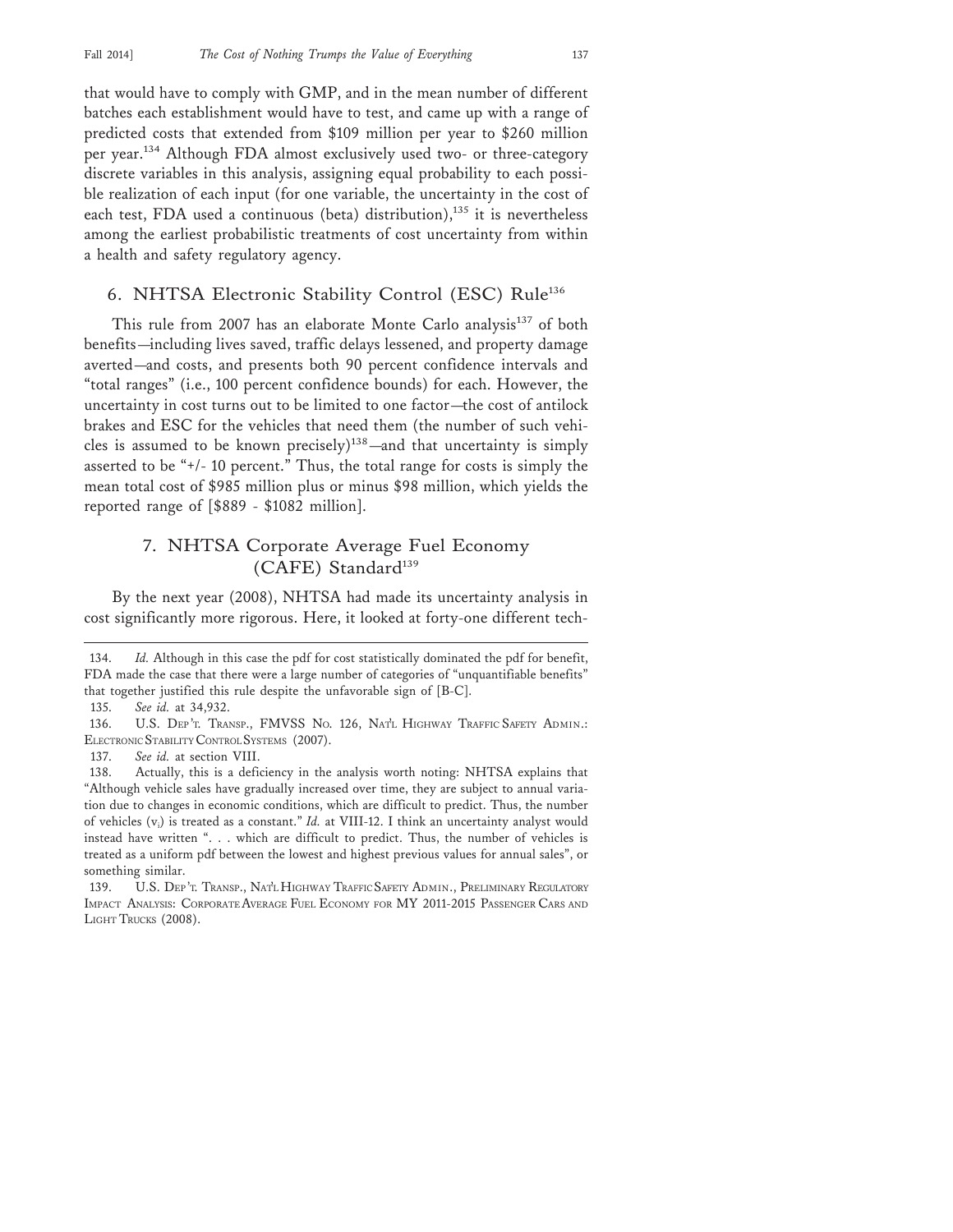nologies to increase fuel efficiency and gathered data on the full range of published cost estimates for each.<sup>140</sup> NHTSA assumed that the range represented +/- three standard deviations from the mean (Gaussian distribution), and through Monte Carlo simulation derived a total cost estimate (for buyers of model year 2015 cars) of between approximately \$10.940 and \$19.842 billion (with a 90 percent confidence interval).<sup>141</sup>

## 8. FDA Shell Egg Rule<sup>142</sup>

This final rule from 2009 contains a Monte Carlo analysis for both costs and benefits, of roughly equal complexity. On the cost side, FDA looked at nine different contributors to the total cost of the rule, and modeled the uncertainty in each, to yield an overall cost estimate of between \$57.5 million and \$116.5 million per year<sup>143</sup>—the largest contributor to cost uncertainty being the difficulty pinning down how many egg production facilities were experiencing problems controlling rodents on-site, and hence how many would have to invest in new controls.<sup>144</sup>

## 9. EPA Portland Cement National Emission Standards for Hazardous Air Pollutants (NESHAP)<sup>145</sup>

In 2009, EPA presented an RIA for the net benefits of this major rule, and again made it appear that it had considered the major uncertainties.<sup>146</sup> Figure 4 shows fourteen different values for net benefit (each under two scenarios of the discount rate), but the legend reveals that the spectrum comes from fourteen different risk estimates "minus *the* cost estimate" (emphasis added).

143. *Id.* at 33,081-87.

144. *Id.* at 33,083.

146. *Id.* at 5-12 – 5-14.

<sup>140.</sup> *Id.*

<sup>141.</sup> *Id.* at X-19.

<sup>142.</sup> Prevention of Salmonella Enteritidis in Shell Eggs During Production, Storage, and Transportation, 74 Fed. Reg. 33030 (July 9, 2009) (to be codified at 21 C.F.R. pt. 16, 118).

<sup>145.</sup> RTI INT'L, REGULATORY IMPACT ANALYSIS: NATIONAL EMISSION STANDARDS FOR HAZARDOUS AIR POLLUTANTS FROM THE PORTLAND CEMENT MANUFACTURING INDUSTRY (2009).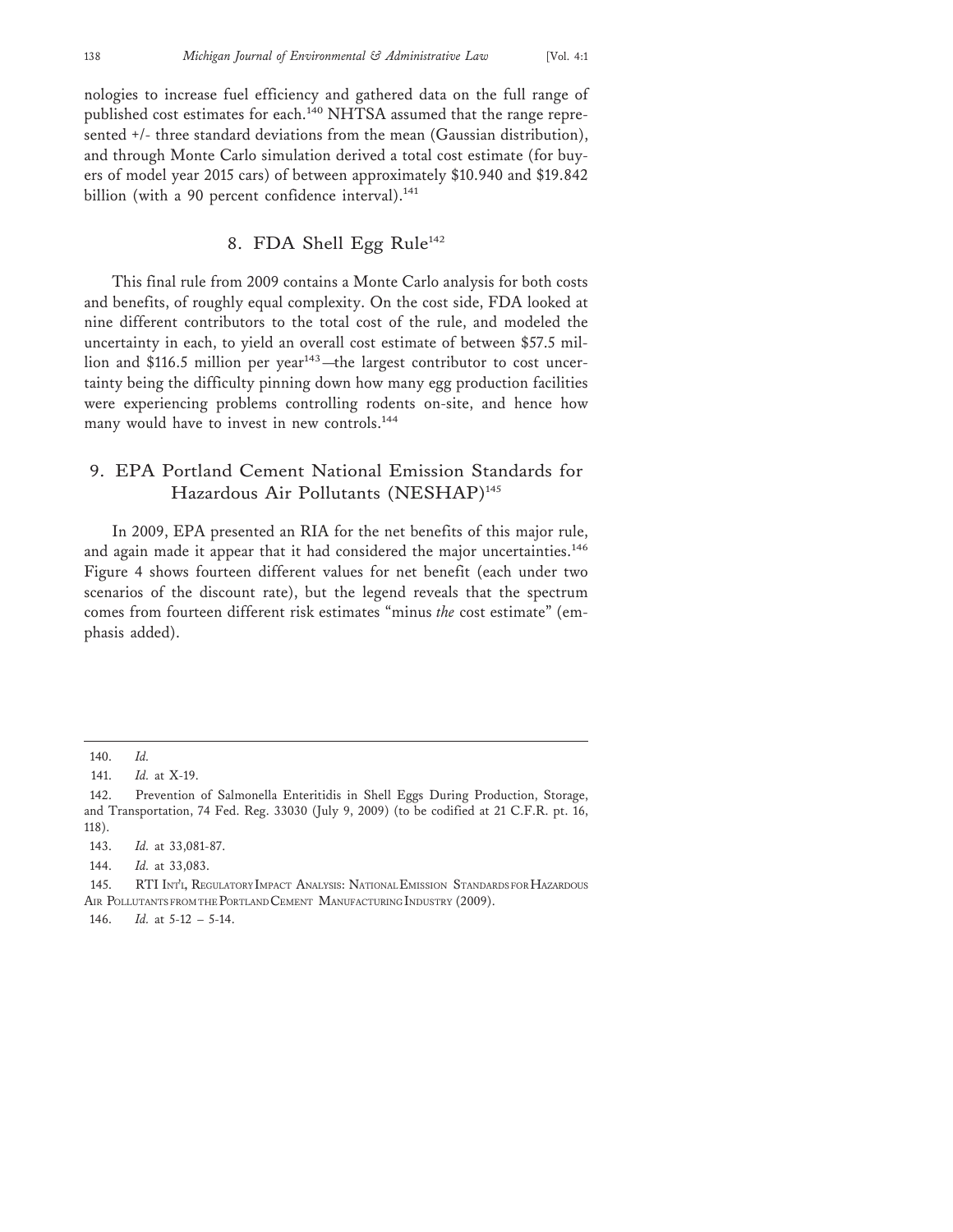## FIGURE 4. MISLEADING DEPICTION OF UNCERTAINTY IN NET BENEFITS (FROM THE EPA PORTLAND CEMENT NESHAP (2009))



#### 10. EPA Clean Air Act CBA

One of EPA's most recent major analyses of regulatory costs and benefits—the 2011 study estimating all the health, environmental, and economic impacts of the 1990 Clean Air Act Amendments (CAAA) up to the year 2020—represents an excellent example of the disparity between the treatment of scientific uncertainty as opposed to economic uncertainty.<sup>147</sup> The vast difference between the width of the confidence intervals for benefit and for cost provides a strong hint that commensurate attention was not paid on each side of the benefit/cost ledger. Indeed, in the summary table of benefits and costs (on the third unnumbered page of the document), the annual monetized benefits estimated for the year 2020 range from \$250 billion (a 5th percentile estimate) to \$5.7 trillion (a 95th percentile estimate)—a large "uncertainty ratio" of twenty-three-fold—while the cost estimate for 2020 of \$65 billion is presented with no uncertainty whatsoever. One has to turn to Chapter 3 to discover that EPA did consider four specific "tweaks" to the total cost estimate as a rudimentary sort of sensitivity analysis of cost uncertainty<sup>148</sup>: (1) if localities were to cap the controls they

<sup>147.</sup> *See* U.S. ENVIL. PROT. AGENCY, THE BENEFITS AND COSTS OF THE CLEAN AIR ACT FROM 1990 TO 2020 (2011).

<sup>148.</sup> *Id.* at 3-11 – 3-19.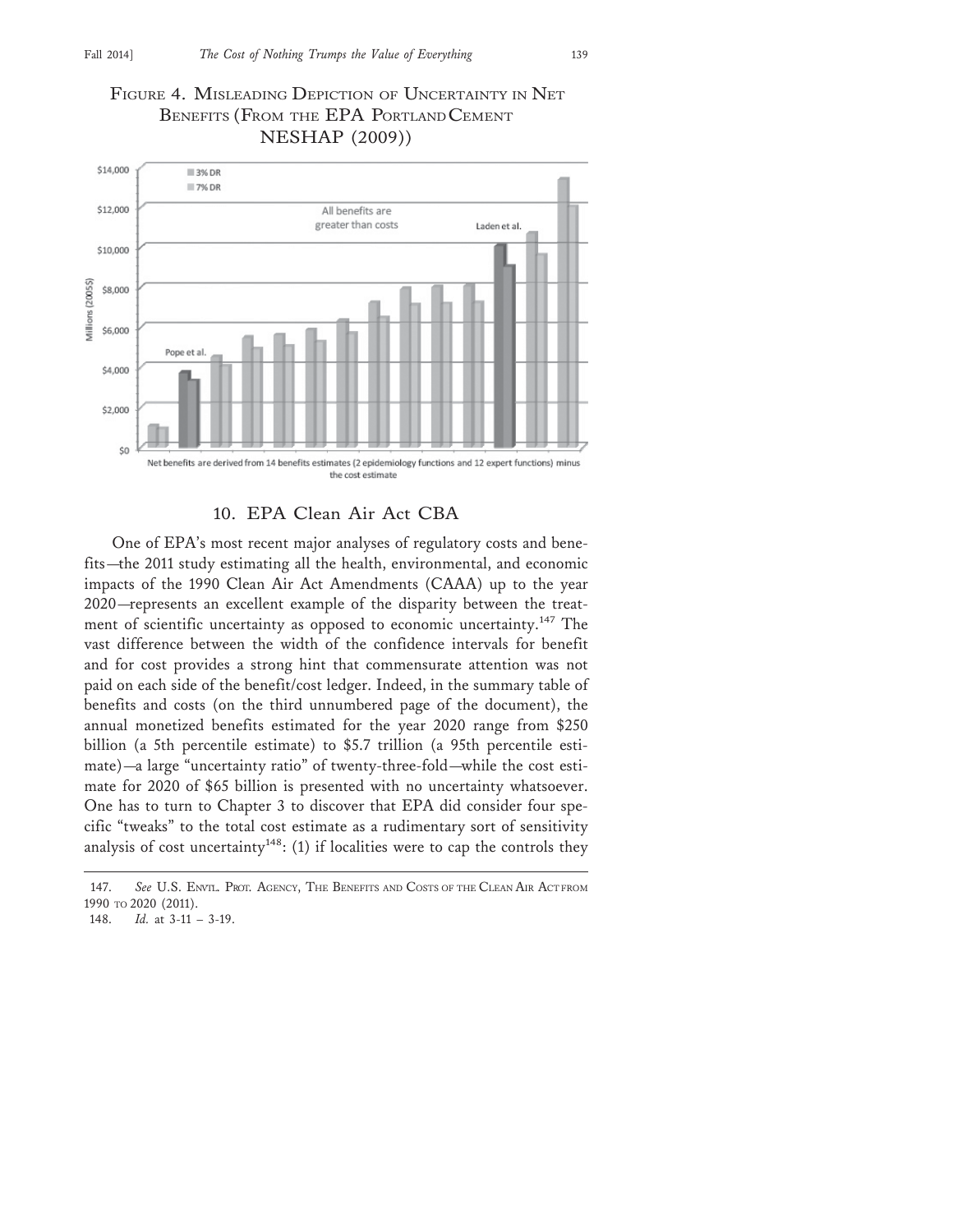required at \$10,000 per ton of ozone or fine particles removed (rather than the \$15,000/ton cap EPA assumes they will apply as the base case), the costs of all local controls would drop by about \$3.6 billion in 2020; (2) if volatile gasoline prices cause consumers to shift to more fuel-efficient vehicles at a higher rate than assumed in the base case, the cost of CAAA controls on motor vehicles could be about \$1 billion less than assumed; (3) if EPA's base case greatly overestimated the rate at which passenger cars would fail state inspection tests, the costs of CAAA controls to upgrade vehicle emissions systems could be about \$3.4 billion less than assumed; and (4) if, instead of the base case "learning rate" (10 percent per year) at which the costs of certain control technologies would decline as industry gained experience, EPA instead assumed a 20 percent learning rate, the total costs of CAAA controls in 2020 would decline by \$4 billion over the base case. If, instead, EPA assumed a more pessimistic 5 percent learning rate, the total costs would increase by about \$2 billion.

Table 3-3149 in the report does not provide any information about the possible combined effects of these four alternate assumptions, but if one treats them all as independent, the minimum total cost in 2020 would be approximately \$12 billion less than the base case  $(\$3.6 + \$1 + \$3.4 + \$4$ billion in decrements), and the maximum total cost would be about \$2 billion more than the base case (if the one source of cost underestimation was invoked), for a range of \$53 billion to \$68 billion. This represents an "uncertainty ratio" of only 1.3-fold, as compared to the twenty-three-fold ratio for benefits uncertainty.

Obviously, just being at least twenty times more confident about a cost estimate than about the corresponding risk and benefits estimate does not necessarily reflect overconfidence or carelessness about cost. Perhaps we actually can be at least ninety percent confident that in the year 2020, businesses and consumers will spend more than \$53 billion, but no more than \$68 billion, to effectuate all of the requirements of the CAAA. But in this case, I believe a comparison of the *effort* EPA made to consider cost uncertainty versus risk uncertainty reveals that a serious imbalance across the cost/benefit ledger continues as a hallmark of EPA practice. The four sensitivity "tweaks" that comprise the entire QUA of cost uncertainty are described in three pages, are dichotomous rather than distributional in nature, are not even combined into a single minimum-maximum range, and seem on their face to be overconfident even as descriptors of isolated parameter uncertainties. For example, EPA somewhat inexplicably uses as the *maximum* potential "technological learning rate" the 20 percent figure that it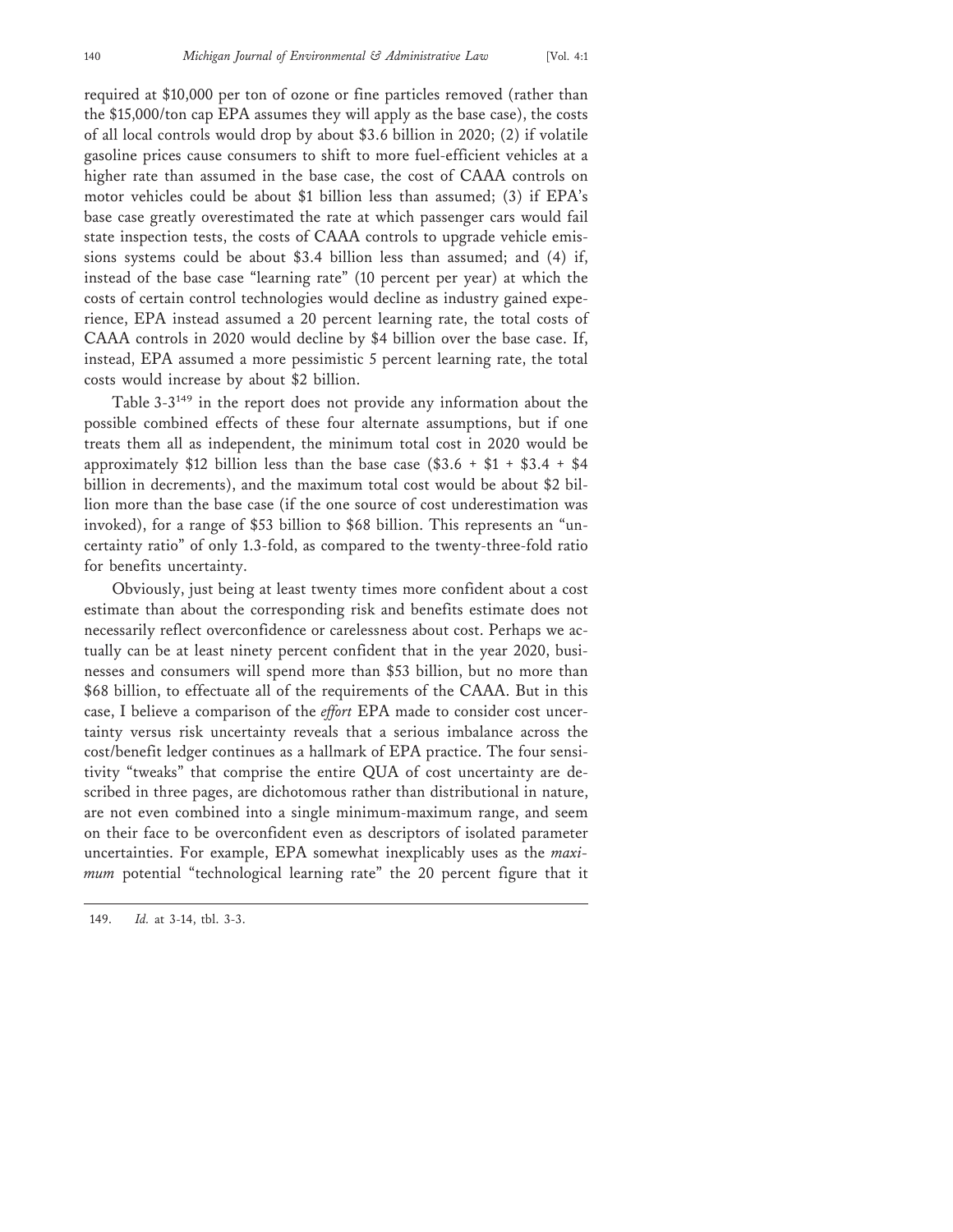cites as the "central tendency presented in the peer-reviewed literature for several technologies."<sup>150</sup>

In comparison, EPA takes uncertainty in risk quite seriously in this report. EPA treated separately the uncertainty in how air quality may change under the CAAA (that is, uncertainty in emissions combined with uncertainty in the relationship between emissions and ambient concentration) and how changes in air quality can lead to changes in either human health outcomes or ecological outcomes. EPA quantified uncertainty in the concentration-response relationships for human health by considering both a host of parameter uncertainties (e.g., the potential for exposure misclassification caused by fixed, rather than personal, monitors, and the resulting concern about bias towards the null hypothesis) and by conducting various expert elicitations to estimate the probability that certain key alternative theories may be correct (thereby accounting for some model uncertainty).<sup>151</sup> EPA then conducted a Monte Carlo simulation with distributional assumptions for all input parameters,<sup>152</sup> and further combined these results with a distribution for the uncertainty (which is really a distribution depicting controversy) in the acceptable estimates for the value of a statistical life (and a life-year).<sup>153</sup>

So it is somewhat strange that the summary table that purports to be the bottom-line comparison of benefits and costs<sup>154</sup> carries through all of table 7-5 carries through all of the QUA for benefit uncertainty, but fails to even acknowledge or cross-reference the limited sensitivity analysis on cost uncertainty. This table provides a low, central, and high range of estimates for net benefit, *but it is fairly clear that this "quasi-range" results from subtracting a point estimate for cost from a range estimate for benefit.* As with so many of EPA's (and other federal agencies') other public statements about uncertainty in net benefit, this is a misnomer reflecting uncertainty in risk and (infinite) overconfidence in cost.

Even in the qualitative summary of uncertainty in costs and benefits, where the Agency is able to provide caveats about its degree of confidence free of any numerical straightjacket, *it is clear that EPA's default posture is to treat "risks as uncertain unless we can show they are certain," but to treat costs as "certain until proven uncertain."* Table 7-6, which lists the "potentially major sources of uncertainty for estimating the costs and benefits of the CAAA," acknowledges ten sources of risk uncertainty, three sources of uncertainty in

153. *Id.* at 7-14, tbl. 7-7.

<sup>150.</sup> *Id.*

<sup>151.</sup> *Id.* at 5-36 – 5-49.

<sup>152.</sup> *Id*. at 7-3, n. 102.

<sup>154.</sup> *Id.* at 7-9, tbl. 7-5.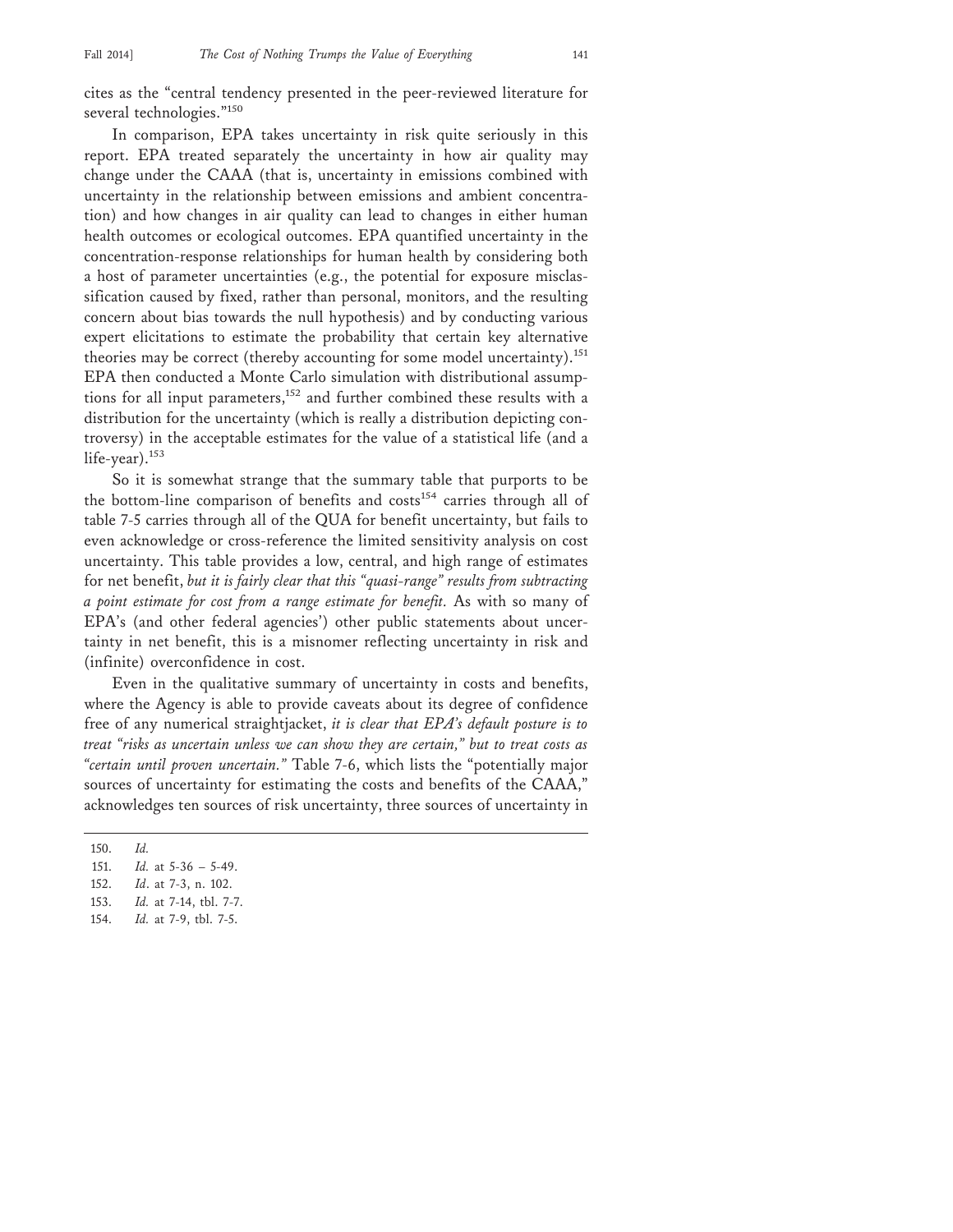valuation of health effects, and *zero* sources of cost uncertainty.155 It is true that earlier in the document, EPA identified twelve different possible (but unquantifiable) sources of cost uncertainty<sup>156</sup> (the four "tweaks" discussed *supra*, plus others), and that EPA justifies not including any of these twelve in Table 7-6 because that table is reserved for "major" potential sources of uncertainty (that is, ones that could affect the net benefit estimate by more than five percent). But I find a great degree of circular reasoning at work here. First, since in the case of the CAAA, benefits exceed costs by about thirty-fold, we could *wipe away costs completely, or double them, without changing the net benefit estimate by more than five percent.* So, this is a strange criterion—it makes major changes in cost into minor (that is, ultimately unmentioned) changes in net benefit. In some of the cases, EPA has worked even harder to relegate cost uncertainty to the "minor" category: in the discussion of compliance cost overestimation bias, for example,<sup>157</sup> EPA divides the biases into roughly five different categories, and then says that "the magnitude of these biases varies substantially, but in no case would we expect the overall net impact to exceed 5 percent of overall net benefits."<sup>158</sup> In other words, a category that could comprise five separate "minor" effects is kept "minor" through disaggregation. Ultimately, the treatment of cost uncertainty has the flavor of an a priori determination that each effect is "minor," and then the conclusion that a whole suite of "minor" effects must be unimportant even when taken as a whole.

*In summary, FDA and NHTSA seem to have leapfrogged over EPA and OSHA in the care with which they balance the analytical treatment of uncertainty in both benefits and costs.*

## IX. PRELIMINARY IDENTIFICATION OF REASONS FOR INATTENTION TO COST UNCERTAINTY

In this section, I offer some explanations, grounded in personal experience and extensive interactions with other current and former regulatory officials, risk analysts, and economists, for the basic asymmetry or disequilibrium documented in this Article. Why did risk analysts begin to acknowledge and quantify uncertainty long before regulatory economists began to, and why, to this day, is cost uncertainty more typically an afterthought (whereas risk uncertainty is more of a core attribute)? The forces leading to this asymmetry involve, and to some extent transcend, disciplinary and organizational boundaries. Regulatory analysis and action is an

157. *Id.* at 3-19, tbl. 3-4.

<sup>155.</sup> *Id.* at 7-11, tbl. 7-6.

<sup>156.</sup> *Id.* at 3-17 – 3-19, tbl. 3-4.

<sup>158.</sup> *Id.*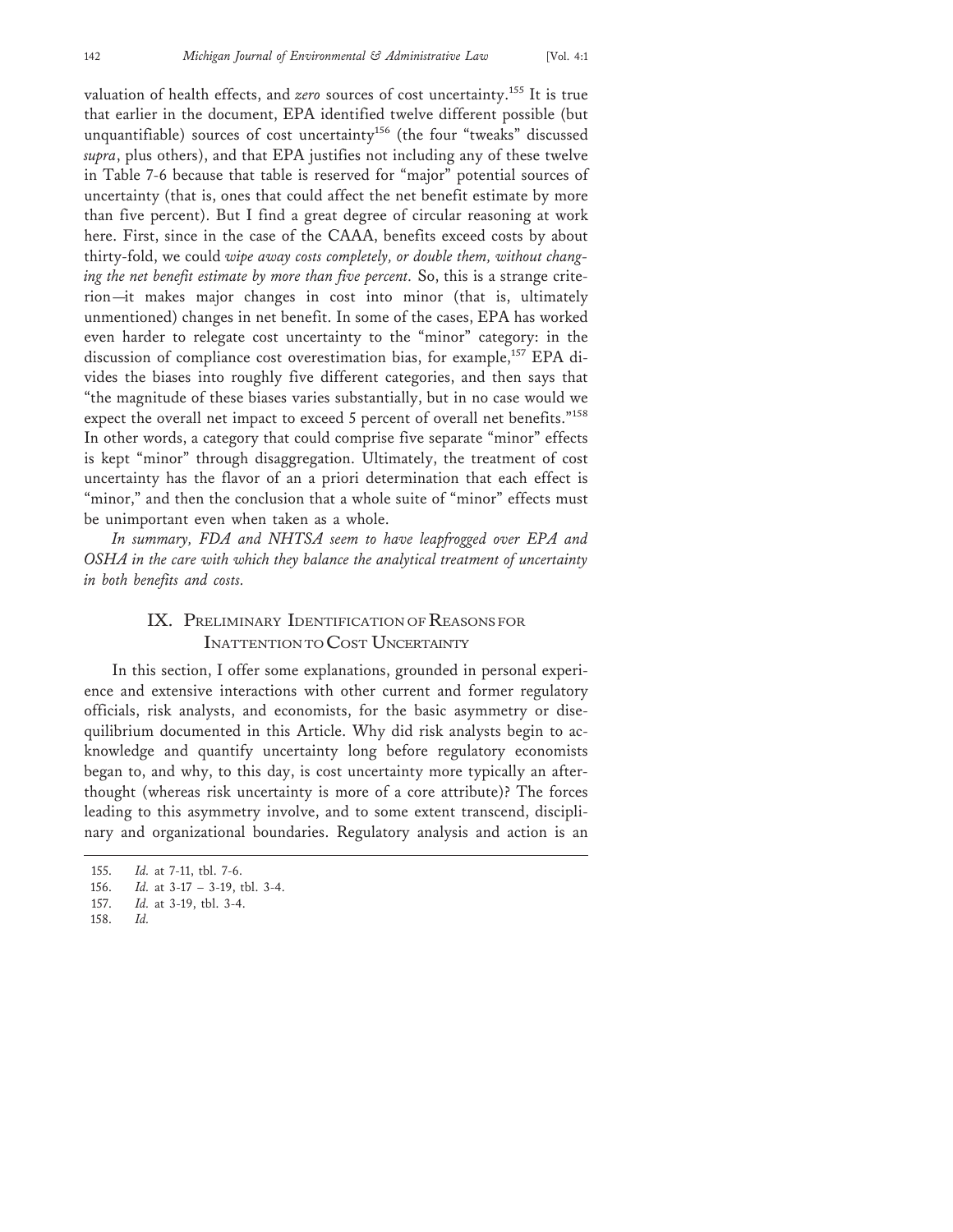arena where scholarship meets law, policy, and politics. The toxicologist or economist who comes to work at a regulatory agency has to reconcile demands from her profession, her agency colleagues and superiors, OIRA, Congress and the judiciary, and from the industry, public, and other stakeholders affected by her analysis. Each kind of actor in this arena brings preconceptions about uncertainty, and the resulting product will likely be determined by the complex interactions among them.

Accordingly, I offer four categories of reasons to help explain the relative inattention to cost uncertainty, guided in part by the landmark typology developed by political scientist Graham Allison. In his book about the Cuban Missile Crisis,159 Allison suggested three different lenses through which one could explain the behavior of complex organizations: a classic unitary rational actor model, a bureaucratic model (wherein seeming irrationalities may be the result of an agency acting according to its standard operating procedures rather than utility maximization), and a political model (wherein the result of a clash among actors may, like the outcomes of vector algebra, have "magnitude and direction" different than that of any single expressed preference).160 The first two categories *infra* ("practical/ empirical" and "normative") correspond roughly with the first lens; the key question analysis must ask here is "how might the typical economist view uncertainty and the responsibility to explore it?" The third category ("bureaucratic") explores the classic set of organizational factors that shape and constrain group outputs, and the fourth category ("disciplinary") views regulations and RIAs as developed by compromise and struggle, where the nature and intensity of economists' influence on analysis is shaped by their training and orientation.

## A. *Practical and Empirical Explanations*

• Producers of regulatory cost analyses (i.e., economists) and consumers thereof (i.e., agency managers, leaders of oversight processes, and stakeholders) may believe that uncertainties in regulatory cost are either trivially small, or are very small and distributed symmetrically about the point estimate most easily generated. Therefore, producers do not tend to "waste time" quantifying what is unimportant, and consumers do not feel de-

<sup>159.</sup> GRAHAM T. ALLISON, ESSENCE OF DECISION: EXPLAINING THE CUBAN MISSILE CRISIS (1971).

<sup>160.</sup> See JOHN D. STEINBRUNER, THE CYBERNETIC THEORY OF DECISION: NEW DIMENSIONS OF POLITICAL ANALYSIS 142 (1974).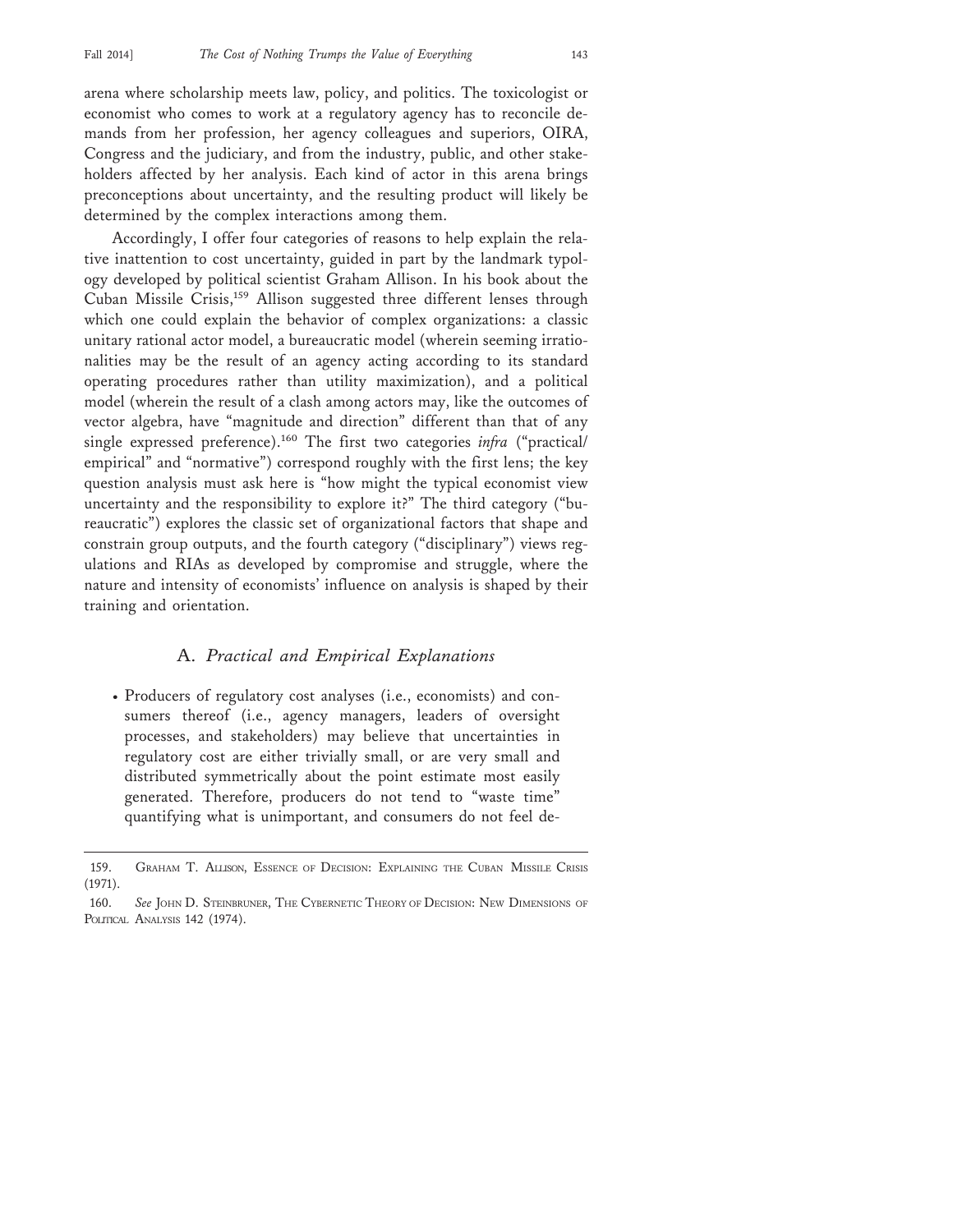prived by the lack of more detail.<sup>161</sup> RIA producers and consumers may believe that cost uncertainty is not trivial in an absolute sense, but it is so small *relative* to uncertainty in risk (or benefit), and so small relative to the "distance" between expected cost and expected benefit, that little information is lost by fixating on the latter to the exclusion of the former. In other words, if the lower confidence bound on benefit—a function of the mean benefit and its uncertainty—is much, much greater than the (overconfident) "upper confidence bound" on cost, deriving a more honest uncertainty distribution for cost would not change the fact that B >> C.162 A more sophisticated version of this explanation would state that the uncertainty distribution for net benefit ignoring uncertainty in cost is approximately the same distribution as the one including it. Therefore, little of value to the decision is lost by using the much more easily obtained surrogate. For example, if the agency could conclude that net benefits were positive with 90 percent probability (because, perhaps, there was a 10 percent chance that the risks were greatly overestimated), and a complete uncertainty analysis in cost would change that probability to 89 percent or to 91 percent, little would be gained (other than symmetry and insulation from criticism) by conducting an analysis of cost uncertainty.

• Economists and others may believe that, although regulatory costs *are* significantly uncertain in the long run, at least two factors—the attenuation of future costs and benefits via temporal discounting, and the fact that future analysts and decisionmakers will be able to adjust the regulation as more information accrues—make these future uncertainties a low priority for presentday explanation.

<sup>161.</sup> However, one of the other articles developed during the NSF project represents the first large psychometric survey of laypeople aimed at understanding how they perceive regulatory costs and the uncertainty therein. Johnson & Finkel, *supra* note 21. This survey revealed that laypeople generally believe that regulatory cost estimates are no less uncertain than risk estimates are.

<sup>162.</sup> Such thinking, I hasten to add, reflects a simplistic but common view that the only function of depicting uncertainty in net benefit is to gauge how confident we can be about whether the net benefit of a particular decision option is positive (or negative). But quantitative ambiguity *within* the category of positive (or negative) net benefit can be hugely important, if it could make the option chosen inferior to a different option! The question should not be "are we sure that Option A has positive net benefit?", but "are we sure that Option A has greater net benefit than any other option?"—and this latter question can be quite sensitive to perturbations in net benefit.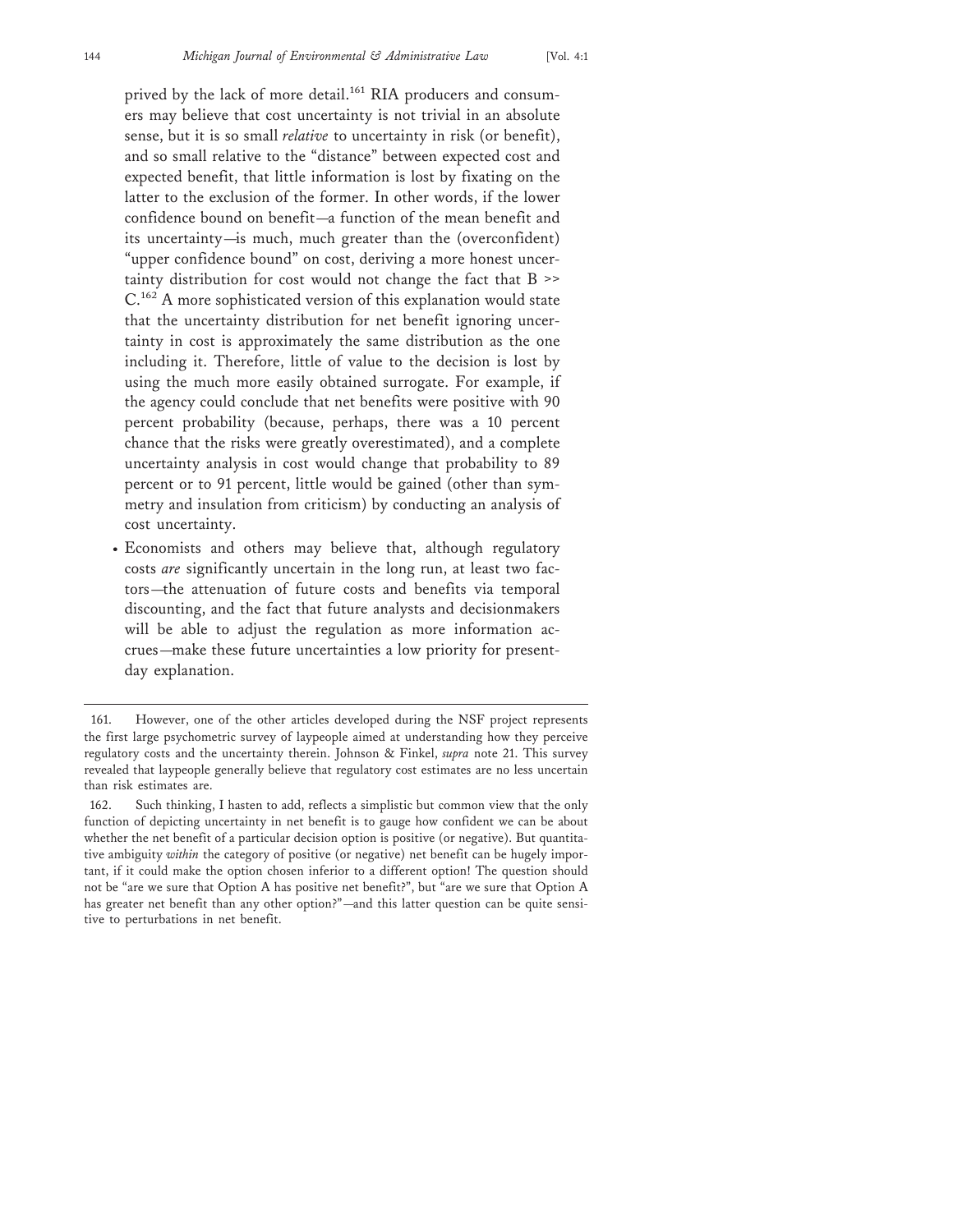• Conversely, but to the same effect, economists and others may believe that cost uncertainty is indeed large, but that it is also inscrutable or intractable. The importance of acknowledging large uncertainties has to be balanced against the difficulty of doing so in a credible way, and in many realms of policy analysis we tacitly agree to ignore aspects that are both influential and daunting. On the human health risk side, we have always operated by suspending our disbelief in stochastic dose-response. It is possible that every individual health effect is literally predestined (i.e., individual risks are either zero or one, and no one actually faces a risk equal to the population average), but until we learn enough about toxicogenomics and interindividual (and intra-individual) variations in susceptibility to forecast effects rather than estimate risks, we make do with the more tractable—and perhaps correct stance. The analogous question on the cost side is whether, in the absence of a comprehensive model of the economy, we should try to quantify the uncertainty in those costs we *can* estimate, or should instead treat cost as precise, contingent on our not being able to even start modeling the big imprecisions. Influential reports about both risk and cost uncertainty have cautioned about the problem of "uncertain uncertainty" in different ways.<sup>163</sup> The 1996 PCCRAM report, for example, essentially concluded that we should not strive to quantify uncertainty at all, in risk or in cost, because of the danger of providing a false sense that we know how uncertain we are.<sup>164</sup> Various commentators have criticized this logic, stating that the more worrisome response would be to provide a point estimate that conveys even more overconfidence.<sup>165</sup> By 2009, an influential climate change report<sup>166</sup> had a more constructive and logical response to this problem: "unlike physical parameters of the climate system, socioeconomic and technological factors need not remain constant over time . . . we should regard these uncertainty estimates of future socio-economic outcomes with less confidence than those of physical pa-

<sup>163.</sup> Matthew Corder & Martin Weale, *Uncertain Uncertainty*, 17 BRIT. ACTUARIAL J. 542 (2013).

<sup>164.</sup> *Supra* note 44.

<sup>165.</sup> M. Granger Morgan, Regulation under Uncertainty, Slide Presentation at the Workshop on Expert Judgment: Promises and Pitfalls, Resources for the Future, Washington DC (March 13, 2006) at slide 22; Adam M. Finkel, *The Joy Before Cooking: Preparing Ourselves to Write a Risk Research Recipe*, 8 HUM . & ECOLOGICAL RISK ASSESSMENT 1203 (2002).

<sup>166.</sup> U.S. CLIMATE CHANGE SCIENCE PROGRAM, BEST PRACTICE APPROACHES FOR CHARACTERIZ-ING, COMMUNICATING, AND INCORPORATING SCIENTIFIC UNCERTAINTY IN DECISION MAKING (2009).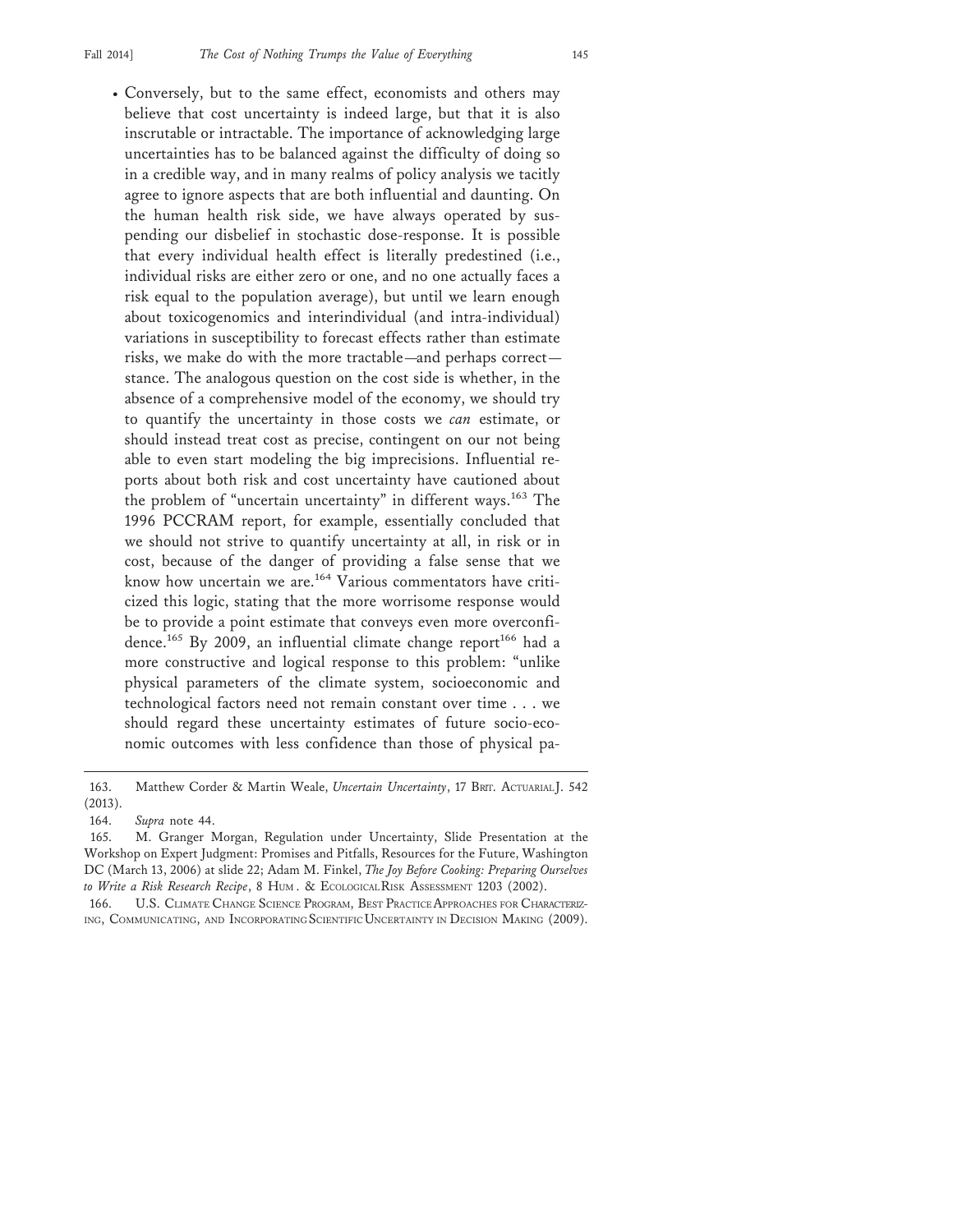rameters."167 In other words, it is possible to express uncertainty in cost, while realizing that some uncertainty estimates are more or less firm than others. Unfortunately, the contrary view—that cost uncertainty is too precarious to quantify—may continue to dominate this more constructive reconciliation.

• A stronger form of the argument presented *supra* holds that costs are simply not a proper subject for rigorous analysis at all. I believe this to be a very powerful point, albeit a difficult one to explain. First, let's consider some aspect of the good or harm done by a regulatory intervention that we all might agree is properly outside the domain of quantification. Perhaps we could agree that no cost-benefit analysis should be attempted to gauge the wisdom of establishing a market for donor organs; even if "net benefit" could be shown to increase if such a market was permitted, the effects on the fabric of society might more properly be managed outside the domain of monetized comparisons. As strange as it may seem, I see evidence that *we tend to regard regulatory costs themselves as similarly non-quantifiable by choice.* The influential 1992 Habicht memorandum at EPA, for example, rather offhandedly explained that it sought to impel extensive uncertainty analysis in risk, but to ignore uncertainty in cost, by casting aside "the *non-scientific considerations* (*e.g.*, *economic and societal factors*) that are considered along with the risk assessment in risk management and decision-making".168 If "economic factors" (that is, costs!) are properly dealt with in the same way sacred moral judgments are—that is, not by quantitative comparisons, but by political dialogue—then there is no point in quantifying cost with anywhere near the same rigor with which we quantify the "scientific considerations."169 By lumping together "economic" and "societal" factors, and placing them in apposition to scientific ones, we relegate economics to the "soft" side of the firewall separating risk assessment from risk management,170 and we send a powerful

169. *Id.*

<sup>167.</sup> *Id.* at 42-43.

<sup>168.</sup> Memorandum from F. Henry Habicht, II, Deputy Administrator, U.S. EPA, to Assistant and Regional Administrators, U.S. EPA, Guidance on Risk Characterization for Risk Managers and Risk Assessors, at 4 (Feb. 26, 1992) (emphasis added).

<sup>170.</sup> NATIONAL RESEARCH COUNCIL, RISK ASSESSMENT IN THE FEDERAL GOVERNMENT: MANAG-ING THE PROCESS (1983) at 6-7. *See also* Hoffmann, *supra* note 19 at 1347. Hoffmann observes that the "conventional wisdom" places economics as part of risk management and not of risk assessment, and criticizes this as a "limited view[ ] of the role and contribution economics as a discipline can make to risk assessment."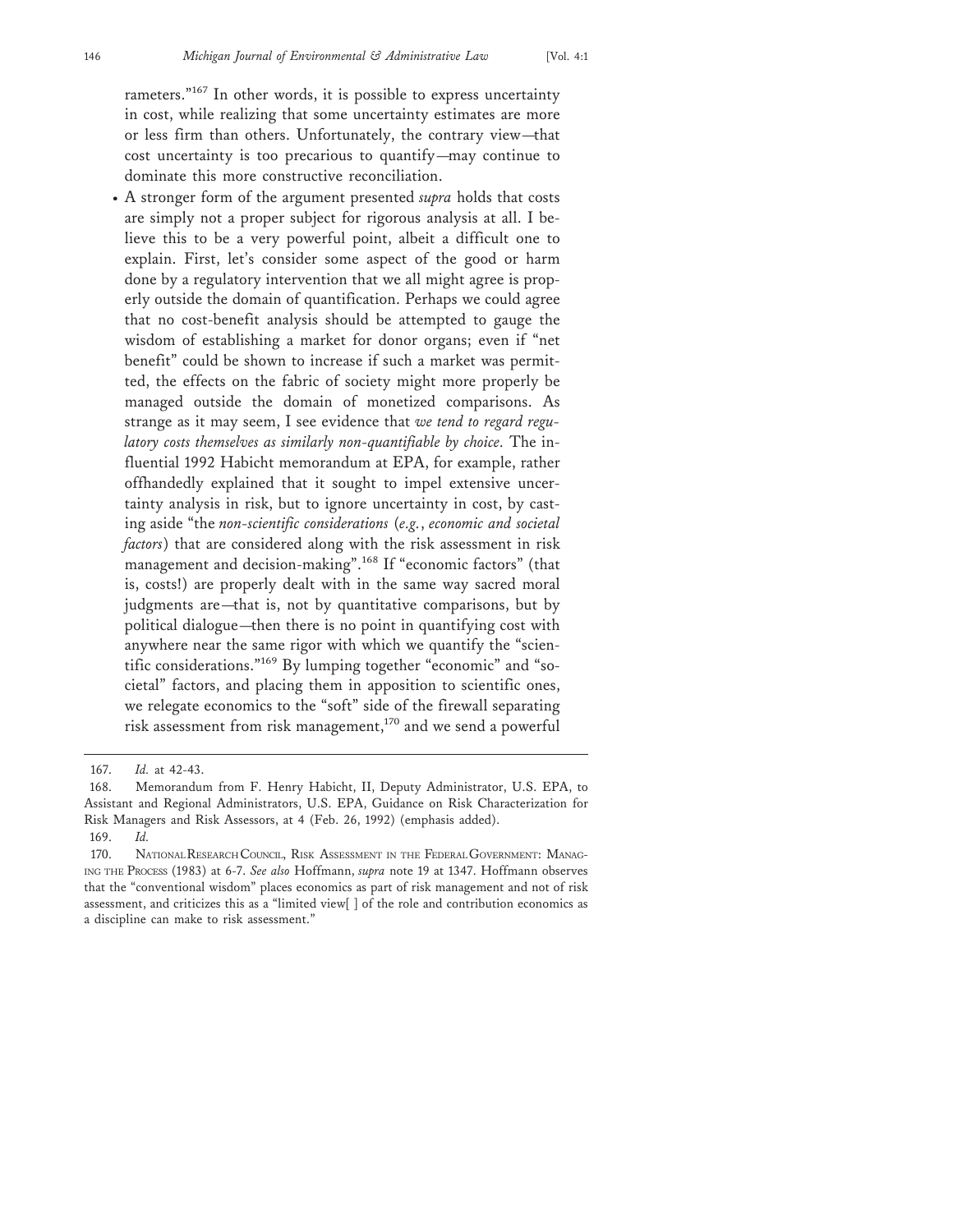and paradoxical message that costs are, in a sense, "too important to quantify." *But why, then, do we quantify them?* It is, of course, possible to compare non-numerical considerations impressionistically or via a referendum, but very difficult to compare numerical quantities non-numerically! If we really intend to treat costs as non-quantifiable, then we ought not to quantify them, and especially not with false precision. It is not clear whether the Habicht memorandum is saying that economics is sacred or just that it is "soft"—lumping together "economic and societal" considerations suggests that costs are akin to preferences, which are inputs to decisionmaking that are not physical quantities and that are hard to measure. Are costs really things we use impressionistically to tweak a decision with respect to the anchor point we arrive at by considering risk alone? This view is not incoherent, but neither is it consistent with political and bureaucratic reality. As stated *supra*, real decisions often balance on a narrow fulcrum of cost—a little more cost than the line can handle and the decision changes abruptly. If we insist on treating costs as "soft," then we need a decision rule that doesn't treat them as "hard!"<sup>171</sup>

#### B. *Normative Explanations*

• The empirical assumption that uncertainty in cost is small can be trumped by the normative assumption that uncertainty simply does not matter (whatever its breadth) because the expected value of cost tells society all it needs to know. This view is equivalent to asserting that society is (or should be) "risk-neutral" with respect to uncertainty in cost; that we are (or should be) indifferent between a certain cost of \$X and a pdf for cost whose expected value is \$X. This is a natural assumption—at the societal level, uncertainties about the mean should not affect decisionmaking, especially when each decision is part of a large portfolio of actions, and when large deviations from each expected value will "even out," such that the grand mean of all total-cost outcomes will have small uncertainty. Indeed, this view was first invoked with respect to uncertainty in risk in the relatively distant past.<sup>172</sup>

<sup>171.</sup> I hope it is clear that of the two coherent choices, I prefer treating costs with more rigor rather than less—that is, quantifying cost and its uncertainty in order to make systematic choices, rather than treating costs impressionistically. I make the same argument, as do many of the other chapter authors, with respect to how we (should) treat potential job losses and gains from regulation, in DOES REGULATION KILL JOBS?, *supra* note 21.

<sup>172.</sup> *The Perils of Prudence*, *supra* note 35, at 13.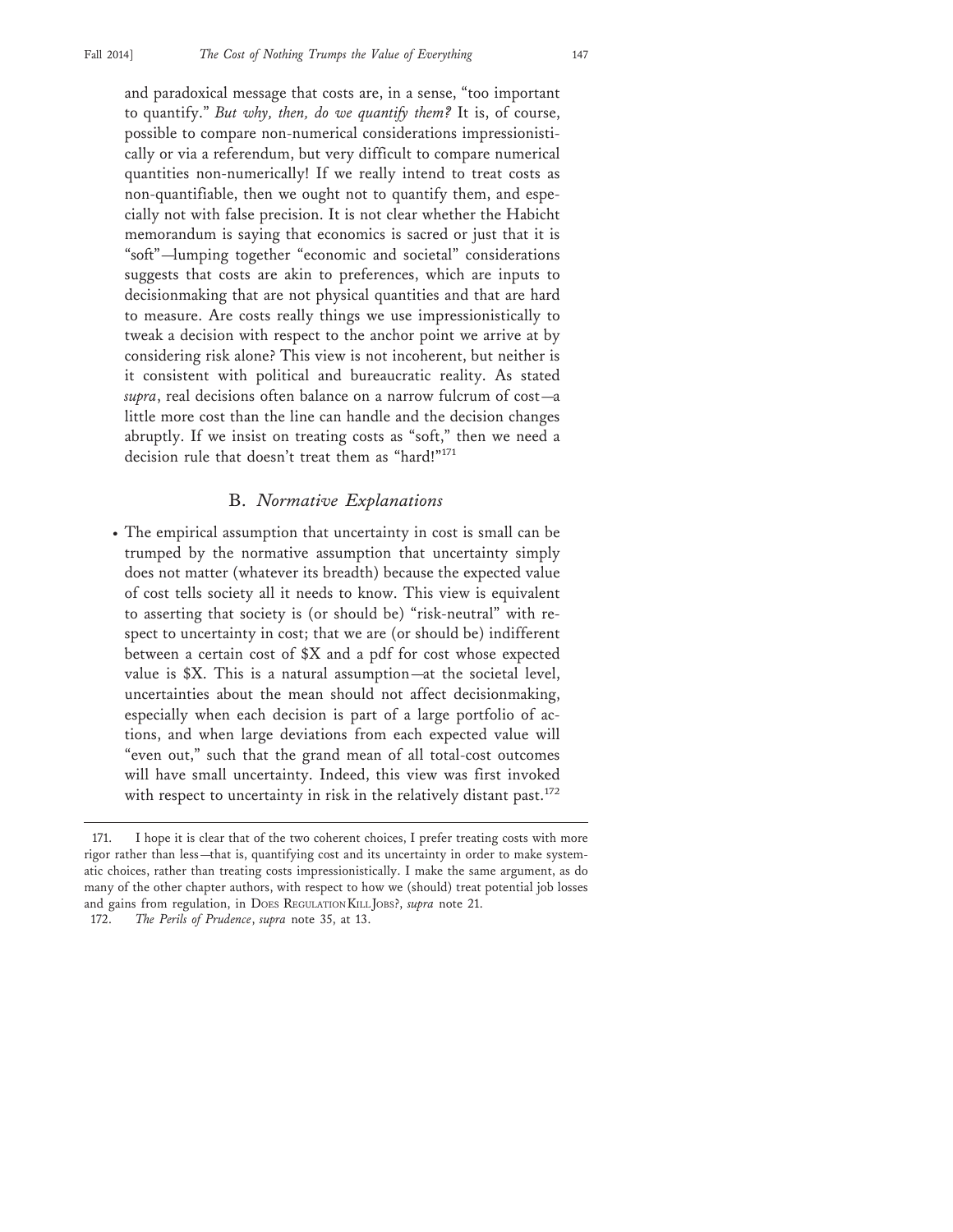However, I see various problems with an assumption of neutrality in either risk or cost. First, as discussed in Part IV *supra*, it may be folly to believe one can reliably estimate the expected value without carefully considering the shape of the uncertainty distribution (at which point reporting only the mean and censoring the distributional information is a form of willful ignorance and public miscommunication). Secondly, the assumption of riskneutrality may have some appeal when the currency is that of (average) individual risk; there is the argument that since individual risks are themselves probabilities, the expected probability contains all the same information as an uncertain lottery over that probability.173 But when the currency involves population risk (i.e., "body counts"), it is much less clear that the entire uncertainty distribution can sensibly be reduced to its mean. A sizable literature exists<sup>174</sup> on both sides of the proposition that society should be indifferent between "1000 deaths for sure" and a "1 in 1000 chance of one million deaths." I find much more persuasive the arguments that these are quite different, essentially because the "damage function" is non-linear, with particular societal aversion to possible outcomes in which masses of people might suffer. Clearly, uncertainty in regulatory cost is more like a lottery over different outcomes than a way to provide useless detail about the "probabilities of probabilities." Third, and most important, the upper tail of the cost distribution has a disproportionate influence on decisionmaking—arguably more so than the tail of the risk distribution.175 As discussed at the end of Part VI *supra*, when costs—to the overall economy, and especially to identifiable sectors or firms—exceed a preconceived threshold, they tend to dom-

<sup>173.</sup> For example, if your chance of death is either 2 in one million or 4 in one million with equal probability, this may be indistinguishable from reporting the chance as exactly 3 in one million. On the other hand, it seems counter-intuitive and patronizing to insist that "a probability of a probability" has no salience in all cases, especially in cases where there is a chance the risk is intolerably large. Do we regard as indistinguishable a situation where your risk of death is exactly 1 in 1000, versus a situation where 1% of the population (by virtue of some known physical difference that is not discernible at the level of any individual) faces a risk of 1 in 10? The latter situation invokes considerations of risk-aversion, as well as concerns about fairness and altruism.

<sup>174.</sup> *See* John Broome, *The Value of Life and the Value of Population*, 9 J. POPULATION ECON. 3 (1996); W. Kip Viscusi, *The Value of Risks to Life and Health*, 31 J. ECON. LITERATURE 1912 (1993).

<sup>175.</sup> Adam M. Finkel, *Protecting People in Spite of—or Thanks to—the "Veil of Ignorance,*" in GENOMICS AND ENVTL. REG.: SCI., ETHICS, & L. 290, 324 (Richard R. Sharp, Gary E. Marchant & Jamie A. Grodsky eds., 2008); Cranor & Finkel, *supra* note 18.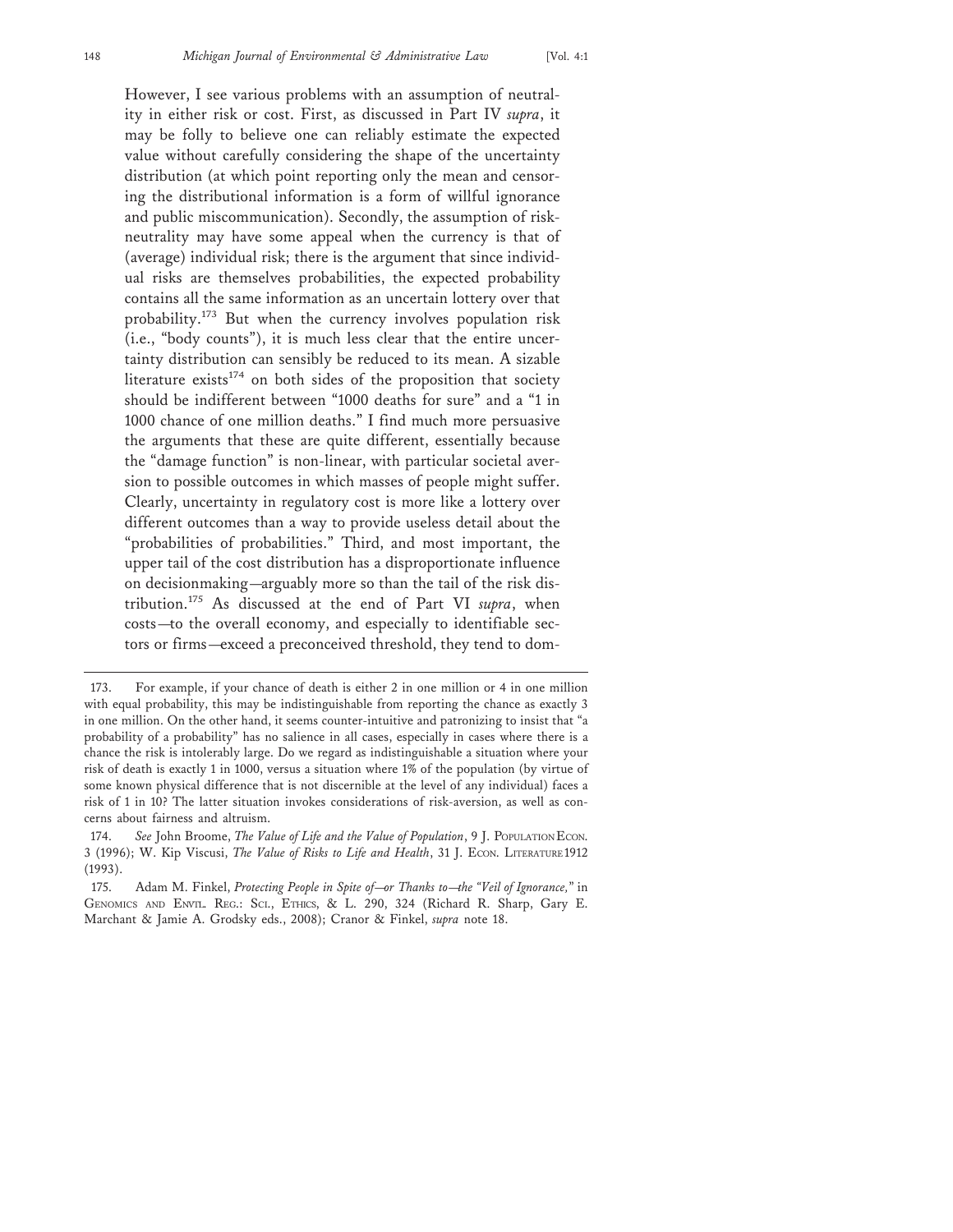inate all other considerations of cost (e.g., the rest of the cost distribution) or of benefit. The extreme concern over costs that exceed some "acceptable" fraction of revenues, or that arguably might push firms or subsectors into bankruptcy, implies *by definition* that we are not expected-value decisionmakers with respect to cost.

• A weaker form of the assertion that expected values are sufficient guideposts for decisionmaking could also contribute to the asymmetry between attention to risk uncertainty and cost uncertainty. It is, of course, possible to recognize that expected net benefit might be uncertain, and yet not advocate for a thorough analysis of cost uncertainty—either because the preconception holds that cost uncertainty is small (see *supra*), *or* because the criterion for gauging net benefit under uncertainty is not expansive enough. For example, Scott Farrow listed as one of the important desiderata of economists that "we want sufficient precision to distinguish positive from negative net benefit values."176 This could be construed as an expression of a preference for expected values, but based on discussions with Farrow, I believe he recognizes the fragility of such point-estimate comparisons. However, the phrasing "distinguish from" does suggest a one-sided focus on how probable net benefit is to be positive, rather than a full depiction of the shape and breadth of the pdf for net benefit. If, therefore, regulatory economists concentrate on generating two point estimates—a worst-case estimate (either a "reasonable" worst-case or an extreme value) and a best-case estimate of cost—they can certainly marry these to similar estimates for benefit (i.e., risk reduction) and assess whether there is "sufficient" precision to declare net benefit positive with enough confidence to recommend the corresponding decision. If the endpoint estimates of benefit come from a pdf that risk analysts have already rigorously generated, whereas those for costs come from the exercise of asking "how large (or small) could costs possibly be?," then the extra rigor on the risk side would be unused, and the conclusion that net benefit was positive might fail to be informed by the probability and magnitude of contrary scenarios.<sup>177</sup>

<sup>176.</sup> REFORMING REGULATORY IMPACT ANALYSIS, *supra* note 28, at 184.

<sup>177.</sup> *But see supra* note 162 for a cautionary mention about the myopia of caring only about distinguishing only "positive from negative," as opposed to "superior from inferior options."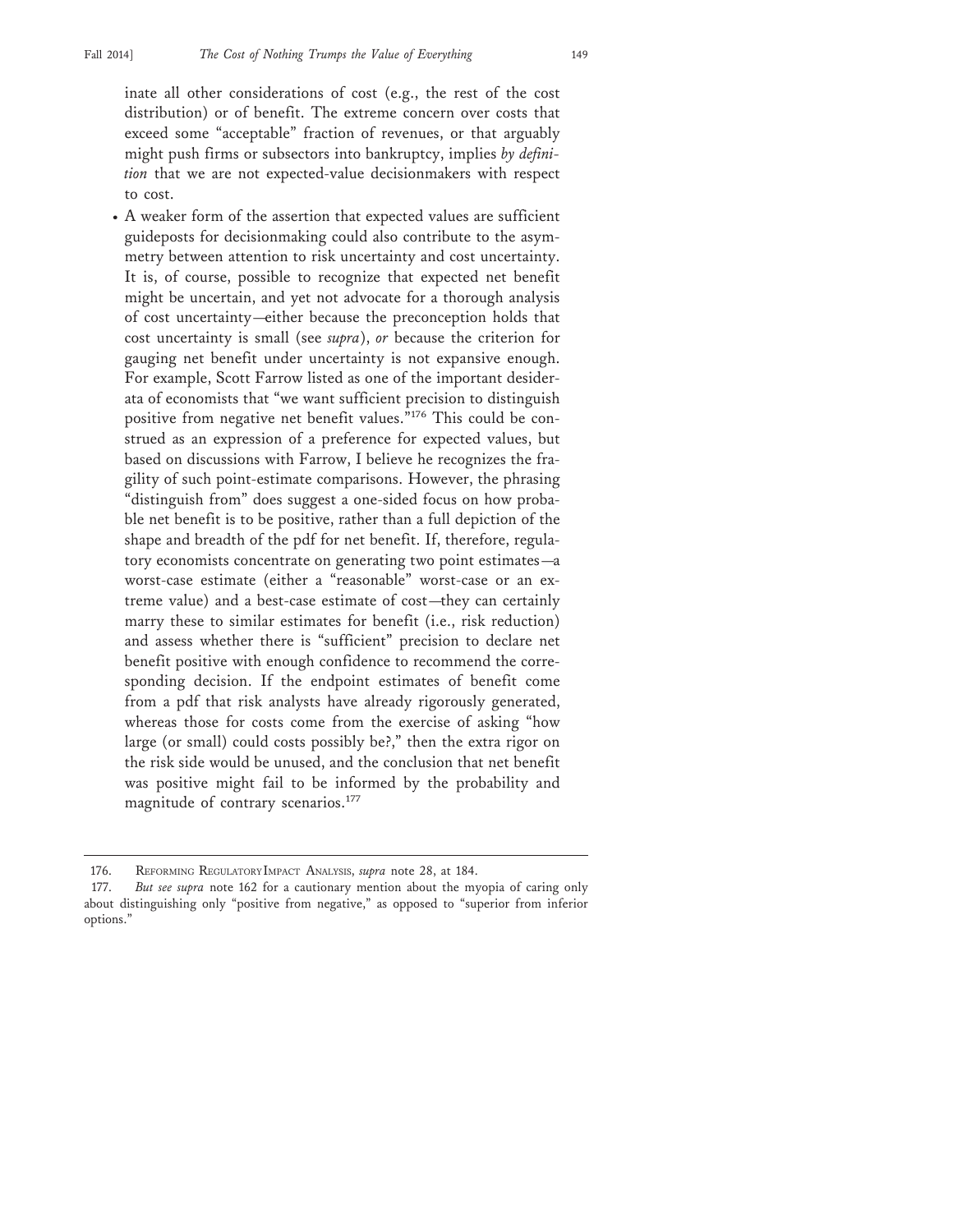• Perhaps regulatory economists are engaging in strategic behavior: their emphasis on forcing risk assessors to change from one type of point estimate to another—from an alleged "upper bound" to the expected value—has the side effect of allowing economists to hold tighter to their own point estimates. If economists believe, rightly or wrongly, that all the uncertainty analysis on the risk side is a smokescreen, and the risk assessors fixate on the upper bound, then they may construe the entire CBA enterprise as an "arms race," in which the point estimate, not the error bound, is what matters. I have written previously that the PCCRAM's enthusiasm for pdfs of exposure and warnings against pdfs of toxicologic potency might be explained not as a stark inconsistency, but as opportunistic $178$ —the conventional wisdom that point estimates of exposure were "conservative" led to enthusiasm for distributions (the new distributional information would tend to move the point estimate "leftward" towards less concern), whereas the worry that point estimates of potency were underestimates led to eschewing distributional information that might move the point estimate "rightward." By the same token, economists concerned about the consistent track record of *overestimation* of regulatory  $cost^{179}$  might shy away from distributions that would tend to show lower cost estimates dominating the pdf; "leftward" extension on the cost side leads to more stringent regulation, having the opposite effect of "leftward" movements in risk.

#### C. *Bureaucratic Explanations*

• I believe one of the strongest factors at work here may be the influence of agency lawyers. Perhaps they are intolerant of uncertainty in cost, and force economists to be overconfident, whereas they are more accustomed to accepting that risk estimates are uncertain, like it or not. Alternatively, perhaps they feel illequipped to challenge the science and hence defer, but feel no such compunction with regard to economics. *This may be the "vicious paradox" of CBA: non-experts have the impression that costs are easy to pin down relative to risks, and this leads to unwarranted overconfidence in regulatory economics, and perhaps leads to pressure on regulatory economists to* appear *confident*. More importantly, perhaps, agency lawyers may also perceive that *judges are coming to*

<sup>178.</sup> Finkel, *The Joy Before Cooking*, *supra* note 165, at 1208, n.4 (2002).

<sup>179.</sup> *See, e.g.*, OTA-ENV-635, *supra* note 69; Goodstein et. al., *supra* note 71; Finkel, *A Second Opinion on an Environmental Misdiagnosis, supra* note 72.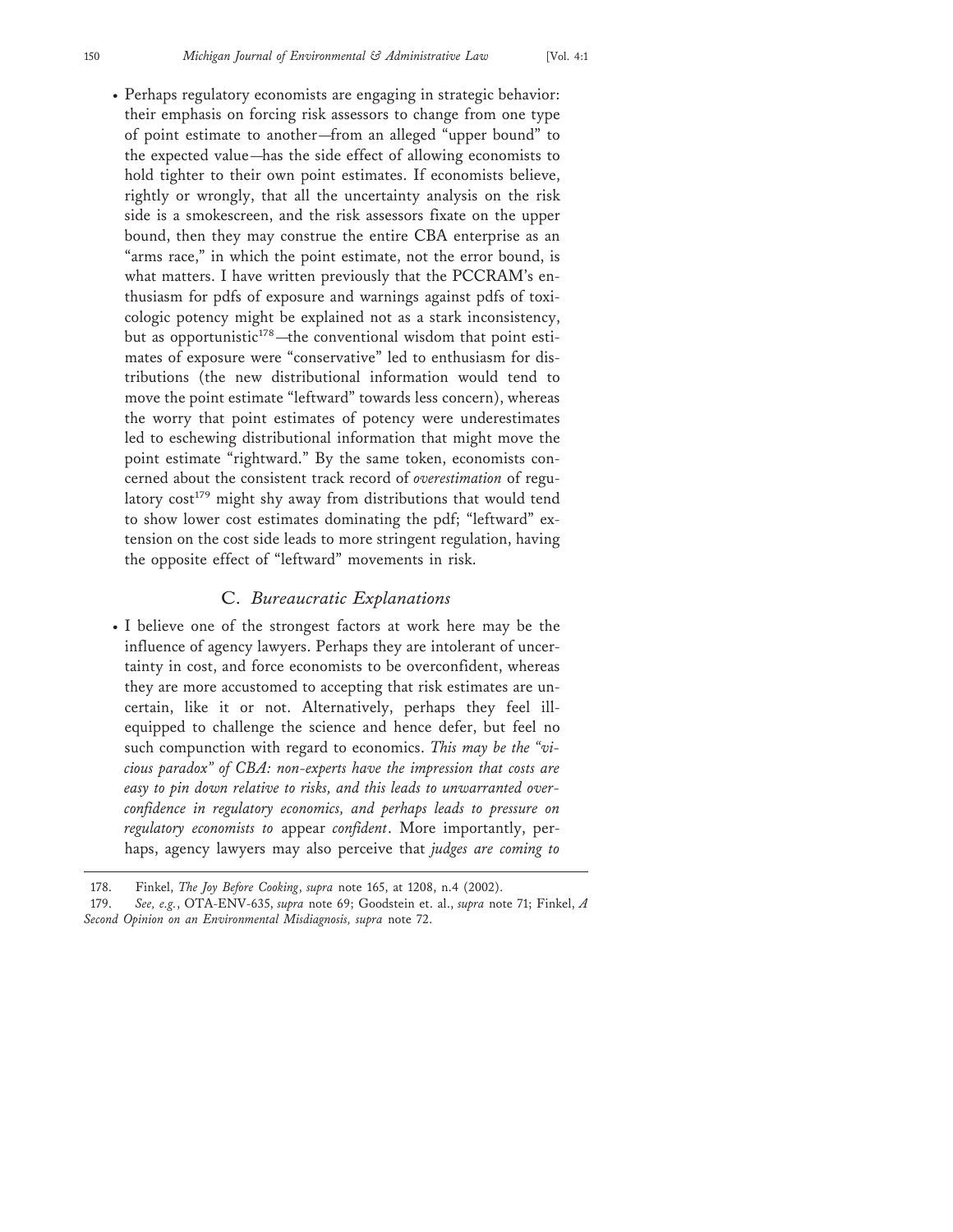*accept that a scientific estimate with uncertainty bounds is not a sign of weakness or of an incomplete job, whereas a dollar figure surrounded by uncertainty looks like a half-baked conclusion, or even a sign of laziness.* Any appearance of having abandoned the analysis in mid-stream, of course, is fatal to the prospects for a court to allow a regulation to stand.

- Inputs to cost estimates often come from agency engineers, who tend to think in point estimates, and may not respond well to any after-the-fact requests from agency economists to surround those estimates with error bars or pdfs.<sup>180</sup>
- The difficulties that may be caused by the first two factors *supra* are exacerbated by the career-path and advancement issue: agency economists rarely rise to managerial positions, and therefore can't impel change that might comport better with the professional norms of the larger economics community. Richard Williams, a former FDA economist, surveyed agency regulatory economists, and noted that

All [those surveyed] thought it was a problem that economists were "*topped out*" in their agency. They thought that this was a significant problem and complained about scientists and lawyers who were at the very top of their organization—but no economists ever occupied top positions. One economist noted that, "*you can apply but it is not going to happen, only* [the physical scientists] *are going to get managerial positions*."181

• A related problem is that, in both risk science and regulatory economics, it is possible that the best and most creative scholars do not seek out positions in public service; instead, they gravitate toward academia. To the extent that civil service positions are attractive to persons more interested in stable and long-term employment than in attaining the highest available salaries, this might skew the distribution away from those who are most able to "land on their feet" if forced to leave a private-sector position. This might help explain the asymmetry described in this Article: risk scientists in regulatory agencies work on risk science, whereas economists can be assigned either to work on valuation

<sup>180.</sup> *See* Dale Hattis & Adam M. Finkel, Barriers to a More Even-Handed Treatment of Uncertainties in Projected Economic Costs and Health Benefits of Environmental Regulations (2014) (unpublished manuscript) (giving a more complete discussion of this factor).

<sup>181.</sup> Richard Williams, *The Influence of Regulatory Economists in Federal Health and Safety Agencies* 28 (Mercatus Center, George Mason University, Working Paper No. 08-15, 2008) (emphasis added).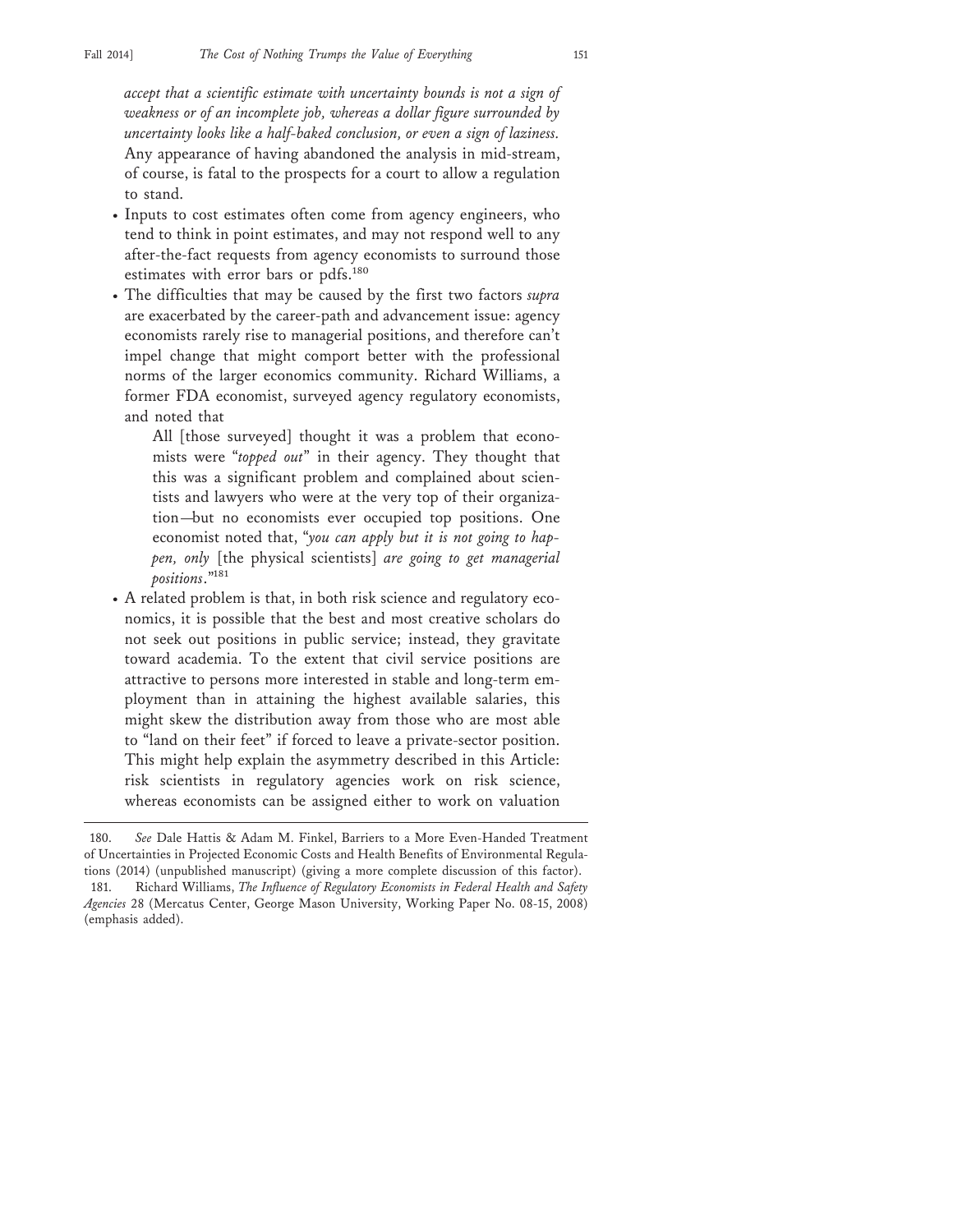or on cost, further diluting the pool of the best and most creative analysts, especially to the extent that valuation is seen as far more interesting and worthy of attention than cost is (see *infra*).

• A simple matter of timing and sequencing may also mitigate against more rigor on the cost side. Because regulatory agencies tend to view the analytic process as "estimating the cost of achieving the amount of risk reduction supported by the risk analysis," the cost assessment naturally comes later in the process, when time may be at a premium and resources may be scarce.<sup>182</sup>

## D. *Disciplinary Explanations*

- Economists may fall prey to "physics envy,"183 and in their desire to emulate the physicists' march towards more and more precision, they may tend to regard the open highlighting of uncertainties as evidence of being farther than desired from the goal of maximal precision (rather than evidence of reaching a different goal—that of as much precision as needed or feasible within constraints).
- Other economists have suggested that it is inappropriate that their field emulates science at all, as opposed to engineering. Colander put it this way: "Their self-classification as applied scientists leads them to contort their methodological approach to attempt to make it seem to fit a scientific method . . . not as rough and ready engineering insights that can be useful in looking at particular problems. Seeing oneself as a scientist undermines the humility the actual practice of applied economics warrants<sup>"184</sup>
- With regard to "deep uncertainty"185 (i.e., the large potential errors caused by inappropriate models), more research needs to be done to probe the possible differences in training between life

<sup>182.</sup> I appreciate Lisa Robinson as the source of this insight. I have previously written about the constraints that this risk-focused thinking places on decision-making, and suggested a "solution-focused" alternative in which risk and cost analysis of discrete options would occur in parallel. Finkel, *Solution-Focused Risk Assessment*, *supra* note 22.

<sup>183.</sup> Andrew W. Lo & Mark T. Mueller, *Warning: Physics Envy May be Hazardous to Your Wealth!*, (2010) (unpublished working paper), *available at* http://papers.ssrn.com/sol3/ papers.cfm?abstract\_id=1563882.

<sup>184.</sup> David Colander, *Creating Humble Economists: A Code of Ethics for Economists*, 3-4 (Middlebury Economics Working Paper 11-03, 2011), *available at* http://sandcat.middlebury .edu/econ/repec/mdl/ancoec/1103.pdf.

<sup>185.</sup> Louis A. (Tony) Cox Jr., *Confronting Deep Uncertainties in Risk Analysis*, 32 RISK ANALYSIS 1607, 1607 (2012).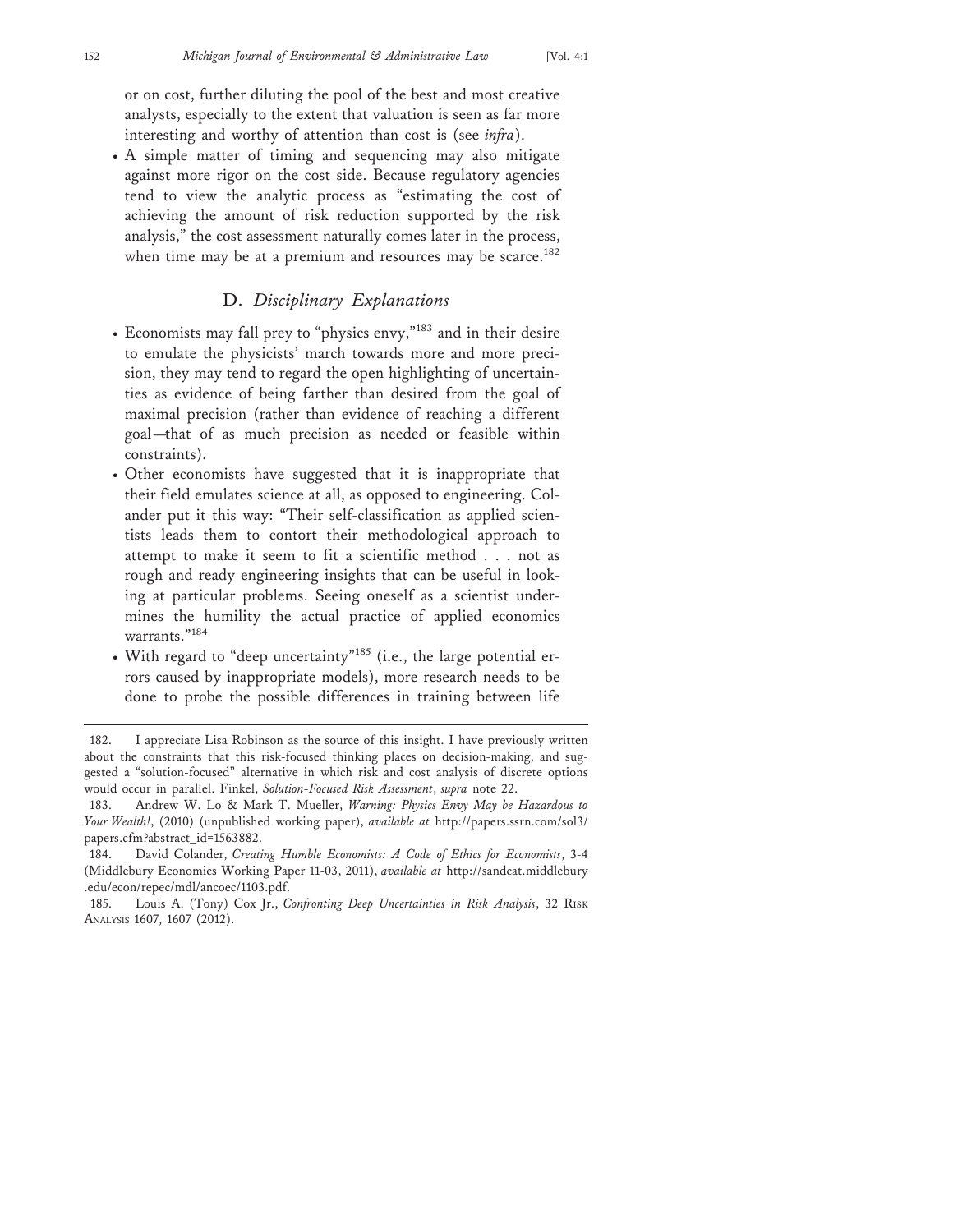scientists and economists. I certainly recall in undergraduate courses both in biochemistry and economics that fundamental models were introduced as revealed wisdom, without much emphasis on the consequences for prediction and for policy if they were wrong. However, I think it may be much more common for scientists to explore model uncertainty quantitatively (whether through scenario analysis or formal model averaging methods), and am more hard-pressed to identify scholarly papers and agency documents in economics that present markedly different alternative predictions calling into question of the central dogmas of their field.186 And, returning to the theme of an "arms race," perhaps economists in regulatory agencies are more wary of giving stakeholders access to "where the bodies are buried" in terms of the assumptions that might be incorrect.

- A more recent trend may exacerbate the pre-existing differences between risk scientists and economists. The rise of "Freakonomics"187 as a ticket to fame may put a premium on spending time finding clever relationships, rather than doing the "grunt work" of careful analysis of something as seemingly dull as "what it costs." This is anecdotal, but I am struck by the fact that RFF held a competition several years ago for papers to be presented in a conference on "the frontiers of environmental economics,"<sup>188</sup> and none of the papers chosen had anything to do with the estimation of regulatory cost. Is it possible that some problems will never be solved, because doing so would require admitting that generations past were in error for having *regarded* them as solved?
- To the extent that highlighting uncertainty is a hallmark of analytic humility, it is possible that refusing to do so reflects hubris within the profession involved. I discern, perhaps unfairly, a tendency among some economists to profess that their training gives them abilities superior to those trained in the very fields they have recently begun to comment on. For example, Landsburg

<sup>186.</sup> *See, e.g.*, Brian Mannix, *Employment and Human Welfare: Why Does Benefit-Cost Analysis Seem Blind to Job Impacts?*, in DOES REGULATION KILL JOBS?, *supra* note 21 (pointing out in detail that construing regulatory cost as the cost of compliance to affected businesses is itself a gross oversimplification—social cost consists of changes in producer and consumer surplus across the economy—but rare is the regulatory impact analysis that models generalequilibrium regulatory cost).

<sup>187.</sup> STEVEN D. LEVITT AND STEPHEN J. DUBNER, FREAKONOMICS: A ROGUE ECONOMIST EX-PLORES THE HIDDEN SIDE OF EVERYTHING (2009).

<sup>188.</sup> *The Frontiers of Environmental Economics*, RESOURCES FOR THE FUTURE, *available at* http://www.rff.org/rff/Events/Frontiers-of-Environmental-Economics.cfm.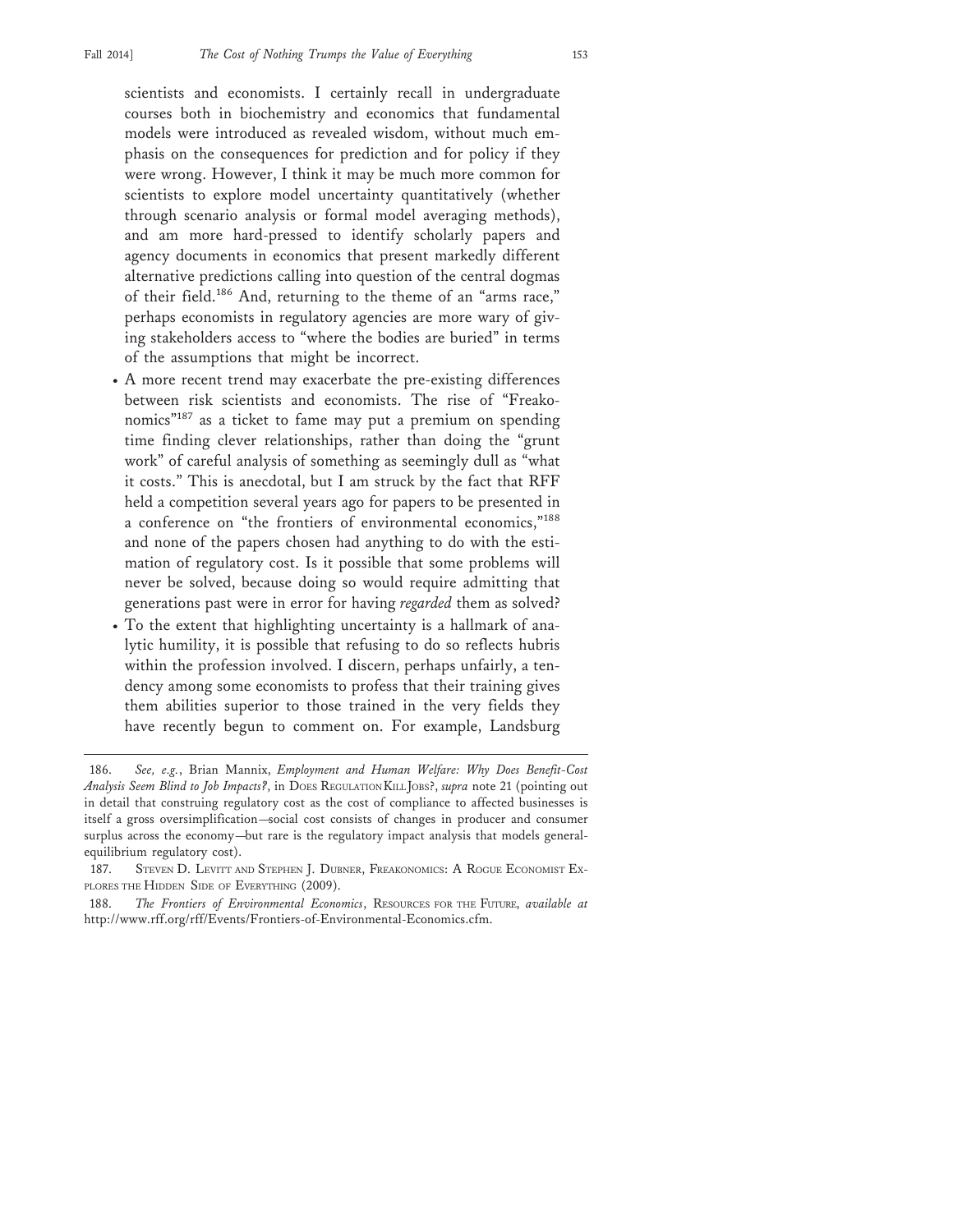commented in the New York Times on a review of his book *The Armchair Economist* that "to suggest [in a review of my book] that economists 'are not spending much time with epidemiologists' and other experts in the fields where we've offered unsolicited contributions . . . overlooks [that] it's economists, not epidemiologists or anyone else, who are experts in trading off costs against benefits."189 Economist Emily Oster took this even a step further recently, claiming "I realized that training as a health economist was in many ways better than training in public health or medicine for this [discerning which observational studies of health effects are meritorious and which are not.]"<sup>190</sup> If being an economist confers special insight into "true" correlations and causal effects in fields where specialized training can be dismissed as unnecessary or even unhelpful, then perhaps it seems deflating to announce those "findings" with error bars or admitted imprecision.

• There may be a correlation between political ideology and tolerance of uncertainty, and, at the same time, a correlation between ideology and the "side" of CBA one works on (i.e., risk or cost). New neuroscience research suggests that politically conservative people may tend to see uncertainty as a weakness<sup>191</sup>—perhaps because they are more fundamentalist in their spiritual beliefs, and fundamentalism tends to be at odds with doubt. If economists in the agencies tend to be more politically conservative than risk scientists therein, this might explain why they strive to get "the answer" to the question they are asked, rather than a snapshot of how uncertain that answer might currently be.

<sup>189.</sup> Steven Landsburg, Letter to the Editor, *The Bedside Economist*, N.Y. TIMES, Aug. 29, 2007. Landsburg also wrote that "The principle of comparative advantage explains why some people become medical doctors, while other, different, people go into fields such as economics that require at least a minimal ability to reason logically." STEVEN LANDSBURG, MORE SEX IS SAFER SEX: THE UNCONVENTIONAL WISDOM OF ECONOMICS 19 (2007). I am not aware of analogous pronouncements by epidemiologists or toxicologists, for example, professing abilities comparable to or superior to those of economists in estimating supply and demand functions, or gauging regulatory costs, but perhaps they exist and I have failed to find them.

<sup>190.</sup> EMILY OSTER, EXPECTING BETTER: HOW TO FIGHT THE PREGNANCY ESTABLISHMENT WITH FACTS 38 (2013).

<sup>191.</sup> John T. Jost, Jack Glaser, Arie W. Kruglanski, & Frank J. Sulloway, *Political Conservatism as Motivated Social Cognition*, 129 PSYCHOL. BULL. 339 (2003).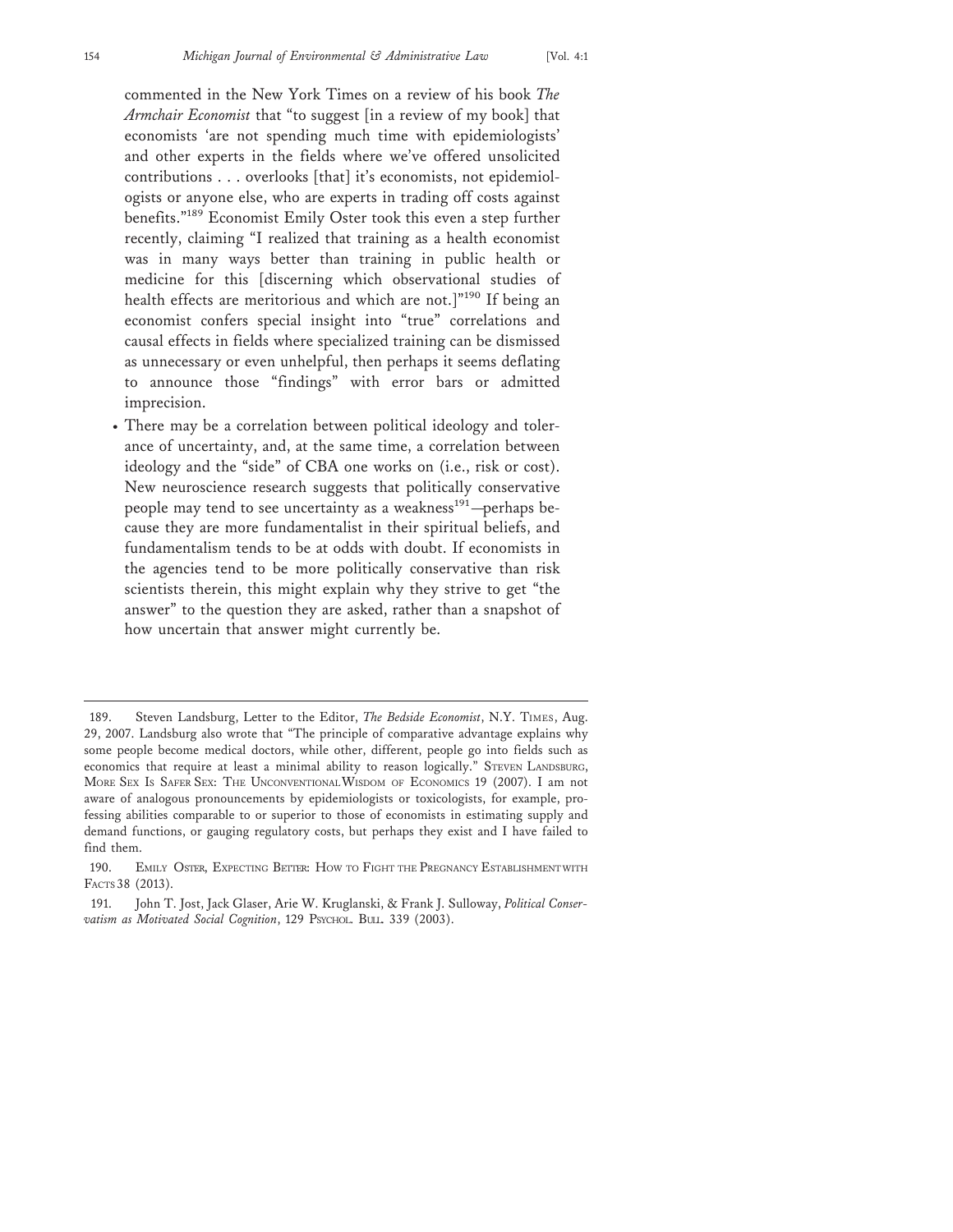## X. RECOMMENDATIONS FOR IMPROVING THE ANALYSIS OF COST UNCERTAINTY

Regulatory economists could readily adapt long-standing methods to quantify uncertainty in regulatory cost. In a companion paper,<sup>192</sup> we observe that there exist two complementary approaches: (1) "bottom-up" analyses, wherein each input to a cost estimate is given a statistical distribution and the uncertainties are propagated; and (2) "top-down" analyses, wherein prior experience with respect to cost or an important aspect thereof is used as raw material to calibrate the work in progress. We note especially that, in many cases, the pdfs for parameter uncertainty already exist and need only be transported into a Monte Carlo or similar analysis. For example, when the cost of an intervention arises from the changes in consumer and producer surplus that are in turn caused by an increase in compliance costs for those producing a good, those estimates of consumer and producer surplus depend crucially on the estimate of the own-price demand elasticity of the good. The regression equations that approximate elasticity naturally provide an estimate of its standard error—an ideal input to a propagation-of-error model.

In another companion piece,<sup>193</sup> we discuss methods that can simultaneously help correct for bias (i.e., misestimation), as well as for over- or under-confidence in the presentation of uncertainty.

#### **CONCLUSIONS**

Our cost-benefit edifice—in which billions of dollars and tens of thousands of lives hang in the balance—is not "equi-sturdy,"194 and this may be a huge problem—both an intellectual concern and a welfare concern. This Article and the others under the umbrella of our NSF project attempt to shed light on the disparities between risk science and regulatory economics as analytic pursuits, and to probe the genesis of these disparities. Precisely because "what it costs" may seem mundane, we need to be sure we get this half of the problem right, or at least as right as we get the other half. But getting the costs—along with their uncertainties, their interindividual distribution, and the effects on real welfare that they impel—right is interesting and hard work.

<sup>192.</sup> Dale Hattis & Adam M. Finkel, Barriers to a More Even-Handed Treatment of Uncertainties in Projected Economic Costs and Health Benefits of Environmental Regulations (2013) (unpublished manuscript).

<sup>193.</sup> Jack Siegrist, Scott Ferson & Adam M. Finkel, Advanced Bias Correction: Factoring out Bias and Overconfidence (2013) (unpublished manuscript).

<sup>194.</sup> Siegrist et al., Ravnoprochnost, *supra* note 19.